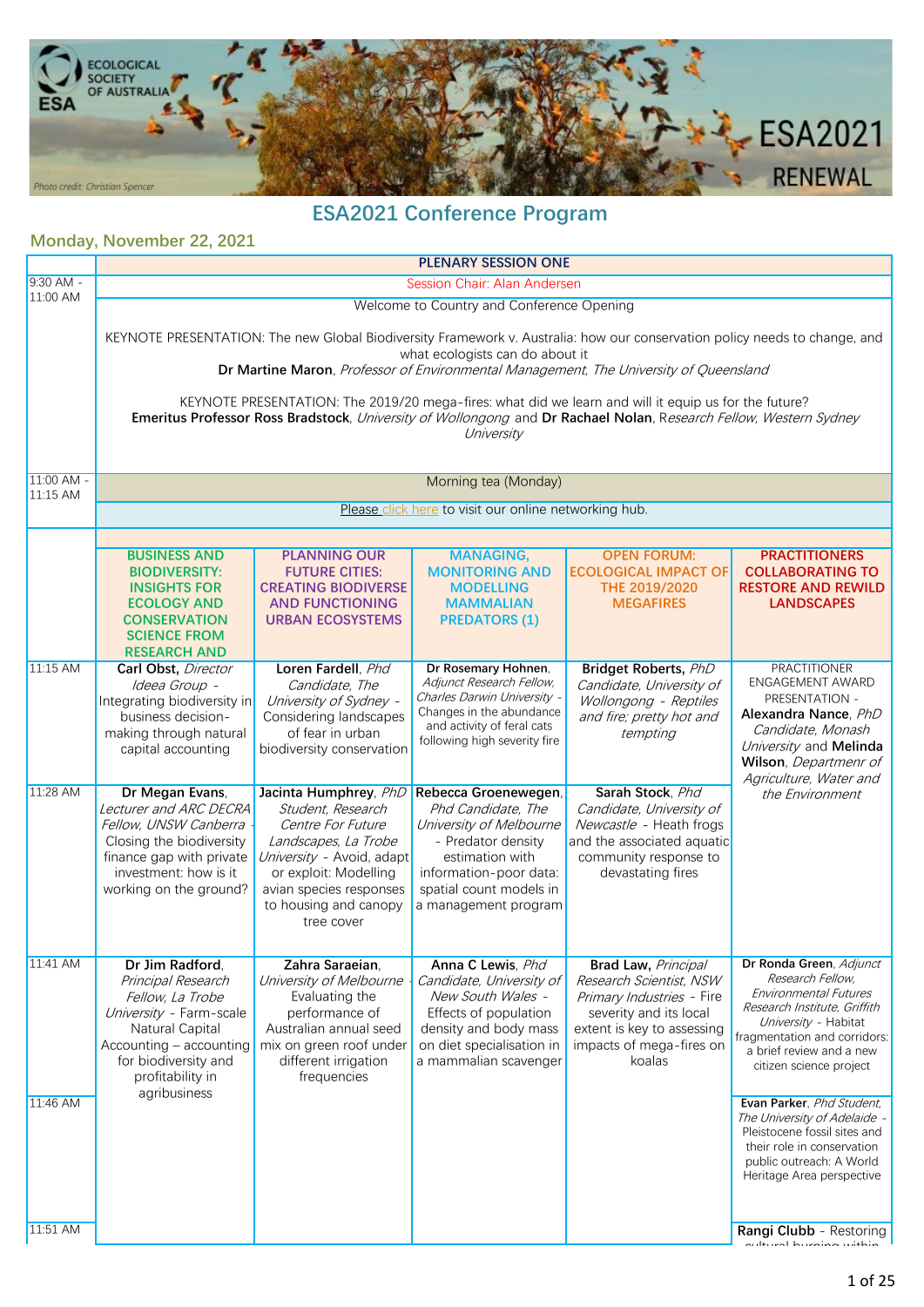| 11:54 AM | Dr Holly Kirk,                                           | Jaiden Johnson-Bates,                                  | Chris Pocknee, Phd                                              | Dr Thomas Newsome.                                          | cultural burning within                                |
|----------|----------------------------------------------------------|--------------------------------------------------------|-----------------------------------------------------------------|-------------------------------------------------------------|--------------------------------------------------------|
|          | Postdoctoral Research                                    | Honours Student, Griffith                              | Candidate, The University                                       | University of Sydney -                                      | the mainstream rural fire                              |
|          | Fellow, RMIT University -                                | University - Drivers of                                | of Queensland - Have feral<br>cats driven the decline of        | Effects of the 2019/2020                                    | management system by<br>overcoming western             |
|          | Translating ecological                                   | propagule bank and                                     | the northern bettong?                                           | megafires on vertabrate                                     | cultural issues                                        |
|          | knowledge for urban                                      | vegetation community                                   |                                                                 | scavenger dynamics and                                      |                                                        |
| 11:59 AM | developers through<br><b>Biodiversity Sensitive</b>      | composition in urban                                   | Gavin Trewalla, PhD                                             | carcass persistence rates                                   |                                                        |
|          | Urban Design (BSUD)1                                     | forest fragments of south<br>east Queensland           | Candidate, Charles Darwin                                       |                                                             |                                                        |
|          |                                                          |                                                        | University - Daily activity of<br>the northern quoll, feral cat |                                                             |                                                        |
|          |                                                          |                                                        | and dingo in a tropical                                         |                                                             |                                                        |
|          |                                                          |                                                        | savanna                                                         |                                                             |                                                        |
|          |                                                          |                                                        |                                                                 |                                                             |                                                        |
| 12:04 PM |                                                          |                                                        | Matthew Rees, Phd<br>Candidate, University of                   |                                                             | Dr Pauline Marsh,<br>Lecturer, Centre For Rural        |
| 12:07 PM | Dr Karel Mokany, Senior                                  | Alison Haynes, Phd                                     | Melbourne - Efficient                                           | Michelle Ward,                                              | Health                                                 |
|          | Research Scientist, CSIRO                                | Candidate, University of                               | use of predator                                                 | Conservation Ecologist,                                     | Can ecological                                         |
|          | - Providing business with                                | Wollongong - Where's the                               | detections                                                      | UQ/WWF - Restoring                                          | restoration restore health                             |
|          | reliable biodiversity tools                              | moss? Mapping urban moss                               |                                                                 | species' habitats in                                        | and wellbeing in rural                                 |
| 12:09 PM |                                                          | to understand the<br>challenges of city life for       | Tim Hendersen,                                                  | anthropogenic landscapes                                    | communities?                                           |
| 12:11 PM |                                                          | plants                                                 | Student, University of<br>New England - Spatial                 | after megafires                                             |                                                        |
|          |                                                          |                                                        | and temporal                                                    |                                                             |                                                        |
| 12:12 PM |                                                          | Sophie Moore, Graduate,<br>Macquarie University -      | interactions between                                            |                                                             |                                                        |
|          |                                                          | Street trees relative to native                        | spotted-tailed quolls                                           |                                                             |                                                        |
|          |                                                          | trees: taxonomically rich, but                         | and red foxes in a                                              |                                                             |                                                        |
|          |                                                          | functionally similar                                   | fragmented landscape                                            |                                                             |                                                        |
|          |                                                          |                                                        |                                                                 |                                                             |                                                        |
| 12:17 PM |                                                          | Katherine Berthon, PhD                                 |                                                                 |                                                             | Dr Jessica Rowland, Post-<br>doctoral Research Fellow, |
| 12:20 PM | Natasha Cadenhead,                                       | Candidate, RMIT - Using<br>pollen meta-barcoding       |                                                                 | Dr Liz Tasker, Principal                                    | Monash University - Setting                            |
| 12:22 PM | PhD Researcher, The                                      | to understand pollinator                               | Tom Bruce, PhD                                                  | Scientist Fire Ecology<br>NSW Dept of Planning,             | research priorities for                                |
|          | University of Queensland<br>- Greening finance:          | preferences in urban                                   | Candidate, James Cook                                           | Industry and Environment -                                  | effective threatened<br>ecosystem management: a        |
|          | Leveraging the finance                                   | greenspaces                                            | University - Drivers of                                         | Assessing impacts and threats                               | horizon scan for Australian                            |
|          | sector to improve                                        |                                                        | feral cat occupancy and                                         | on 100 priority NSW plants<br>after the 2019-2020 bushfires | alpine peatlands                                       |
|          | biodiversity outcomes                                    |                                                        | dingo-feral cat                                                 |                                                             |                                                        |
| 12:30 PM |                                                          | Manuel Lequerica,                                      | interactions in north<br>Queensland tropical                    |                                                             | Mark Le Pla, Phd                                       |
| 12:33 PM | Dr Rachel Morgain,                                       | Doctoral Candidate                                     | rainforests.                                                    | Dr Orsi Decker, Research                                    | Student, University of                                 |
|          | Senior Research Fellow                                   | University of Sydney<br>Tamara - Habitat               |                                                                 | Officer, La Trobe                                           | Melbourne - How does<br>fire influence the             |
|          | The University of                                        | exploration and foraging                               |                                                                 | University - Snail-tales                                    | movement ecology of                                    |
| 12:35 PM | Melbourne - Which way                                    | in hoverflies is                                       | <b>Professor Sungwon</b>                                        | from the Black Summer                                       | Long-nosed Potoroos in                                 |
|          | the wind is blowing: key<br>issues driving business      | sexdependent                                           | Hong, Kyungpook                                                 | fires                                                       | Otway Ranges                                           |
| 12:38 PM | engagement with                                          |                                                        | National University -                                           | Vivianna Miritis, PhD<br>candidate, The University of       | heathlands?                                            |
|          | biodiversity                                             |                                                        | Application of                                                  | Sydney - Surviving in a                                     |                                                        |
|          |                                                          |                                                        | hierarchical Bayesian                                           | regenerating forest: predator                               |                                                        |
|          |                                                          |                                                        | approach to single<br>observation multi-time                    | and prey responses to the                                   |                                                        |
|          |                                                          |                                                        | survey data of otter                                            | <b>Black Summer bushfires</b>                               |                                                        |
| 12:43 PM |                                                          | Mahmuda Shamin, Phd                                    | distributions                                                   | Tom le Breton, Phd                                          | Dr Ingrid Stirnemann,                                  |
|          |                                                          | Candidate, Hawkesbury                                  |                                                                 | Candidate, UNSW - Megafire                                  | Conservation Planning                                  |
|          |                                                          | Institute for the<br>Environment - Habitat             |                                                                 | induced interval squeeze<br>threatens vegetation at         | EPSDD - Models for                                     |
|          |                                                          | complexity affects                                     |                                                                 | landscape scales                                            | managers                                               |
| 12:46 PM | Dr Matthew Selinske,                                     | invertebrate biodiversity in                           |                                                                 |                                                             |                                                        |
|          | Postdoctoral Researcher                                  | urban greenspaces                                      |                                                                 |                                                             |                                                        |
| 12:48 PM | RMIT University -                                        | Daniel Jin, PhD Student                                | Leonie Huijser, Phd                                             | Professor Don Driscoll,                                     | Dr Lisa Farnsworth,                                    |
|          | Leading in business and                                  | The University of Sydney                               | Student, The University                                         | Director, Centre For                                        | Restoration and Research                               |
|          | biodiversity                                             | - Increased temperature                                | of Queensland - Social                                          | Integrative Ecology, Deakin                                 | Manager, Winton Wetlands                               |
|          |                                                          | range reduces herbivory                                | assortativity in Indo-                                          | University, Mammals are                                     | Committee of Management                                |
|          |                                                          | by an urban leaf beetle                                | Pacific bottlenose                                              | weaker than repotiles.<br>Megafire impacts on               | Inc - Grass roots to<br>Growlers: Citizen scientists,  |
|          |                                                          |                                                        | dolphins in Moreton                                             | threatened skinks and broad-                                | land managers and                                      |
| 12:53 PM |                                                          | Jessica Grierson, Student,<br>University of Tasmania - | Bay, eastern Australia                                          | toothed rat                                                 | researchers collaborating to                           |
| 12:59 PM | Paul Dettmann, Founder,                                  | Urbanisation impacts our                               |                                                                 |                                                             | rewild Litoria raniformis                              |
|          | Cassina - Cassinia : a case                              | opportunity to gain                                    |                                                                 |                                                             |                                                        |
| 1:01 PM  | study in the emergence of<br>businesses for biodiversity | exposure to microbial                                  | Dr Hugh Davies,<br>Research Associate                           | Dr Kelly de Bie, Research<br>Fellow, University of          | Dr Jason Cummings,<br>Chief Executive Officer          |
|          |                                                          | diversity in urban green<br>spaces                     | Charles Darwin                                                  | Melbourne - Protecting                                      | Woodlands & Wetlands                                   |
|          |                                                          |                                                        | University - Feral cats                                         | threatened species and                                      | Trust - Science,                                       |
| 1:06 PM  |                                                          | Dr Emily Flies, Lecturer                               | on the Tiwi Islands: a                                          | ecological communities                                      | Collaboration and                                      |
|          |                                                          | University of Tasmania -<br>How has urbanisation       | threat to country and                                           | before and during                                           | Curation - the Mulligans                               |
|          |                                                          | impacted microbial                                     | culture                                                         | bushfire: Learning from                                     | Flat Woodland Sanctuary                                |
|          |                                                          | biodiversity, human health                             |                                                                 | the 2019/20 fires                                           | Journey                                                |
|          |                                                          | and urban ecosystem<br>cantinac?                       |                                                                 |                                                             |                                                        |
|          |                                                          |                                                        |                                                                 |                                                             |                                                        |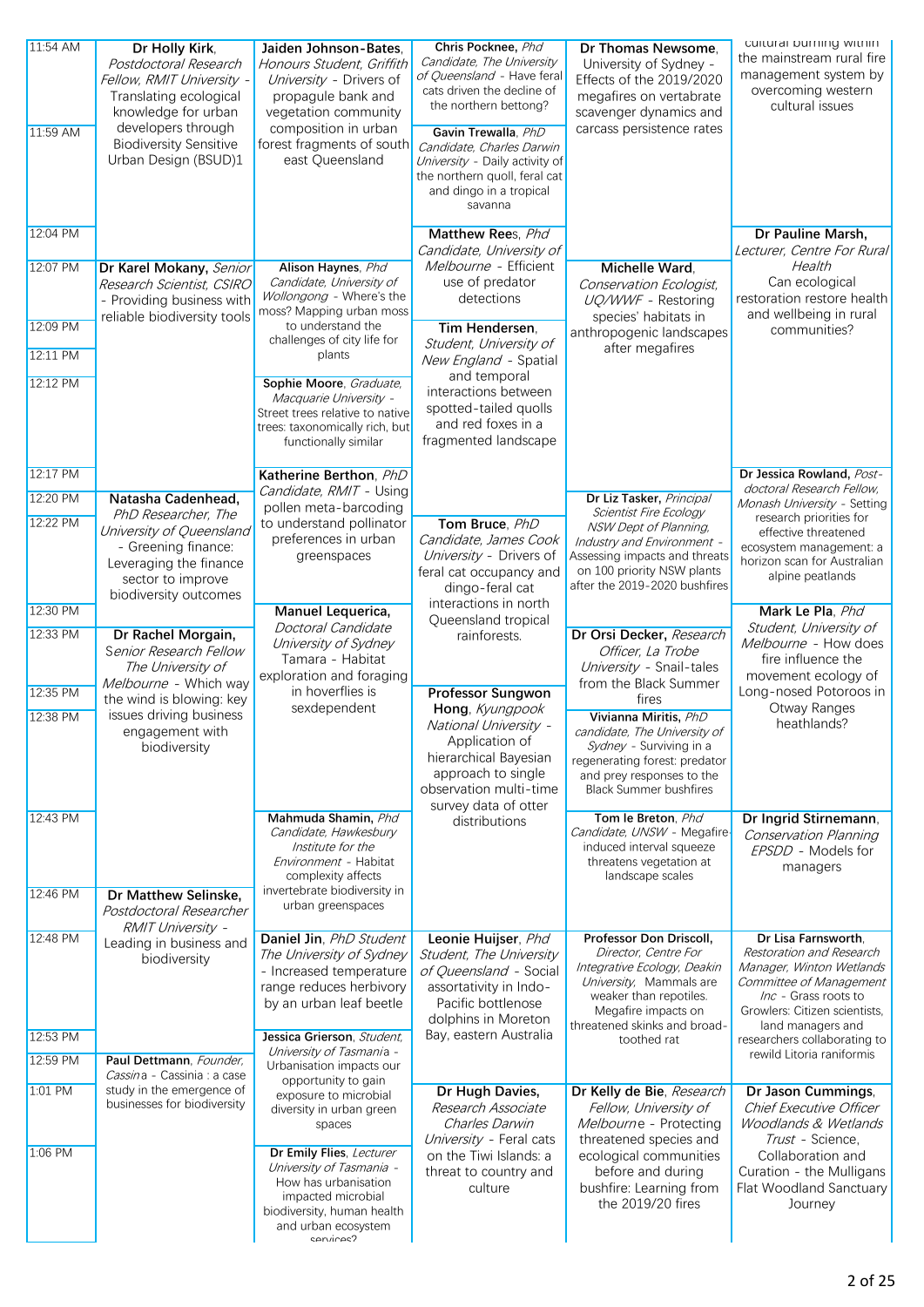| $1:11$ PM |                                                                                                                                                                                                                   | Hanh Nguyen, Phd                                                                                                                                                                                        |                                                                                                                                                                                 |                                                                                                                                                                                                                                                              |                                                                                                                                                                                                                           |
|-----------|-------------------------------------------------------------------------------------------------------------------------------------------------------------------------------------------------------------------|---------------------------------------------------------------------------------------------------------------------------------------------------------------------------------------------------------|---------------------------------------------------------------------------------------------------------------------------------------------------------------------------------|--------------------------------------------------------------------------------------------------------------------------------------------------------------------------------------------------------------------------------------------------------------|---------------------------------------------------------------------------------------------------------------------------------------------------------------------------------------------------------------------------|
|           |                                                                                                                                                                                                                   | Candidate, niversity of<br>Tasmania - Wildlife and<br>microbiomes in the city:<br>Urbanites, big and small                                                                                              |                                                                                                                                                                                 |                                                                                                                                                                                                                                                              |                                                                                                                                                                                                                           |
| $1:15$ PM | <b>BUSINESS AND</b><br><b>BIODIVERSITY: INSIGHTS</b><br><b>FOR ECOLOGY AND</b><br><b>CONSERVATION</b><br><b>SCIENCE FROM</b><br><b>RESEARCH AND</b><br><b>PRACTICE - Live QA</b>                                  | <b>PLANNING OUR FUTURE</b><br><b>CITIES: CREATING</b><br><b>BIODIVERSE AND</b><br><b>FUNCTIONING URBAN</b><br><b>ECOSYSTEMS - Live QA</b>                                                               | MANAGING,<br><b>MONITORING AND</b><br><b>MODELLING</b><br><b>MAMMALIAN</b><br>PREDATORS - Live QA                                                                               | <b>OPEN FORUM:</b><br><b>ECOLOGICAL IMPACT OF</b><br>THE 2019/2020<br>MEGAFIRES - Live QA                                                                                                                                                                    | Cristina Hernandez, Phd<br>Student, RMIT University -<br>Investigating the extent of<br>biodiversity considerations in<br>urban development design<br>processes: A descriptive<br>review                                  |
| 1:30 PM   |                                                                                                                                                                                                                   |                                                                                                                                                                                                         |                                                                                                                                                                                 |                                                                                                                                                                                                                                                              | <b>PRACTITIONERS</b><br><b>COLLABORATING TO</b><br><b>RESTORE AND REWILD</b><br>LANDSCAPES - Live QA                                                                                                                      |
| 1:30 PM   |                                                                                                                                                                                                                   |                                                                                                                                                                                                         | Lunch (Monday) - spend some time in SpatialChat                                                                                                                                 |                                                                                                                                                                                                                                                              |                                                                                                                                                                                                                           |
|           |                                                                                                                                                                                                                   |                                                                                                                                                                                                         | Please click here to visit our online networking hub.<br>RESEARCH CHAPTERS UPDATE AND NETWORKING                                                                                |                                                                                                                                                                                                                                                              |                                                                                                                                                                                                                           |
|           |                                                                                                                                                                                                                   |                                                                                                                                                                                                         | <b>CONCURRENT SESSIONS 2</b>                                                                                                                                                    |                                                                                                                                                                                                                                                              |                                                                                                                                                                                                                           |
|           | <b>OPEN FORUM:</b><br><b>EVOLUTIONARY</b><br><b>ECOLOGY</b>                                                                                                                                                       | <b>PLANNING OUR</b><br><b>FUTURE CITIES:</b><br><b>HUMAN-NATURE</b><br><b>CONNECTIONS,</b><br><b>COEXISTENCE AND CO-</b><br><b>DESIGN</b>                                                               | <b>MANAGING,</b><br><b>MONITORING AND</b><br><b>MODELLING</b><br><b>MAMMALIAN</b><br><b>PREDATORS (2)</b>                                                                       | <b>OPEN FORUM:</b><br><b>THREATENED SPECIES</b><br>(1)                                                                                                                                                                                                       | <b>OPEN FORUM:</b><br><b>CONSERVATION</b><br><b>ECOLOGY (1)</b>                                                                                                                                                           |
| 2:15 PM   | Meng-Jia Lau, University<br>of Melbourne - Genetic<br>stability of Aedes aegypti<br>populations following<br>invasion by wMel<br>Wolbachia                                                                        | <b>Dr Ollie Cotsaftis,</b><br>Industry Fellow, RMIT<br>University School of<br>Design - On the use of<br>biodesign and living<br>equitable and<br>regenerative cities                                   | Dr Judy Dunlop, WA<br>Feral Cat Working<br>Group - Western<br><b>Australian Feral Cat</b><br>Working Group - a<br>research and<br>management                                    | <b>Professor Stephen</b><br>Garnett, Professor of<br>Conservation and<br>Sustainable Livelihoods.<br>Charles Darwin University<br>architecture in designing coordinated approach to Trends in the status of and<br>threats to Australian<br>threatened birds | <b>Associate Professor</b><br>Samantha Capon, Head<br>of Discipline,<br>(Environment & Marine)<br>Griffith University -<br>Should we conserve<br>ecological ruins?                                                        |
| 2:28 PM   | Ettore Camerlenghi,<br>Monash University - Can<br>relationships within a<br>social network predict<br>altruistic behaviours in<br>the wild?                                                                       | Dr Viveka Hocking, The<br>Australian National<br>University - Cross-species<br>Co-Conspirators in Urban<br>Living: designing the built<br>environment for human-<br>animal interaction and<br>wellbeing | Officer, NSW National<br>Parks and Wildlife Service<br>Developing strategies for<br>effective feral cat<br>management in northern<br>New South Wales                            | Dr Jaime Heiniger, Project Dr April Reside, Lecturer<br>University of Queensland<br>What's required to recover<br>all of Australia's<br>threatened species, and<br>how much will this cost?                                                                  | Lachlan Howell, PhD<br>Student, The University of<br>Newcastle - Integrating<br>biobanking could produce<br>significant cost-benefits and<br>minimise inbreeding for<br>Australian amphibian captive<br>breeding programs |
| 2:41 PM   | Professor Andy T.D.<br><b>Bennett, Chair In Life</b><br>And Environmental<br>Sciences, Deakin<br>University - Colour<br>signalling in wild<br>Platycercus elegans<br>reveals why parrots are<br>gaudy and popular | Amelie Vanderstock,<br><b>Phd Candidate</b><br>The University of Sydney<br>- Biophilia in the city:<br>Growing positive<br>attitudes towards<br>invertebrates through<br>urban gardening                | Annalie Dorph,<br>Research Fellow<br>University of New<br>England - Assessing<br>feral cat movement to<br>determine and improve<br>their rate of detection<br>on remote cameras | Richard McLellan, Phd<br>Candidate, Charles Sturt<br>University - The ecological<br>and cultural implications<br>of extinction<br>-sandalwood as a case<br>study                                                                                             | <b>Brigette Wright,</b><br>Postgraduate, IMAS<br>(University of Tasmania)<br>Quid pro quo: reciprocal<br>learning opportunities<br>between climate-driven<br>species redistribution and<br>species invation               |
| 2:54 PM   | Dr Jessica Fenker, Atlas<br>of Living Australia /<br>Ecocommons - A life in<br>tropical savannas -<br>patterns of<br>ecomorphological<br>diversification on<br>independent squamate<br>radiations                 | Dr Natasha Pauli, Senior<br>Lecturer, University of<br>Western Australia -<br>Verging on<br>transformation: The<br>social and ecological<br>values of native verge<br>gardens along suburban<br>streets | Alexandra Paton, PhD<br>Candidate, University of<br>Tasmania - Flash and<br>dash? Impact of camera<br>trap flash type on feral<br>cat behaviour and re-<br>visitation           | Javiera Olivares-Rojas,<br><b>Phd Candidate</b><br>Monash University -<br>Efficiencies of species-<br>based and ecosystem-<br>based approaches for<br>threatened biodiversity<br>conservation                                                                | Dr Kaya Klop-Toker,<br>Post-doctoral Researcher<br>University of Newcastle<br>Impacts of coal-mine<br>induced iron-staining on<br>tadpole development.                                                                    |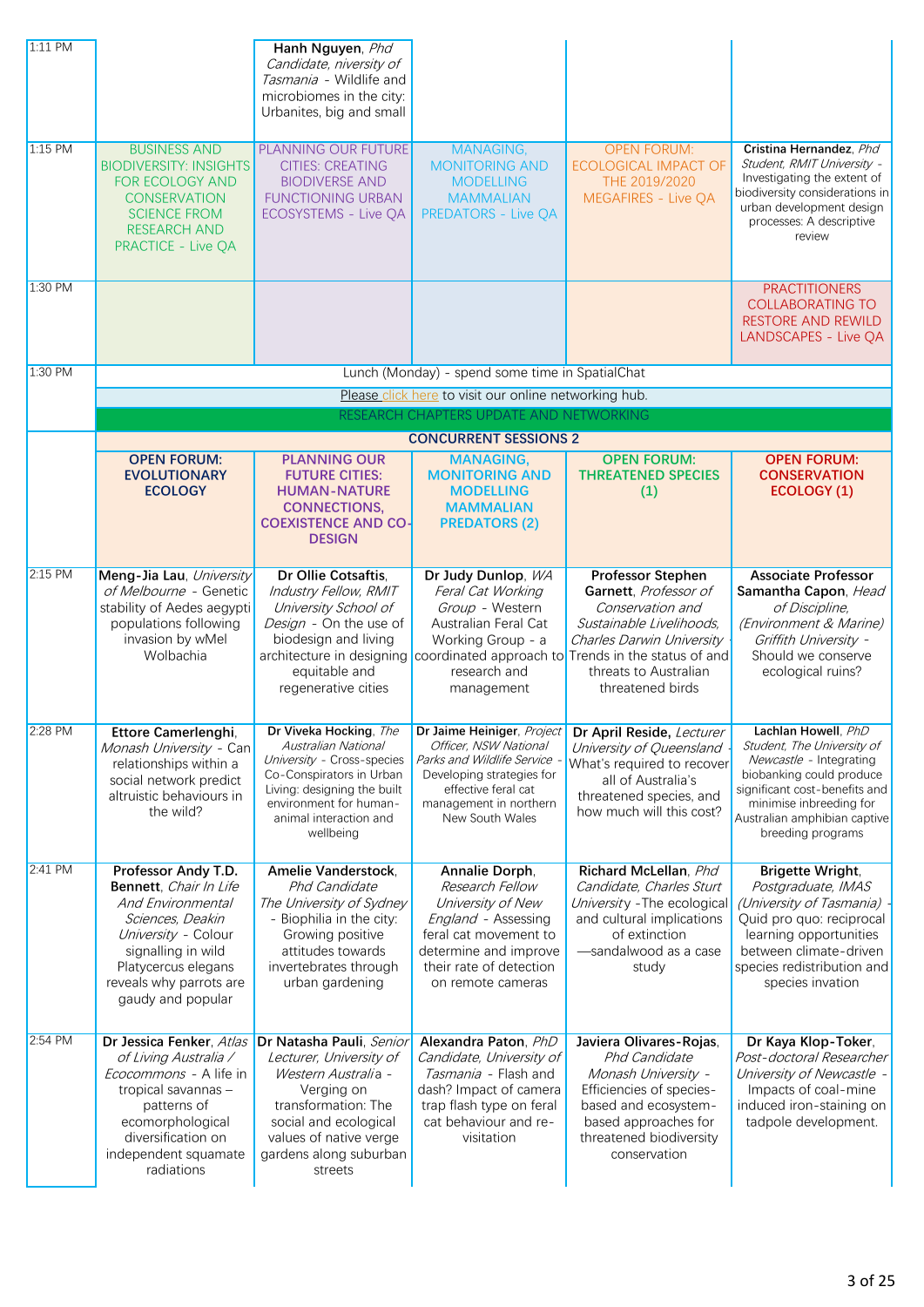| 2:59 PM     |                                                                                                                                                                     |                                                                                                                                                              | Vishnu Ramachandran<br>Menon, Phd Student<br>University of Melbourne                                                                                                                                                           |                                                                                                                                                                                                                               | Dr Heidi Zimmer, Research<br>Scientist, Centre for<br>Australian National                                                                                                                        |
|-------------|---------------------------------------------------------------------------------------------------------------------------------------------------------------------|--------------------------------------------------------------------------------------------------------------------------------------------------------------|--------------------------------------------------------------------------------------------------------------------------------------------------------------------------------------------------------------------------------|-------------------------------------------------------------------------------------------------------------------------------------------------------------------------------------------------------------------------------|--------------------------------------------------------------------------------------------------------------------------------------------------------------------------------------------------|
|             |                                                                                                                                                                     |                                                                                                                                                              | - Are native mammals<br>more resilient to fire in<br>fox-baited landscapes?                                                                                                                                                    |                                                                                                                                                                                                                               | <b>Biodiversity Research -</b><br>Molecular systematics and<br>taxonomy for orchid<br>conservation in Australia                                                                                  |
| 3:04 PM     |                                                                                                                                                                     |                                                                                                                                                              | Dr Stephanie Pulsford,                                                                                                                                                                                                         |                                                                                                                                                                                                                               | Dr Micha Jackson,                                                                                                                                                                                |
| 3:07 PM     | Gabriella Sparkes, PhD<br>Student, University of<br>Queensland -<br>Performance trade-offs<br>and trait repeatabilities in<br>male and female                       | <b>Professor Maria</b><br>Ignatieva, The University<br>of Western Australia -<br>Lawns as ecological and<br>cultural phenomena.<br>Searching for sustainable | Ecologist, ACT Government<br>- Managing foxes in urban<br>reserves, using Canid Pest<br>Ejectors in a new context                                                                                                              | <b>Chantelle Doyle,</b><br>Ecologist/student<br>UNSW/AMBS - Can<br>nursery growing medium<br>influence translocated<br>plant growth and                                                                                       | Researcher, University of<br>Adelaide - Measuring<br>shorebird habitat quality<br>in a highly altered<br>wetland                                                                                 |
| 3:09 PM     | northern quolls (Dasyurus<br>hallucatus)                                                                                                                            | solutions in time of<br>drying climate                                                                                                                       | Linda van Bommel,<br>Postdoctoral<br>Researcher, University of<br>Tasmania - Can                                                                                                                                               | flowering?                                                                                                                                                                                                                    | Yasara De Mel, Phd<br>Student, Queesland<br>University of Technology<br>Molecular                                                                                                                |
| 3:20 PM     | Arisa Hosokawa, Phd<br>Candidate, University of<br>Sydney - The effect of<br>age on the physiology<br>and behaviour of the<br>slime mould, Physarum<br>polycephalum | Thami Croeser, RMIT<br>University - De-paving<br>paradise: replacing<br>parking with green space                                                             | livestock guardian dogs<br>protect threatened<br>species? The effect of<br>maremma sheepdogs<br>on fox behaviour                                                                                                               | Samantha Yabsley, Student,<br>Hawkesbury Institute for the<br>Environment - Human-<br>modified landscapes provide<br>key foraging areas for a<br>threatened flying mammal:<br>the greyheaded flying-fox                       | phylogeography and<br>taxonomic reassessment<br>of lyrebirds                                                                                                                                     |
| 3:22 PM     |                                                                                                                                                                     |                                                                                                                                                              | Dr Alyson Stobo-                                                                                                                                                                                                               |                                                                                                                                                                                                                               | Sara Balouch, PhD                                                                                                                                                                                |
| 3:33 PM     |                                                                                                                                                                     |                                                                                                                                                              | Wilson, Postdoctoral<br>Fellow, CSIRO - Small<br>mammal decline in<br>monsoonal northern<br>Australia                                                                                                                          | Amanda Lilleyman,<br>Charles Darwin University<br>Determining habitat<br>preferences of Far Eastern<br>Curlew                                                                                                                 | Student, Deakin<br>University - Differing<br>responses of arboreal<br>and terrestrial reptiles to<br>habitat degradation in<br>agricultural landscapes                                           |
| 3:35 PM     |                                                                                                                                                                     |                                                                                                                                                              |                                                                                                                                                                                                                                |                                                                                                                                                                                                                               | Pawel Waryszak, Research<br>Officer, Deakin University -<br>Coastal wetlands renewal:<br>insights from two mangrove<br>restoration case studies<br>towards tailored restoration<br>response      |
| 3:40 PM     | <b>OPEN FORUM:</b><br><b>EVOLUTIONARY</b><br>ECOLOGY - Live QA                                                                                                      | <b>PLANNING OUR FUTURE</b><br><b>CITIES: HUMAN-NATURE</b><br><b>CONNECTIONS, CO-</b><br><b>EXISTENCE AND CO-</b><br><b>DESIGN - Live QA</b>                  | <b>MANAGING,</b><br><b>MONITORING AND</b><br><b>MODELLING</b><br><b>MAMMALIAN</b><br>PREDATORS - Live QA                                                                                                                       | <b>OPEN FORUM:</b><br><b>THREATENED SPECIES</b><br>Live QA                                                                                                                                                                    | <b>OPEN FORUM:</b><br><b>CONSERVATION</b><br>ECOLOGY - Live QA                                                                                                                                   |
| $3:55$ PM - |                                                                                                                                                                     |                                                                                                                                                              | quick break (Monday)                                                                                                                                                                                                           |                                                                                                                                                                                                                               |                                                                                                                                                                                                  |
| 4:10 PM     |                                                                                                                                                                     |                                                                                                                                                              | Please click here to visit our online networking hub.                                                                                                                                                                          |                                                                                                                                                                                                                               |                                                                                                                                                                                                  |
|             |                                                                                                                                                                     |                                                                                                                                                              | <b>CONCURRENT SESSIONS 3</b>                                                                                                                                                                                                   |                                                                                                                                                                                                                               |                                                                                                                                                                                                  |
|             | <b>OPEN FORUM:</b><br><b>BEHAVIOUR,</b><br><b>PHYSIOLOGY AND</b><br><b>MOVEMENT</b>                                                                                 | <b>PLANNING OUR</b><br><b>FUTURE CITIES: POLICY</b><br><b>AND PRACTICE</b>                                                                                   | <b>OPEN FORUM:</b><br><b>MAMMAL ECOLOGY</b>                                                                                                                                                                                    | <b>OPEN FORUM:</b><br><b>CONSERVATION POLICY</b><br><b>AND MANAGEMENT</b>                                                                                                                                                     | <b>OPEN FORUM:</b><br><b>FRESHWATER ECOLOGY</b>                                                                                                                                                  |
| 4:10 PM     | Cameron Baker, PhD<br>Candidate, The<br>University of Queensland<br>- Telemetry reveals<br>predictable differences in<br>crocodile personality                      | Dr Adam Liedloff,<br>CSIRO - Engaging with<br>the stories of Darwin to<br>better understand our<br>natural systems                                           | Dr Roan Plotz, Lecturer<br>and Course Chair In<br><b>Environmental Science</b><br>Victoria University -<br>Black rhino, an asocial<br>megaherbivore<br>vulnerable to poachers,<br>uses oxpecker alarm<br>calls to evade humans | <b>Professor Emily</b><br>Nicholson, Professor of<br>Conservation Science,<br>Deakin University -<br>Scientific foundations for<br>an ecosystem goal and<br>indicators for the post-<br>2020 global biodiversity<br>framework | Brock Hedges, Phd<br>Candidate, The University<br>of Adelaide - Temporary<br>freshwater rock-holes: an<br>accessible resource to<br>vertebrates of<br>conservation interest in<br>arid Australia |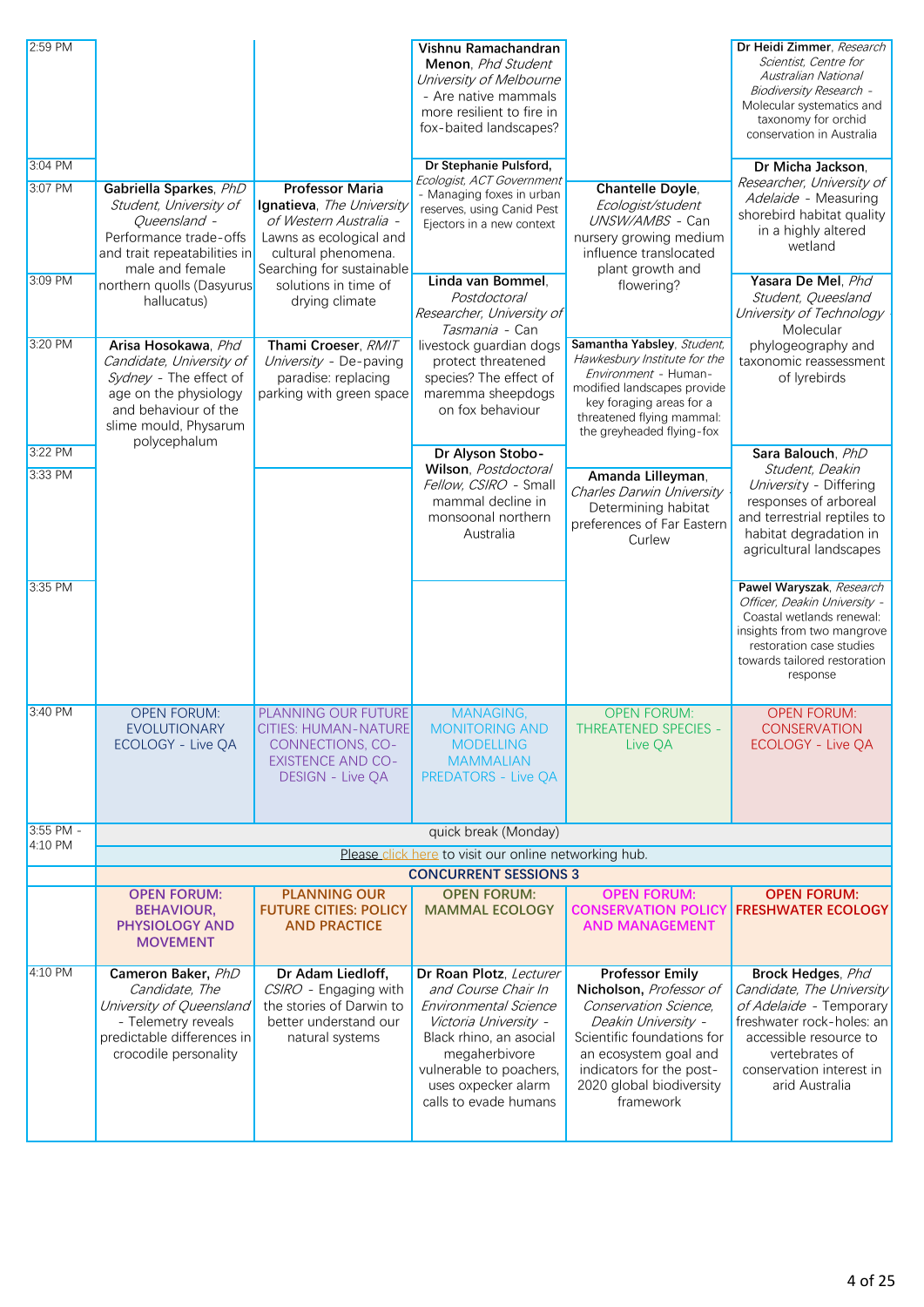| 4:23 PM            | Amelie Corriveau.                                                                                                                                                                      | Dr Brenda Lin, CSIRO -                                                                                                                                            | Dr Brenton von Takach,                                                                                                                                                                     | Dr David Tierney, Honorary                                                                                                                                                                                 | Dr Galen Holt, Deakin                                                                                                                                                                    |
|--------------------|----------------------------------------------------------------------------------------------------------------------------------------------------------------------------------------|-------------------------------------------------------------------------------------------------------------------------------------------------------------------|--------------------------------------------------------------------------------------------------------------------------------------------------------------------------------------------|------------------------------------------------------------------------------------------------------------------------------------------------------------------------------------------------------------|------------------------------------------------------------------------------------------------------------------------------------------------------------------------------------------|
|                    | Charles Darwin University -<br>Managing magpie geese in<br>northern territory mango<br>crops                                                                                           | Green space use in<br>Darwin                                                                                                                                      | <b>Forrest Prospect Fellow</b><br>declines and the<br>conservation of adaptive<br>capacity in northern<br>Australia                                                                        | Senior Research Fellow.<br>Curtin University - Mammal University of Sydney - Linking consequences of oviposition:<br>ecosystem restoration to the<br>IUCN Red List: how to track<br>the Earth's ecosystems | University - Diversity<br>applying coexistence theory<br>to aquatic insect<br>communities                                                                                                |
| 4:36 PM            | Sara Ryding, PhD<br>Candidate, Deakin<br>University - Some like it<br>hot: reviewing<br>morphological responses<br>to climatic warming                                                 | <b>Dr Manuel Esperon-</b><br>Rodriguez, Research<br>Fellow, Western Sydney<br>University - Climate-<br>change risk analysis for<br>Australian urban<br>vegetation | Dr Benjamin Wagner,<br>Research Fellow, The<br>University of Melbourne<br>- Spatial patterns in<br>feeding habitat influence<br>the abundance and<br>home range size of<br>greater gliders | Dr Noel Preece, Director<br>Biome5 Pty Ltd - A<br>pathology of policies<br>pushing species towards<br>extinction - turning<br>around stubborn<br>resistance to action                                      | Dr Georgia Dwyer,<br>Postdoctoral Research<br>Fellow, Deakin University -<br>Positive and negative density<br>dependent infection found in<br>an emerging disease of<br>stream insects   |
| 4:49 PM            | Dr Mylene Mariette,<br>Research Fellow, Deakin<br>University - A prenatal<br>acoustic signal of heat<br>affects thermoregulation<br>capacities at adulthood<br>in an arid-adapted bird | Dr Sarah Bekessy,<br>Professor, School of<br>Global, Urban and Social<br>Studies, RMIT University<br>Onsets not offsets for<br>real biodiversity benefits         | Amy Smith, Melbourne<br>University - Mammal<br>community composition<br>in a fire-prone<br>landscape                                                                                       | Clare Vernon, Deakin<br>University - Systematic<br>review of indicators used<br>in terrestrial Red List of<br>Ecosystem Assessments                                                                        | Callum Mulvey, Science<br><b>Communication Officer.</b><br><b>Threatened Species</b><br>Recovery Hub - Impacts<br>of bushfire-associated<br>stressors on threatened<br>freshwater fishes |
| 5:02 PM            | <b>Isabella Contador-</b><br>Kelsall, PhD Candidate,<br>University of<br>Wollongong - Impacts of<br>locust control pesticides<br>on the physiology and                                 | Julia Schiller, Phd<br>Candidate, University of<br>Melbourne - Mapping<br>green roof uptake in<br>Melbourne                                                       | Kaylah del Simone, PhD<br>Student, University of<br>Queensland - Trade-offs<br>between speed and agility<br>in an Australian critical<br>weight range marsupial                            | Elisabetta Canteri, PhD<br>Student, The University of<br>Adelaide - IUCN Red List<br>protects avian genetic<br>diversity                                                                                   | Dr William Bovill,<br>Research Fellow,<br><b>Environmental Flows</b> , The<br>University of Melbourne<br>A field experiment to test<br>for density-related                               |
| 5:07 PM            | behaviour of the Central<br>Bearded Dragon                                                                                                                                             |                                                                                                                                                                   | Dr Tyrone Lavery,<br>Postdoctoral Researcher<br>The Australian National<br>University - Counting wiliji<br>on country: Indigenous led<br>monitoring, camera traps<br>and unmarked models   | Dr Rocio Ponce-Reyes,<br>Research Scientist, CSIRO<br>Towards an inclusive and<br>sustainable Australian<br>edible industry                                                                                | dispersal of hatchling<br>insects from natal sites                                                                                                                                       |
| 5:12 PM            |                                                                                                                                                                                        |                                                                                                                                                                   | Brianna Coulter, PhD<br>Student, UNSW - A<br>reinforcement of the                                                                                                                          | Veronica Toral-Granda,<br>Charles Darwin University<br>Humans as vectors of                                                                                                                                |                                                                                                                                                                                          |
| 5:15 PM            | Alex Jiang, Phd Student,<br>University of Queensland<br>- Movement of free-<br>ranging koalas in                                                                                       | Rob Dabal, Ecologist,<br>Ecofutures - Protect the<br>Best: Maintaining ecological<br>processes in Melbourne<br>Water's Sites of Biodiversity                      | greater bilby (Macrotis<br>lagotis) affects the<br>movement behaviour of<br>resident females                                                                                               | introduced species: the<br>Galapagos Islands                                                                                                                                                               | Damian Lettoof, Phd<br>Candidate, Curtin University<br>Pollution not people nor<br>parasites predict poor body<br>condition in a wetland                                                 |
| 5:25 PM            | response to male<br>volcalisation playbacks                                                                                                                                            | Significance                                                                                                                                                      | Simeon Zylinski, Phd<br>Student, The University<br>of Melbourne -                                                                                                                          | Dr Brett Howland, Fenner<br><b>School of Environment</b><br>and Society, ANU -                                                                                                                             | bioindicator snake                                                                                                                                                                       |
| 5:28 PM            | Isaac Rossetto, Phd<br>Student, University of<br>Adelaide - Evolution of<br>Visual Systems During<br>Terrestrial-to-Aquatic<br><b>Transitions in Snakes</b>                            |                                                                                                                                                                   | Mammal responses to<br>habitat structure in a<br>fragmented and fire-<br>prone landscape                                                                                                   | Calibrating the 'restoration<br>wheel' with data to inform<br>post fire restoration efforts<br>in SE Australia                                                                                             |                                                                                                                                                                                          |
| 5:33 PM            | Jackie O'Sullivan, PhD                                                                                                                                                                 |                                                                                                                                                                   |                                                                                                                                                                                            |                                                                                                                                                                                                            |                                                                                                                                                                                          |
| 5:38 PM            | Candidate, The Australian<br>National University -<br>Multiscale influences of<br>overwintering retreat site<br>selection by reptiles in south-<br>eastern Australia                   |                                                                                                                                                                   | Aurelie Kanishka, Phd<br>Candidate, Australian<br>National University - How<br>fox baiting has changed the<br>co-occurrence of Common<br>Brushtail Possums and Bush                        | Adam Toomes, Phd<br>Candidate, The University of<br>Adelaide - Endemic<br>Australian reptiles threatened<br>by international trade: the<br>case of the shingleback lizard                                  |                                                                                                                                                                                          |
| 5:40 PM            | <b>OPEN FORUM:</b>                                                                                                                                                                     | <b>PLANNING OUR FUTURE</b>                                                                                                                                        | Rats                                                                                                                                                                                       | (Tiliqua rugosa)                                                                                                                                                                                           | <b>OPEN FORUM:</b>                                                                                                                                                                       |
| 5:45 PM<br>5:55 PM | BEHAVIOUR,<br>PHYSIOLOGY AND<br>MOVEMENT - Live QA                                                                                                                                     | <b>CITIES: POLICY AND</b><br><b>PRACTICE - Live QA</b>                                                                                                            | <b>OPEN FORUM:</b><br>MAMMAL ECOLOGY -<br>Live QA                                                                                                                                          | <b>OPEN FORUM:</b><br><b>CONSERVATION POLICY</b><br><b>AND MANAGMENT - Live</b><br>QA                                                                                                                      | FRESHWATER ECOLOGY<br>Live QA                                                                                                                                                            |
| $6:00$ PM -        |                                                                                                                                                                                        |                                                                                                                                                                   | ESA2021 BARBRA RICE MEMORIAL POSTER SESSION                                                                                                                                                |                                                                                                                                                                                                            |                                                                                                                                                                                          |
| 7:00 PM            |                                                                                                                                                                                        |                                                                                                                                                                   | interested in and 'join the queue' to chat online with the poster presenter                                                                                                                | Visit the online poster gallery - poster presenters are standing by to talk with you about your poster. Click on the poster you are                                                                        |                                                                                                                                                                                          |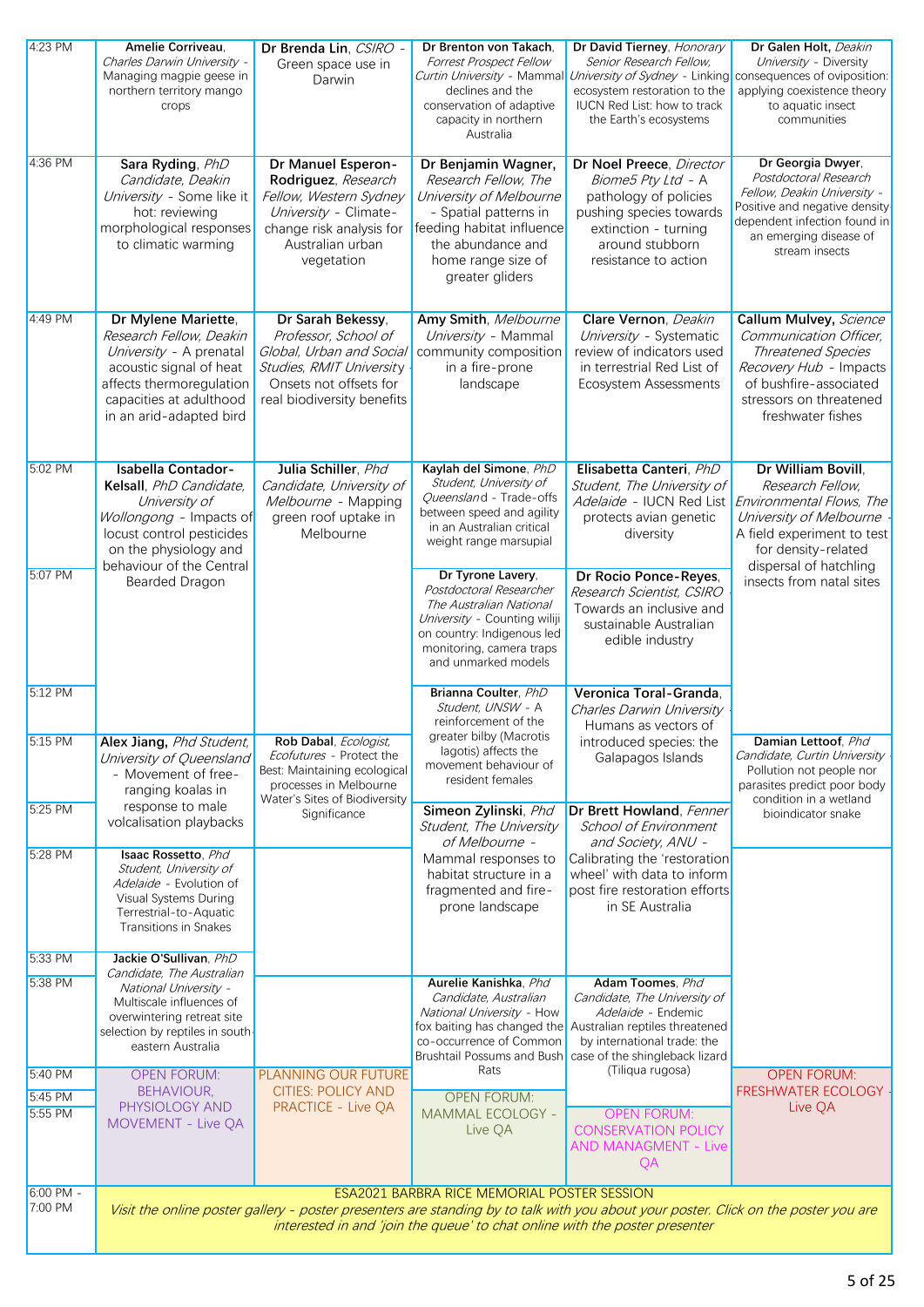|                         | Please click here to visit our online networking hub.                                                                                                                                           |                                                                                                                                                                                                                                                                              |                                                                                                                                                                                                               |                                                                                                                                                                                                                                        |                                                                                                                                                                                          |  |  |
|-------------------------|-------------------------------------------------------------------------------------------------------------------------------------------------------------------------------------------------|------------------------------------------------------------------------------------------------------------------------------------------------------------------------------------------------------------------------------------------------------------------------------|---------------------------------------------------------------------------------------------------------------------------------------------------------------------------------------------------------------|----------------------------------------------------------------------------------------------------------------------------------------------------------------------------------------------------------------------------------------|------------------------------------------------------------------------------------------------------------------------------------------------------------------------------------------|--|--|
|                         | <b>PLENARY SESSION TWO</b>                                                                                                                                                                      |                                                                                                                                                                                                                                                                              |                                                                                                                                                                                                               |                                                                                                                                                                                                                                        |                                                                                                                                                                                          |  |  |
| $9:30$ AM -<br>11:00 AM |                                                                                                                                                                                                 | KEYNOTE PRESENTATION: Negative emotions and mental health impacts attributable to climate change<br>Associate Professor Navjot Bhullar, School of Psychology, University of New England<br>INDIGENOUS KEYNOTE PRESENTATION: Professor Stephen Van Leeuwen, Curtin University |                                                                                                                                                                                                               |                                                                                                                                                                                                                                        |                                                                                                                                                                                          |  |  |
| 11:00 AM -              |                                                                                                                                                                                                 |                                                                                                                                                                                                                                                                              | Morning tea (Tuesday)                                                                                                                                                                                         |                                                                                                                                                                                                                                        |                                                                                                                                                                                          |  |  |
| 11:15 AM                |                                                                                                                                                                                                 |                                                                                                                                                                                                                                                                              | Please click here to visit our online networking hub.                                                                                                                                                         |                                                                                                                                                                                                                                        |                                                                                                                                                                                          |  |  |
|                         |                                                                                                                                                                                                 |                                                                                                                                                                                                                                                                              | <b>CONCURRENT SESSIONS 4</b>                                                                                                                                                                                  |                                                                                                                                                                                                                                        |                                                                                                                                                                                          |  |  |
|                         | <b>TAILORED RESTORATION</b>                                                                                                                                                                     | <b>INDIGENOUJS</b>                                                                                                                                                                                                                                                           | <b>HUMAN BEHAVIOUR</b>                                                                                                                                                                                        | <b>OPEN FORUM:</b>                                                                                                                                                                                                                     | <b>OPEN FORUM: FIRE</b>                                                                                                                                                                  |  |  |
|                         | <b>RESPONSE: PREDICTIONS</b><br><b>AND GUIDELINES FOR</b><br><b>COASTAL WETLAND</b><br><b>RENEWAL USING</b><br><b>ECOLOGICAL THEORY</b><br><b>AND DATA</b>                                      | <b>ECOLOGICAL</b><br><b>KNOWLEDGE</b><br><b>SYMPOSIUM</b>                                                                                                                                                                                                                    | <b>CHANGE AND THE</b><br><b>IMPORTANCE OF</b><br><b>NATURE CONNECTION</b><br><b>FOR HUMANITY'S</b><br><b>WELLBEING</b>                                                                                        | <b>THREATENED SPECIES</b><br>(2)                                                                                                                                                                                                       | <b>ECOLOGY (1)</b>                                                                                                                                                                       |  |  |
| 11:15 AM                | Dr Emma Asbridge,<br>Marine Estate Manager.                                                                                                                                                     | Anna Boustead,                                                                                                                                                                                                                                                               | Dr Lily van Eeden,                                                                                                                                                                                            | Robin Leppitt, Phd<br>Candidate, Charles Darwin                                                                                                                                                                                        | <b>Madison Staff, Honours</b>                                                                                                                                                            |  |  |
|                         | DPI Fisheries - Marine<br>Vegetation Management<br>Strategies: A framework<br>for estuary wide<br>prioritisation of protection<br>and rehabilitation                                            | Indigenous Carbon<br>Indlstry Network - How<br>does savanna fire<br>management support<br>weaving of TEK with<br>western science?                                                                                                                                            | Postdoctoral Researcher<br>Arthur Rylah Institute -<br>Impacts of COVID<br>lockdowns on access to<br>nature, connection to<br>nature, and wellbeing<br>among Victorians                                       | University - Mitochondrial<br>phylogeny and genetic<br>variation within the Yellow<br>Chat (Epthianura crocea) and<br>implications for conservation                                                                                    | student. Monash<br>University - The impacts<br>of fire on the structure<br>and diversity of ants,<br>Little Desert National<br>Park, VIC                                                 |  |  |
| 11:28 AM                | Catherine Lovelock, The                                                                                                                                                                         | Susie Cramp, PhD                                                                                                                                                                                                                                                             | Dr Samantha Grover,                                                                                                                                                                                           | Emily Hoffmann, PhD                                                                                                                                                                                                                    | Dr Leroy Gonsalves,                                                                                                                                                                      |  |  |
| 11:28 AM                | University of Queensland<br>- Blue carbon to support<br>restoration of tidal<br>wetlands                                                                                                        | Student, UWA Albany -<br>Learning from 'lizard<br>traps': Walking together<br>to care for granite<br>country                                                                                                                                                                 | Lecturer, Environmental<br>Science, RMIT University -<br>Nature connection and<br>climate change education<br>in higher education; An<br>atmospheric sciences case<br>study                                   | Student, The University of<br>Western Australia -<br>Drying microclimates<br>threaten persistence of<br>critically endangered white<br>bellied frog                                                                                    | Research Scientist, NSW<br>Department of Primary<br>Industries - Roost<br>selection by Nyctophilus<br>corbeni in a patchy post-<br>management burn<br>mosaic in the Pilliga NSW          |  |  |
| 11:33 AM                |                                                                                                                                                                                                 |                                                                                                                                                                                                                                                                              | Fern Hames, Director<br>Arthur Rylah Institute for                                                                                                                                                            |                                                                                                                                                                                                                                        |                                                                                                                                                                                          |  |  |
| 11:41 AM                | <b>William Glamore,</b><br>University of New South<br>Wales - Combining<br>hydrodynamic modeling<br>and eco-hydrology for<br>developing and assessing                                           | Dr Emma Ligtermoet,<br>Postdoctoral Research<br>Associate, ANU/UWA -<br>Return of the ginga<br>(Crocodylus porosus):<br>Population 'bust then<br>boom' shapes<br>Indigenous freshwater<br>biocultural knowledge                                                              | Environmental Research -<br>When disaster strikes:<br>recognising and supporting<br>the recovery loop for<br>people and nature                                                                                | Dr Johan Gustafson,<br>Researcher, Griffith<br>University - Habitat<br>suitability of juvenile<br>scalloped hammerhead<br>sharks (Sphyrna lewini) in<br>Queensland coastal waters                                                      | Dr Brett Murphy,<br>Associate Professor,<br>Charles Darwin University<br>- Two decades of<br>changing fire regimes in<br>the Australian monsoon<br>tropics: for better or<br>worse?      |  |  |
| 11:46 AM                | blue carbon ecosystem<br>restoration options                                                                                                                                                    |                                                                                                                                                                                                                                                                              | Hannah Etchells, Hotspots<br>Ecologist, Nature<br>Conservation Council NSW<br>"I never cared about the<br>trees before": Empowering<br>landholders to undertake<br>ecological fire management<br>post-2019/20 |                                                                                                                                                                                                                                        |                                                                                                                                                                                          |  |  |
| 11:51 AM                |                                                                                                                                                                                                 |                                                                                                                                                                                                                                                                              | Dr Georgia Garrard,                                                                                                                                                                                           |                                                                                                                                                                                                                                        |                                                                                                                                                                                          |  |  |
| 11:54 AM<br>11:54 AM    | A/Prof Valentin<br>Heimhuber, University<br>of New South Wales -<br>Prioritising large-scale<br>coastal wetland renewal:<br>A state-wide perspective<br>for maximising blue<br>habitat benefits | Lynette Knapp, Gail<br>Yorkshire, Noongar<br>Boodjar Language<br>Centre, Nat Raisbeck-<br>Brown, CSIRO - Linking<br>Indigenous ecological<br>knowledge to western<br>science through<br>language                                                                             | Senior Lecturer, The<br>University of Melbourne<br>- The psychological<br>distance of biodiversity<br>conservation                                                                                            | Dr Kita Ashman, Threatened<br>Species & Climate Adaptation<br>Ecologist, WWF Australia - Is<br>Australia's environmental<br>legislation protecting<br>threatened species? A case-<br>study of nationally listing the<br>greater glider | Sarah Mulhall, Phd<br>Candidate, University of<br>Melbourne - Reptile<br>responses to habitat, fire<br>and landscape structure<br>in a fire-prone,<br>fragmented landscape               |  |  |
| 11:59 AM                |                                                                                                                                                                                                 |                                                                                                                                                                                                                                                                              |                                                                                                                                                                                                               | Dr Ayesha Tulloch,<br>Research Fellow.<br>University of Sydney - The<br>continuation of Australia's<br>Threatened Species Index                                                                                                        | Saumya Wanniarachchi,<br>Phd Candidate, University of<br>Melbourne - Fire and<br>habitat resources influence<br>on occurrence of small<br>mammals in an Australian<br>woodland ecosystem |  |  |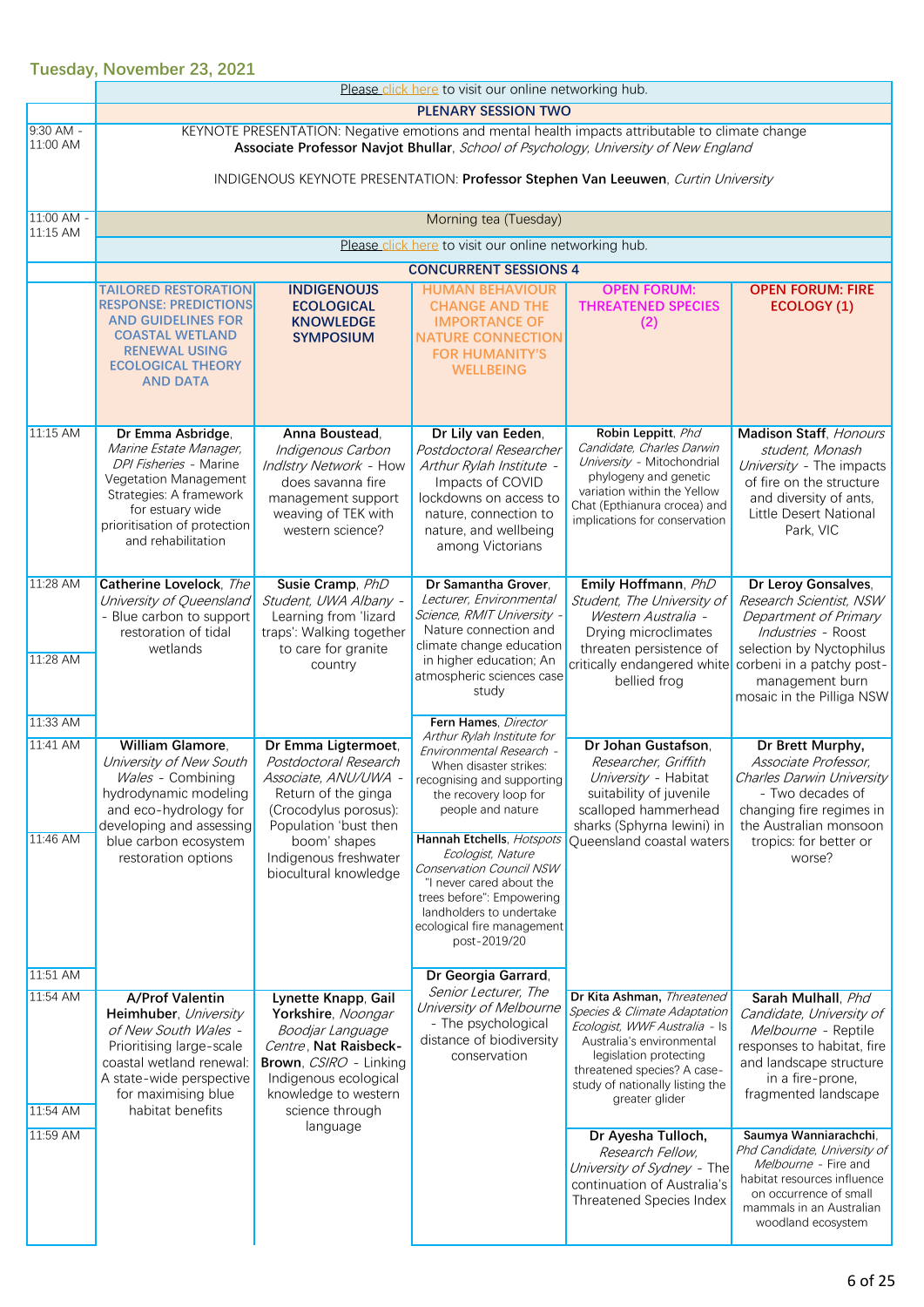| 12:04 PM    |                                                                                                                                                                                |                                                                                                                | Christopher                                                                                                                                                                          | Dr Rochelle Steven.                                                                                                                                  | Joshua Lee, Student,                                                                                                                              |
|-------------|--------------------------------------------------------------------------------------------------------------------------------------------------------------------------------|----------------------------------------------------------------------------------------------------------------|--------------------------------------------------------------------------------------------------------------------------------------------------------------------------------------|------------------------------------------------------------------------------------------------------------------------------------------------------|---------------------------------------------------------------------------------------------------------------------------------------------------|
|             |                                                                                                                                                                                |                                                                                                                | McCormack, Managing                                                                                                                                                                  | Species Conservation                                                                                                                                 | University of New South                                                                                                                           |
| 12:04 PM    |                                                                                                                                                                                |                                                                                                                | Director, Remember The<br>Wild - A new narrative                                                                                                                                     | Project Coordinator, WWF-<br>Australia - Tracking                                                                                                    | Wales - Rainforest bird<br>communities threatened                                                                                                 |
| 12:07 PM    | Rebekah Grieger,<br>Research Fellow, Griffith<br>University -<br>Regenerating wetland                                                                                          | Dr Manuela Fischer,<br>Wildlife Ecologist<br>Australian Wildlife<br>Conservancy and Johnny                     | for nature: Storytelling<br>and the future of<br>humannature                                                                                                                         | mainland quokka recovery<br>post catastrophic bushfire                                                                                               | by extreme fire                                                                                                                                   |
| 12:09 PM    | vegetation: impacts of<br>tidal reinstatement on an                                                                                                                            | Murlson, Western Yalanji<br>Aboriginal Corporation -<br>Northern Bettongs                                      | relationships'<br>relationships                                                                                                                                                      | Samantha Wallace, PhD                                                                                                                                | Dr Matthew Swan,                                                                                                                                  |
| 12:17 PM    | abandoned sugarcane<br>farm                                                                                                                                                    | Bettongia tropica at risk of                                                                                   |                                                                                                                                                                                      | candidate, The University<br>of Newcastle - Bouncing                                                                                                 | Research Fellow,<br>University of Melbourne                                                                                                       |
|             |                                                                                                                                                                                | local extinction on the<br>Mount Carbine Tablelands                                                            | Emily Gregg, Phd<br>Candidate, RMIT<br>University - How do we<br>plan and design<br>conservation messaging                                                                           | back from habitat<br>modification - can<br>threatened frogs recover?                                                                                 | Birds of a heather;<br>influence of fire regimes<br>on avian communities in<br>contrasting heathland                                              |
| 12:20 PM    | Dr Tanya Mason,<br>Research Fellow, UNSW                                                                                                                                       | Dr Alison Lullfitz and<br><b>Shandell Cummings,</b>                                                            | that is strategic, ethical,                                                                                                                                                          |                                                                                                                                                      | ecosystems                                                                                                                                        |
| 12:22 PM    | Sydney - Multiple<br>disturbance in upland                                                                                                                                     | University of Western<br>Australia - Two-way                                                                   | and effective?                                                                                                                                                                       |                                                                                                                                                      | Dr Chris Jolly,<br>Postdoctoral Research                                                                                                          |
| 12:30 PM    | swamps: top-down and<br>bottom-up controls on<br>primary productivity and<br>species composition                                                                               | learnings for<br>conservation in a global<br>biodiversity hotspot                                              | Meg Shaw, Phd<br>Student, Deakin<br>University - How do<br>Australian conservation                                                                                                   | Charlotte Alley, PhD<br>Student, University of<br>Newcastle - Long-term<br>monitoring of the broad-                                                  | Fellow, Charles Sturt<br>University - Animal<br>mortality during fire: A<br>global systematic review                                              |
| 12:33 PM    | Oliver Dalby, PhD<br>Student, Deakin<br>University - Identifying                                                                                                               | Vanessa Corunna,<br>Curtin University -<br>Reconnecting to River                                               | organisations use<br>wildlife imagery for<br>social engagement?                                                                                                                      | toothed rat in the<br><b>Barrington Tops National</b><br>Park                                                                                        |                                                                                                                                                   |
| 12:35 PM    | seagrass-sediment-light<br>thresholds for effective<br>seagrass restoration in<br>Western Port, VIC, AUS.                                                                      | Research on Wadjuk<br>Noongar Boodja with<br><b>Traditional Owner</b>                                          | Dr Alex Kusmanoff,<br>Postdoctoral Researcher<br><b>ICON Science, RMIT</b><br>University - 'Bins on<br>Boats', a behaviourally-<br>based intervention to<br>curb marine pollution in | Joe Zilko, Phd Candidate<br>Monash University -<br>Applying a thorough<br>genetic risk assessment for<br>mixing highland and<br>lowland Leadbeater's | Dr Christopher Turbill,<br>Senior Lecturer, Western<br>Sydney University - Fire<br>impacts on golden-<br>tipped bats - a rainforest<br>specialist |
| 12:46 PM    | Dr Vishnu Prahalad,<br>Lecturer, University of<br>Tasmania - Mammalian                                                                                                         | Anna Boustead,<br>Indigenous Carbon<br>Industry Network and                                                    | Bass Straight, Australia.                                                                                                                                                            | possum                                                                                                                                               |                                                                                                                                                   |
| 12:48 PM    | use of coastal<br>saltmarshes and<br>implications for the<br>structurally dominant                                                                                             | the <b>ICIN Board</b><br>representatives - What<br>opportunities does the<br>Indigenous Carbon                 | Dr Pia Lentini, Senior<br>Research Fellow, RMIT<br>University -<br>Melbourne's coffee<br>consumers are swayed                                                                        |                                                                                                                                                      | Merinda Day-Smith,<br>Masters student. La<br>Trobe University - Does<br>burning reduce fuel loads<br>and fire risk? Or simply                     |
| 12:48 PM    | halophytic shrub,<br>Tecticornia arbuscula                                                                                                                                     | Industry offer to support<br>better recognition of<br>Indigenous Ecological                                    | to drink wildlife-friendly<br>coffee by motivations,                                                                                                                                 |                                                                                                                                                      | create a grass fire cycle?                                                                                                                        |
| 12:53 PM    |                                                                                                                                                                                | Knowledge?                                                                                                     | not messages                                                                                                                                                                         |                                                                                                                                                      | Dr Jodi Price, Senior<br>Lecturer. Charles Sturt<br>University - Grassland plant<br>responses to cultural fire in<br>Dja Dja Wurrung country      |
| 12:58 PM    |                                                                                                                                                                                |                                                                                                                |                                                                                                                                                                                      |                                                                                                                                                      | Dr Holly Sitters, The<br>University of Melbourne -<br>Fire promotes functional<br>connectivity in an Australian<br>reptile                        |
| 1:02 PM     | <b>TAILORED RESTORATION</b><br><b>RESPONSE: PREDICTIONS</b><br>AND GUIDELINES FOR<br><b>COASTAL WETLAND</b><br><b>RENEWAL USING</b><br>ECOLOGICAL THEORY AND<br>DATA - Live QA | <b>INDIGENOUS</b><br><b>ECOLOGICAL</b><br><b>KNOWLEDGE</b><br>SYMPOSIUM - Live QA                              | <b>HUMAN BEHAVIOUR</b><br><b>CHANGE AND THE</b><br><b>IMPORTANCE OF</b><br>NATURE CONNECTION<br>FOR HUMANITY'S<br><b>WELLBEING - Live QA</b>                                         | <b>OPEN FORUM:</b><br><b>THREATENED SPECIES (2)</b><br>Live QA                                                                                       | <b>OPEN FORUM: FIRE</b><br>ECOLOGY (1) - Live QA                                                                                                  |
| $1:15$ PM - |                                                                                                                                                                                |                                                                                                                | Lunch (Tuesday)                                                                                                                                                                      |                                                                                                                                                      |                                                                                                                                                   |
| $2:15$ PM   |                                                                                                                                                                                |                                                                                                                | Please click here to visit our online networking hub.                                                                                                                                |                                                                                                                                                      |                                                                                                                                                   |
| 1:25 PM     |                                                                                                                                                                                |                                                                                                                | <b>ESA Mentoring Program (for potential mentees)</b>                                                                                                                                 |                                                                                                                                                      |                                                                                                                                                   |
|             |                                                                                                                                                                                |                                                                                                                | <b>CONCURRENT SESSIONS 5</b>                                                                                                                                                         |                                                                                                                                                      |                                                                                                                                                   |
|             | <b>OPEN FORUM: MARINE</b><br><b>ECOLOGY</b>                                                                                                                                    | <b>PERSPECTIVES ON</b><br><b>ENVIRONMENTAL-</b><br><b>ECONOMIC</b><br><b>ACCOUNTING IN</b><br><b>AUSTRALIA</b> | <b>IMPROVING THE</b><br><b>INTEGRATION OF THE</b><br><b>SOCIAL SCIENCES</b><br><b>INTO RESEARCH FOR</b><br><b>CONSERVATION</b><br><b>CHALLENGES</b>                                  | <b>OPEN FORUM:</b><br><b>CONSERVATION</b><br>ECOLOGY (2)                                                                                             | <b>OPEN FORUM:</b><br><b>INVASIVE SPECIES</b>                                                                                                     |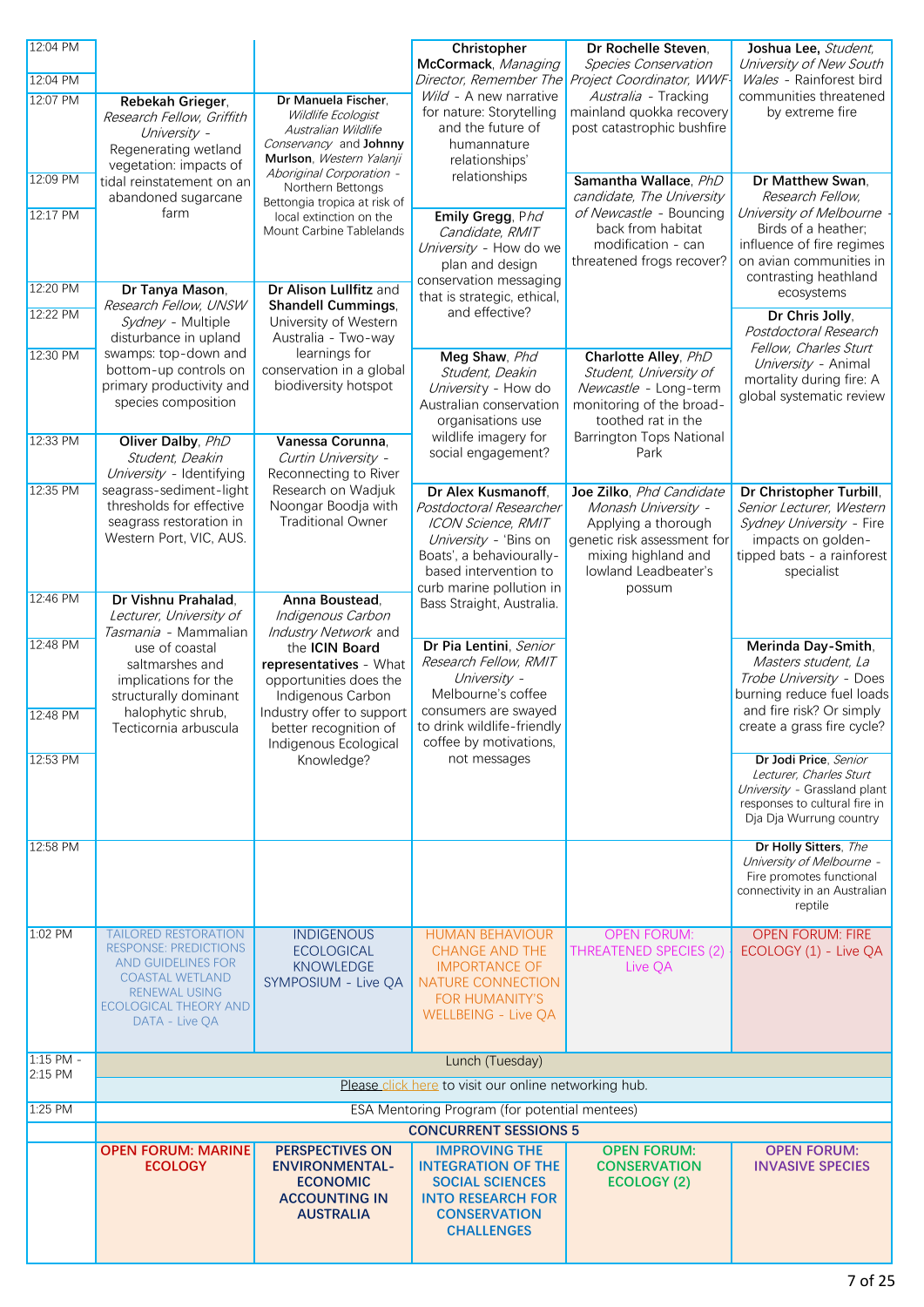| 2:15 PM | Jeremy Day, PhD                                        | Dayani Gunawardana,                                       | Dr Dave Kendal,                                            | Luke Halpin, <i>Phd</i>                              | Aakansha Chadha, PhD                                      |
|---------|--------------------------------------------------------|-----------------------------------------------------------|------------------------------------------------------------|------------------------------------------------------|-----------------------------------------------------------|
|         | Student, University of                                 | Environmental Economic<br>Accounting Section,             | University of Tasmania -                                   | Candidate, Monash                                    | Scholar, Federation                                       |
|         | Wollongong/University<br>of Newcastle - Dietary        | Department of Agriculture,                                | Ontology: the red pill for<br>understanding humans         | University - Arthropods                              | University Australia -                                    |
|         | analysis implies only                                  | Water and the Environment                                 | in ecosystems                                              | prey on vertebrates and<br>modify food web           | Ecology and<br>management of                              |
|         | moderate urchin                                        | The need for ecologically                                 |                                                            | dynamics in isolated island rhizomatous weeds in the |                                                           |
|         | predation by eastern rock                              | meaningful ecosystem<br>accounts: a policy                |                                                            | ecosystems                                           | wet tropics                                               |
|         | lobsters (Sagmariasus                                  | perspective                                               |                                                            |                                                      |                                                           |
|         | verreauxi)                                             |                                                           |                                                            |                                                      |                                                           |
| 2:20 PM |                                                        | Dr Becky Schmidt, Senior                                  |                                                            |                                                      |                                                           |
| 2:28 PM | Dr Emily Lester,                                       | Environmental Scientist.<br>CSIRO Land and Water -        | Gabriella Allegretto,                                      | Ben Sparrow, The                                     | Julia Rayment, Research                                   |
|         | Postdoctoral Research                                  | Ecologically meaningful                                   | PhD Candidate,                                             | University of Adelaide /                             | Assistant, University of                                  |
|         | Scholar, Australian                                    | ecosystem accounts for the<br>Gunbower-Koondrook-         | University of Tasmania -                                   | TERN - Standardisation                               | Wollongong - Exotic                                       |
|         | Institute of Marine<br>Science - Relative              | Perricoota Forest Icon Site                               | Beyond ecological light                                    | and collaboration are key                            | Perennial Grass Invasion<br>differs between               |
|         | influence of predators,                                |                                                           | pollution:a holistic<br>understanding of the               | to effective continental-<br>scale long-term         | threatened ecological                                     |
| 2:33 PM | competitors and                                        | Dr Anna Richards,                                         | importance of dark-skies                                   | vegetation mapping                                   | communities within                                        |
|         | seascape heterogeneity                                 | Research Scientist, CSIRO<br>Land and Water - Applying    | for humans and non-                                        |                                                      | regions of NSW                                            |
|         | on the behaviour of coral                              | dynamic ecosystem models                                  | humans                                                     |                                                      |                                                           |
|         | reef mesopredators                                     | to ecosystem extent                                       |                                                            |                                                      |                                                           |
|         |                                                        | accounts for the Gunbower-<br>Koondrook-Perricoota        |                                                            |                                                      |                                                           |
|         |                                                        | Forest Icon Site                                          |                                                            |                                                      |                                                           |
|         |                                                        |                                                           |                                                            |                                                      |                                                           |
| 2:38 PM |                                                        | Dr Tom Harwood, Senior<br>Research Scientist, CSIRO -     |                                                            |                                                      |                                                           |
| 2:41 PM | Chantel Foord, Phd                                     | A condition index that                                    | Haylee Kaplan, PhD                                         | Alexandra Nance, Phd                                 | Tracy Lyten, Director                                     |
|         | Candidate, MMF & RMIT                                  | integrates remote sensing                                 | Candidate, University of<br>Tasmania -                     | Student, Monash                                      | Skylos Ecology Pty Ltd -                                  |
|         | - Epidermal lesion<br>prevalence and body              | and expert knowledge for<br>an experimental ecosystem     | Understanding people's                                     | University - Rapid<br>assessment and response:       | Using Conservation<br>Detection Dogs in the               |
|         | condition in Burrunan                                  | account                                                   | perceptions of                                             | measuring key vital                                  | battle against invasive                                   |
|         | dolphin populations; a                                 |                                                           | nativeness in urban                                        | metrics for Norfolk's                                | aquatic weeds                                             |
| 2:43 PM | crucial health assessment                              | Dr Chris Ware, Research                                   | contexts                                                   | endemic songbirds and                                |                                                           |
|         | tool                                                   | Scientist, CSIRO -<br>Biodiversity accounts for the       |                                                            | mitigating threat                                    |                                                           |
|         |                                                        | Gunbower-Koondrook-                                       |                                                            |                                                      |                                                           |
|         |                                                        | Perricoota Forest Icon Site                               |                                                            |                                                      |                                                           |
|         |                                                        | and Murray-Darling Basin                                  |                                                            |                                                      |                                                           |
| 2:48 PM |                                                        | Peter Meadows, Assistant                                  |                                                            |                                                      |                                                           |
|         |                                                        | Director, Australian Bureau                               |                                                            |                                                      |                                                           |
|         |                                                        | <i>of Statistics -</i> Using<br>Environmental-Economic    |                                                            |                                                      |                                                           |
|         |                                                        | Accounts from data to                                     |                                                            |                                                      |                                                           |
|         |                                                        | indicators: how the accounts                              |                                                            |                                                      |                                                           |
|         |                                                        | reveal wider use of data                                  |                                                            |                                                      |                                                           |
| 2:53 PM |                                                        | Dr Heather Keith, Senior                                  |                                                            |                                                      |                                                           |
|         |                                                        | Research Fellow, Griffith                                 |                                                            |                                                      |                                                           |
| 2:54 PM | Kristina Heidrich, Phd                                 | University - Ecosystem<br>accounting to assess the        | Dimuthu Jayakody,                                          | Emma Bennett, PhD                                    | Adam Bernich, Research                                    |
|         | Student, University of                                 | value of primary forests                                  | Phd Student, University                                    | Candidate, Monash                                    | Assistant, University of                                  |
|         | Western Australia -                                    |                                                           | of Tasmania - Spatial                                      | University - Wind energy                             | Wollongong - Abating                                      |
| 2:58 PM | Improved reporting by<br>tuna RFMOs needed for         | Phil Cryle, Senior<br>Economist. DELWP -                  | Assessment of Place<br>Attachment to Improve               | kills bats, but it doesn't<br>have to: working with  | the threat of exotic vines<br>and scramblers in           |
|         | optimal protection of                                  | Victorian Ecosystem Account                               | Place-Based                                                | industry for better                                  | <b>Threatened Ecological</b>                              |
|         | large pelagics                                         | for the Great Ocean Road                                  | Conservation and                                           | outcomes                                             | Communities in NSW                                        |
| 3:03 PM |                                                        | Anna Bousted, Indigenous                                  | Environmental Planning                                     |                                                      |                                                           |
|         |                                                        | Carbon Industry Network -                                 |                                                            |                                                      |                                                           |
| 3:07 PM | Samantha Reynolds, PhD<br>Candidate, The University of | Indigenous perspectives on<br>carbon co-benefit and       | Kim Zoeller, Phd                                           | Katherine Hill, Phd                                  | <b>Dr Daniel Montesinos.</b><br>Senior Research Fellow.   |
|         | Oueensland -                                           | natural capital markets                                   | Candidate, James Cook<br>University - The                  | Candidate, The University<br>of Adelaide - Feather   | Australian Tropical                                       |
|         | Anthropogenic impacts on                               |                                                           | influence of landscape                                     | Forensics: tracing the                               | Herbarium - James Cook                                    |
|         | the habitat and physiology<br>of the endangered whale  |                                                           | context on the                                             | origins of parrots with                              | University - Environmental<br>clines as pools of invasive |
|         | shark Rhincodon typus                                  |                                                           | production of cultural                                     | stable isotopes and citizen                          | genotypes preadapted to                                   |
| 3:16 PM |                                                        | Dr Kamaljit Sangha,                                       | ecosystem services                                         | science                                              | climate change                                            |
|         |                                                        | Ecological Economist,                                     |                                                            |                                                      |                                                           |
| 3:20 PM | Jacob Linsky, PhD<br>Candidate, University of          | Charles Darwin University -<br>Valuing ecosystem services | Alanna Main, Ecologist<br><b>EcoFutures Consulting Pty</b> | Dr Kate Helmstedt,<br>Senior Lecturer,               | <b>Dr Daniel Montesinos,</b><br>Senior Research Fellow,   |
| 3:20 PM | Queensland -                                           | applying indigenous                                       | Ltd - 'Vegetation for                                      | Queensland University of                             | Australian Tropical                                       |
|         | Understanding                                          | perspectives                                              | Amenity': integrating social<br>and amenity values into    | Technology - Now or                                  | Herbarium - James Cook                                    |
|         | humpback whale                                         |                                                           | rinarian and wetland                                       | later: why conservation                              | University - The fast &                                   |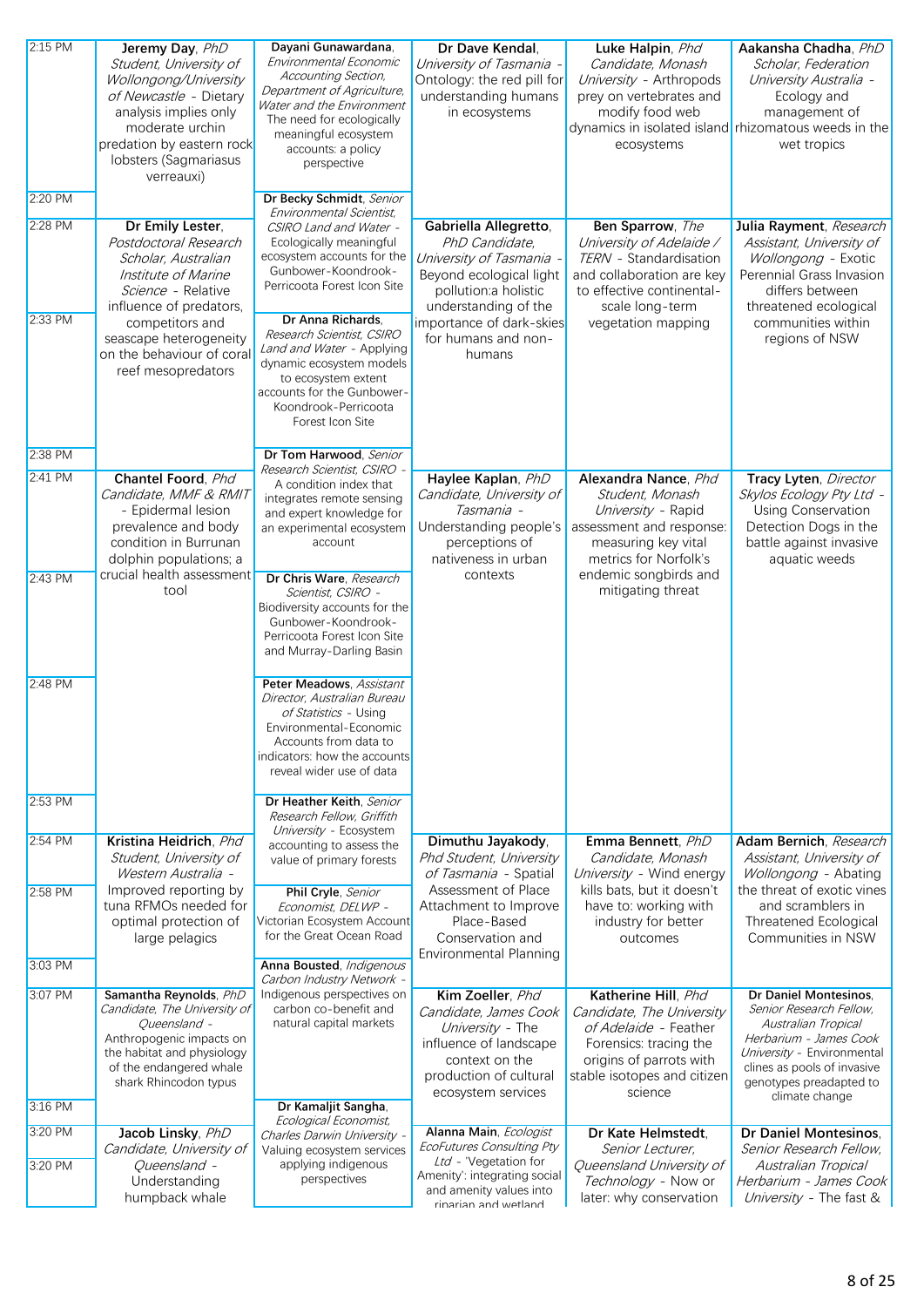| 3:21 PM                | (Megaptera<br>novaeangliae) health<br>through adipokine gene<br>expression                                                                                                              | Yuqing Chen, Australian<br>National University - Can<br>environmental accounts for<br>land assist government<br>decision making in the<br>Australian Capital Territory?                                     | inpurion and wouund<br>revegetation                                                                                                                                                   | ecologists should have an<br>interest in discounting                                                                                                                                                                              | furious: invasives align<br>with the fast side of the<br>plant economics<br>spectrum                                                                                                      |
|------------------------|-----------------------------------------------------------------------------------------------------------------------------------------------------------------------------------------|-------------------------------------------------------------------------------------------------------------------------------------------------------------------------------------------------------------|---------------------------------------------------------------------------------------------------------------------------------------------------------------------------------------|-----------------------------------------------------------------------------------------------------------------------------------------------------------------------------------------------------------------------------------|-------------------------------------------------------------------------------------------------------------------------------------------------------------------------------------------|
| 3:26 PM                |                                                                                                                                                                                         | Dr Alison Cowood,<br>Assistant Director.<br>Department of Agriculture,<br>Water and The Environment<br>- An overview of the first<br>national land account for<br>Australia                                 |                                                                                                                                                                                       |                                                                                                                                                                                                                                   | Zoe Xirocostas, PhD<br>Student, UNSW Sydney -<br>A narrow escape: Enemy<br>release explains success<br>in only some invasive<br>plants                                                    |
| 3:31 PM                |                                                                                                                                                                                         | <b>Professor Richard Lucas.</b><br>Aberystwyth University -                                                                                                                                                 |                                                                                                                                                                                       |                                                                                                                                                                                                                                   |                                                                                                                                                                                           |
| 3:33 PM                | Jaelen Myers, Phd<br>Candidate, James Cook<br>University - Going with the<br>flow: assessing movements<br>and behaviours of stingrays<br>in sandflats with aerial<br>drones             | Linking land cover<br>change to land and<br>ecosystem accounts                                                                                                                                              |                                                                                                                                                                                       | Emma Carlson, Ecologist,<br>ACT Government -<br>Weather driven patterns of<br>burrow dynamics<br>contribute to population<br>fluctuations in a rare<br>grassland reptile                                                          |                                                                                                                                                                                           |
| 3:38 PM                | Yi Mei Tan, Phd Candidate,<br>Deakin University -<br>Cultivating the intertidal<br>seagrass, Zostera muelleri,<br>for application in restoration<br>programmes                          |                                                                                                                                                                                                             |                                                                                                                                                                                       | Dr Susan Nuske, Swedish<br>University of Agricultural<br>Sciences - Are we losing<br>native truffle species<br>before we can describe<br>them?                                                                                    |                                                                                                                                                                                           |
| 3:44 PM                |                                                                                                                                                                                         | Michael Traurig, Phd<br>Candidate, Deakin                                                                                                                                                                   |                                                                                                                                                                                       |                                                                                                                                                                                                                                   |                                                                                                                                                                                           |
| 3:45 PM                | <b>OPEN FORUM: MARINE</b><br>ECOLOGY - Live QA                                                                                                                                          | University - A review of<br>the relationships<br>between ecosystem<br>condition and ecosystem<br>services                                                                                                   | <b>IMPROVING THE</b><br><b>INTEGRATION OF THE</b><br>SOCIAL SCIENCES INTO<br><b>RESEARCH FOR</b><br><b>CONSERVATION</b><br><b>CHALLENGES - Live QA</b>                                | <b>OPEN FORUM:</b><br><b>CONSERVATION</b><br>ECOLOGY (2) - Live QA                                                                                                                                                                | <b>OPEN FORUM: INVASIVE</b><br>SPECIES - Live QA                                                                                                                                          |
| 3:50 PM                |                                                                                                                                                                                         | PERSPECTIVES ON<br><b>ENVIRONMENTAL-</b><br><b>ECONOMIC</b><br><b>ACCOUNTING IN</b><br><b>AUSTRALIA - Live QA</b>                                                                                           |                                                                                                                                                                                       |                                                                                                                                                                                                                                   |                                                                                                                                                                                           |
| $4:00$ PM -<br>4:15 PM |                                                                                                                                                                                         |                                                                                                                                                                                                             | Afternoon tea (Tuesday)                                                                                                                                                               |                                                                                                                                                                                                                                   |                                                                                                                                                                                           |
|                        |                                                                                                                                                                                         |                                                                                                                                                                                                             | Please click here to visit our online networking hub.                                                                                                                                 |                                                                                                                                                                                                                                   |                                                                                                                                                                                           |
|                        |                                                                                                                                                                                         |                                                                                                                                                                                                             | <b>CONCURRENT SESSIONS 6</b>                                                                                                                                                          |                                                                                                                                                                                                                                   |                                                                                                                                                                                           |
|                        | <b>FOREST RESTORATION</b><br><b>AND RECOVERY</b>                                                                                                                                        | <b>OPEN FORUM:</b><br><b>HERBIVORY AND</b><br><b>GRAZING ECOLOGY</b>                                                                                                                                        | <b>OPEN FORUM: PLANT</b><br><b>TRAITS</b>                                                                                                                                             | <b>OPEN FORUM:</b><br><b>CONSERVATION POLICY</b><br><b>AND MANAGEMENT</b>                                                                                                                                                         | <b>OPEN FORUM: URBAN</b><br><b>ECOLOGY</b>                                                                                                                                                |
| 4:15 PM                | <b>Associate Professor</b><br>Andrew Marshall,<br>University of the<br>Sunshine Coast -<br>Essential science<br>advances for effective<br>forest landscapes                             | Miranda Rew-Duffy,<br>The University of<br>Queensland - The<br>response of small<br>mammals and reptiles to<br>livestock grazing and<br>restoration of the world's time-since-fire in Central<br>Queensland | Dr Rachael Gallagher,<br>Hawkesbury Institute for<br>the Environment,<br>Western Sydney<br>University - Climatic<br>drivers of plant trait<br>composition at the<br>continental scale | Professor Brendan Wintle,<br>Professor In Conservation<br>Ecology, University of<br>Melbourne - Toward<br>reproducible ecological-<br>economic predictions of<br>global climate and land use<br>change impacts on<br>biodiversity | Carly Campbell, PhD<br>Candidate, Griffith<br>University - Long-term<br>changes in bird species<br>prevalence in Australia's<br>largest urban regions                                     |
| 4:28 PM                | Emma Mackintosh, PhD<br>Candidate, University of<br>the Sunshine Coast -<br>What are the implications<br>of liana-rattan-tree<br>competition on forest<br>recovery from<br>disturbance? | Dr Thomas Richards,<br>Postdoc, Uppsala<br>University - Separating<br>Direct and Indirect<br><b>Effects of Ungulate</b><br>Grazers on Population<br>Dynamics of a Grassland<br>Herb                         | <b>A/Prof Daniel Falster,</b><br><b>ARC Future Fellow</b><br>Wales Sydney - Three<br>large-scale forces<br>structuring assembly of<br>plant communities                               | Peggy Newman, Data<br>Manager, Atlas of Living<br>University of New South Australia - Improving data<br>quality, robustness and<br>sustainability in the ALA                                                                      | Matthew Hall, Phd<br>Candidate, The University<br>of Sydney - Distribution<br>shift and habitat use of<br>an urban colonising bird,<br>the Australian Brush-<br>turkey (Alectura lathami) |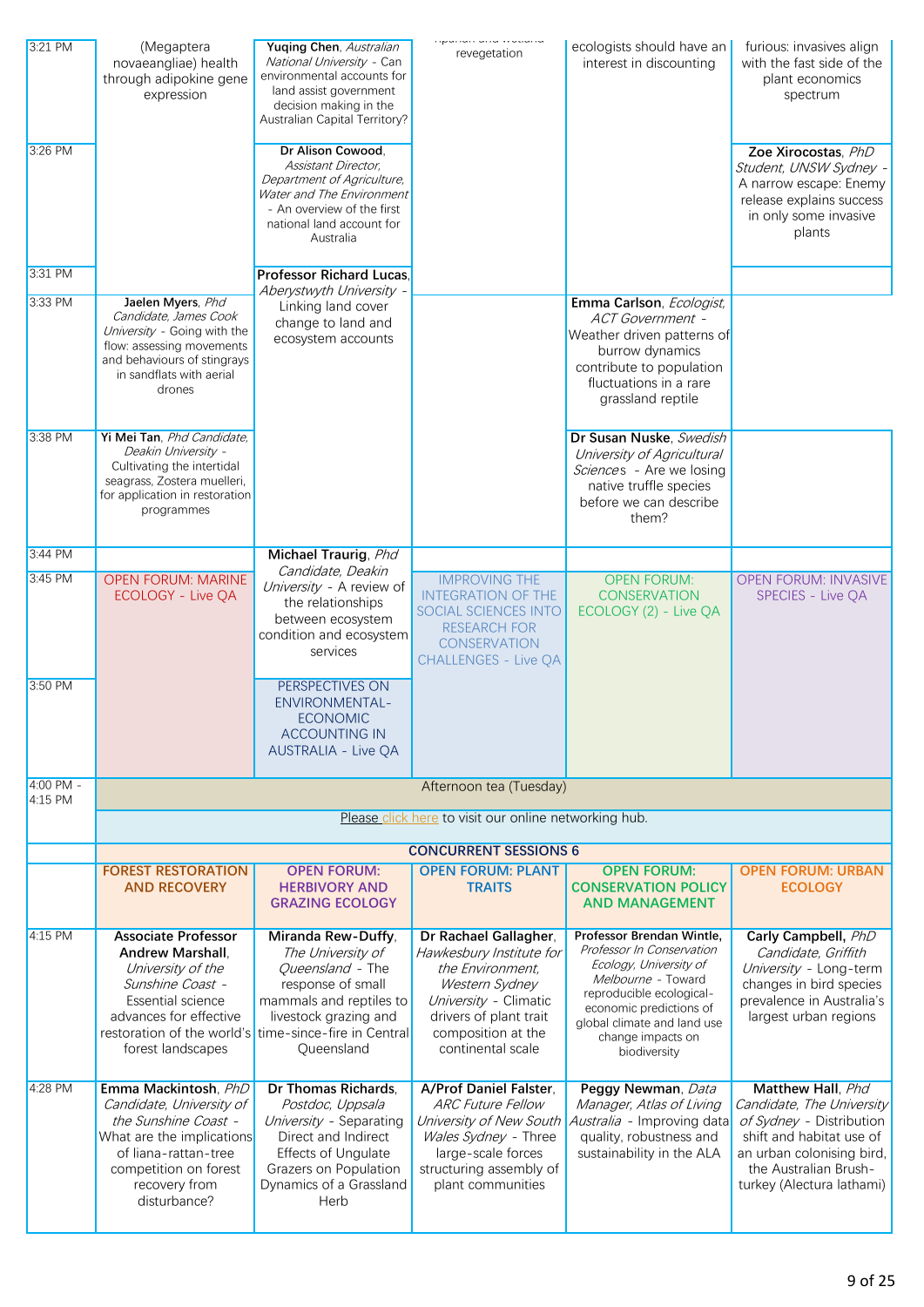| 4:41 PM | Charlotte Raven,                                  | Dr Pat Taggart, Research                                                       | Alicia Cook, Research                           | Dr Payal Bal, Postdoctoral               | Dr Laura Brannelly,                                  |
|---------|---------------------------------------------------|--------------------------------------------------------------------------------|-------------------------------------------------|------------------------------------------|------------------------------------------------------|
|         | Student, University of                            | Scientist, Vertebrate Pest                                                     | Associate, University of                        | Research Fellow,                         | Research Fellow, The                                 |
|         | The Sunshine Coast -                              | Research Unit, Department                                                      | Technology Sydney -                             | Universoty of Melbourne                  | University of Melbourne -                            |
|         | Invertebrate Response to                          | of Primary Industries NSW -<br>Recovering Australia's arid-                    | Can leaf traits explain                         | Predicting future                        | Developmental stressors are<br>detrimental to larval |
|         | Disturbance Induced                               | zone ecosystems: Learning                                                      | variation in plant                              | biodiversity land use                    | amphibians, but                                      |
|         | Liana Growth in Tropical                          | from continental-scale                                                         | photosynthetic thermal                          | conflicts                                | compensatory growth can                              |
|         | Rainforest                                        | rabbit control experiments                                                     | tolerance?                                      |                                          | mediate these long-term                              |
|         |                                                   |                                                                                |                                                 |                                          | effects                                              |
| 4:54 PM | Dr Catherine Waite,                               | Sophia Cain, Student,                                                          | Shubham Chhajed, Phd                            | Dr Dax Kellie, Atlas of                  | Dr Paul Maxwell,                                     |
|         | University of the                                 | <b>Australian National</b>                                                     | Candidate, Macquarie                            | Living Australia - The                   | General Manager,                                     |
|         | Sunshine Coast - The                              | University - Effects of                                                        | University - Save it or                         | changing shape of data in                | EcoFutures Consulting -                              |
|         | impact of lianas on                               | macropod herbivory on                                                          | spend it: water budgets                         | the Atlas of Living                      | Managing for biodiversity                            |
|         | Australian rainforest<br>recovery: where should   | intraspecific plant trait<br>variation and                                     | and hydraulic<br>coordination to optimize       | Australia                                | outcomes in degraded<br>urban streams                |
|         | we focus?                                         | consequences for forest                                                        | photosynthetic gains                            |                                          |                                                      |
|         |                                                   | flammability                                                                   |                                                 |                                          |                                                      |
|         |                                                   |                                                                                |                                                 |                                          |                                                      |
| 4:59 PM | Amanda Lo Cascio, Phd                             | Montee Bonnefin, Honours                                                       |                                                 |                                          |                                                      |
|         | Candidate, The University of                      | Student, La Trobe University                                                   |                                                 |                                          |                                                      |
|         | Melbourne - Does context                          | - Beyond climate change:                                                       |                                                 |                                          |                                                      |
|         | matter? Drivers of microbat                       | How does disturbance affect                                                    |                                                 |                                          |                                                      |
|         | fire-prone landscapes                             | distributions in fragmented, plant composition and shrub<br>dynamics in alpine |                                                 |                                          |                                                      |
|         |                                                   | grasslands?                                                                    |                                                 |                                          |                                                      |
|         |                                                   |                                                                                |                                                 |                                          |                                                      |
| 5:04 PM | Dr Gerard Ryan, Statistical                       | Alex Blackburn-Smith,                                                          |                                                 |                                          |                                                      |
|         | Modeller & Honorary                               | Masters Candidate, La                                                          |                                                 |                                          |                                                      |
|         | Research Fellow, Telethon                         | Trobe University - What                                                        |                                                 |                                          |                                                      |
| 5:07 PM | Kids Institute & The<br>University of Melbourne - | the heck is a Caltha                                                           | Professor Ian Wright,                           | Shawan Chowdhury,                        | Kristen Thompson, PhD                                |
|         | Predicting the impacts of                         | introloba? And why                                                             | Macquarie University -                          | Data Analyst, Atlas of                   | Candidate, Queensland                                |
|         | forestry, fire and climate                        | should we care?                                                                | Coordinated leaf and                            | Living Australia -                       | University of Technology                             |
|         | change on threatened fauna                        |                                                                                | wood traits drive field                         | EcoAssets: Research data                 | $(QUT)$ - Can                                        |
|         | for policy decisions                              |                                                                                | growth rates in                                 | for environmental                        | insectivorous bats be                                |
| 5:09 PM | Collette Blyth, PhD                               | Daniel Nugent, Phd                                                             | Australian savanna                              | indicators                               | used as an indicator for                             |
|         | Candidate, University of                          | Candidate, La Trobe                                                            | species                                         |                                          | monitoring urban<br>bushland restoration?            |
|         | Adelaide - Increased                              | University - Livestock                                                         |                                                 |                                          |                                                      |
|         | Genetic Diversity via                             | production land and<br>conservation areas play a                               |                                                 |                                          |                                                      |
| 5:20 PM | <b>Gene Flow Provides</b>                         | complementary role in                                                          | Kali Middleby, PhD                              | Dr ladine Chades,                        | Dr Scarlet Howard,                                   |
|         | Hope for an Endangered                            | conservation of the Plains-                                                    | Candidate, James Cook<br>University - Modelling | Principal Research<br>Scientist, CSIRO - | Deakin University -<br>Complex preference            |
|         | Wattle Facing Extinction                          | wanderer                                                                       | the drivers of leaf                             | EcoAssets: Research data                 | relationships between                                |
|         |                                                   |                                                                                | temperature extremes in                         | for environmental                        | native and non-native                                |
| 5:22 PM |                                                   | Corinne Schlierenzauer,<br>Phd Student, Queensland                             | tropical tree                                   | indicators                               | angiosperms and                                      |
|         |                                                   | University of Technology -                                                     |                                                 |                                          | foraging insect visitors                             |
|         |                                                   | Different kinds of herbivores                                                  |                                                 |                                          |                                                      |
|         |                                                   | and plant invasion: their                                                      |                                                 |                                          |                                                      |
|         |                                                   | impact on plant diversity in<br>grassy woodlands                               |                                                 |                                          |                                                      |
|         |                                                   |                                                                                |                                                 |                                          |                                                      |
| 5:27 PM |                                                   | Dr Gabrielle Lebbink. Post-                                                    |                                                 |                                          |                                                      |
|         |                                                   | doctorate Research Fellow.                                                     |                                                 |                                          |                                                      |
|         |                                                   | Queensland University of                                                       |                                                 |                                          |                                                      |
|         |                                                   | Technology - How to<br>measure the battle between                              |                                                 |                                          |                                                      |
| 5:30 PM | <b>FOREST RESTORATION</b>                         | plants and herbivores                                                          |                                                 |                                          |                                                      |
|         | AND RECOVERY - Live                               |                                                                                |                                                 |                                          |                                                      |
| 5:33 PM | QA                                                |                                                                                | Antionette Portelli,                            | Dr Kate Watermeyer,                      | Dr Stephanie Courtney-                               |
| 5:35 PM |                                                   | <b>OPEN FORUM:</b>                                                             | Research Assistant,                             | Research Fellow, Deakin                  | Jones, Conservation                                  |
|         |                                                   | <b>HERBIVORY AND</b>                                                           | University of Melbourne.                        | University - Progress and                | Research - ACT<br>Government, The Australian         |
|         |                                                   | <b>GRAZING ECOLOGY -</b>                                                       | Effect of Phylogeny on                          | future of the Red List of                | National University - Urban                          |
|         |                                                   | Live QA                                                                        | Functional Traits and                           | Ecosystems in marine                     | connectivity: Using expert                           |
|         |                                                   |                                                                                | their Relationships in<br>Southern Australian   | systems                                  | elicitation to inform                                |
|         |                                                   |                                                                                | Eucalypts                                       |                                          | ecological connectivity in the                       |
|         |                                                   |                                                                                |                                                 |                                          | ACT                                                  |
| 5:45 PM |                                                   |                                                                                |                                                 |                                          | <b>OPEN FORUM: URBAN</b>                             |
| 5:46 PM |                                                   |                                                                                |                                                 | Dr Vishnu Prahalad,                      | ECOLOGY - Live QA                                    |
|         |                                                   |                                                                                |                                                 | Lecturer, University of                  |                                                      |
|         |                                                   |                                                                                |                                                 | Tasmania - Offsets, not                  |                                                      |
|         |                                                   |                                                                                |                                                 | for endless compound                     |                                                      |
|         |                                                   |                                                                                |                                                 | arouth but do arouth                     |                                                      |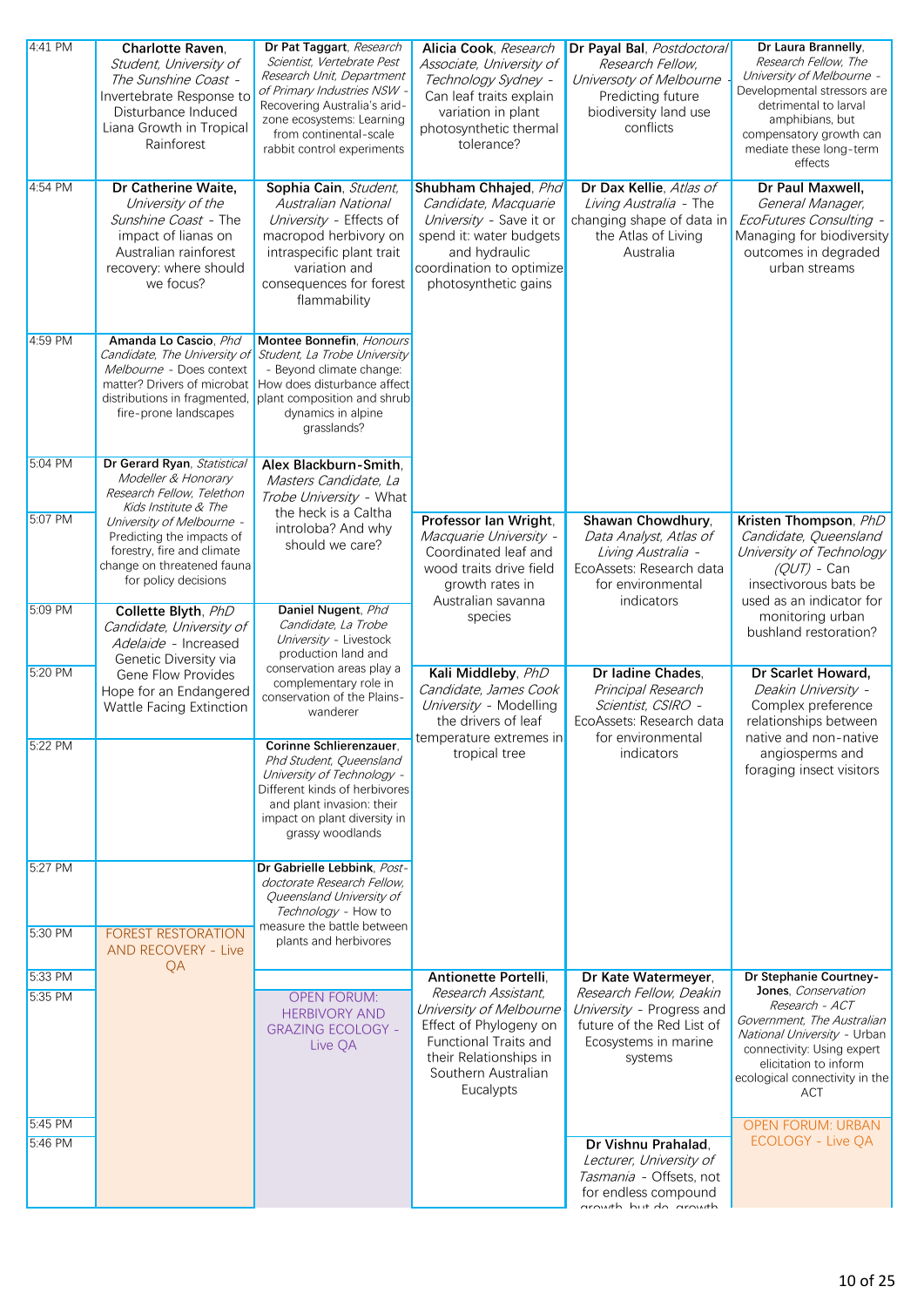| 5:46 PM |                                                                                       | Mark Westoby,<br>Macquarie University -<br>Trait ecology of startup | growth, but de-growth<br>and a steady-state<br>economy                                                                                                      |  |
|---------|---------------------------------------------------------------------------------------|---------------------------------------------------------------------|-------------------------------------------------------------------------------------------------------------------------------------------------------------|--|
| 5:51 PM |                                                                                       | plants                                                              | Cameron Gallagher, Spatial<br>Planner, ACT Parks and<br>Conservation - Optimising<br>digital data collection tools for<br>ecological monitoring<br>programs |  |
| 6:00 PM |                                                                                       | <b>OPEN FORUM: PLANT</b><br><b>TRAITS - Live OA</b>                 | <b>OPEN FORUM:</b><br><b>CONSERVATION POLICY</b><br>AND MANAGEMENT -<br>Live OA                                                                             |  |
| 6:00 PM |                                                                                       | <b>Ecological Society of Australia AGM</b>                          |                                                                                                                                                             |  |
| 7:00 PM | <b>ONLINE TRIVIA! Join in the fun and win a complimentary 12 month ESA Membership</b> |                                                                     |                                                                                                                                                             |  |

### **Wednesday, November 24, 2021**

|                         |                                              |                                                                                                                         | <b>PLENARY SESSION THREE</b>                                                                                                |                                                                                                                                   |                                                                 |  |
|-------------------------|----------------------------------------------|-------------------------------------------------------------------------------------------------------------------------|-----------------------------------------------------------------------------------------------------------------------------|-----------------------------------------------------------------------------------------------------------------------------------|-----------------------------------------------------------------|--|
| $9:30$ AM -<br>11:00 AM |                                              |                                                                                                                         | PLENARY SESSION 3                                                                                                           |                                                                                                                                   |                                                                 |  |
|                         |                                              |                                                                                                                         |                                                                                                                             | AUSTRALIAN ECOLOGY RESEARCH AWARD (AERA) WINNER PRESENTATION: Professor Euan Ritchie, Deakin University                           |                                                                 |  |
|                         | NZ TE TOHU TAIAO PRESENTATION : George Perry |                                                                                                                         |                                                                                                                             |                                                                                                                                   |                                                                 |  |
|                         |                                              |                                                                                                                         |                                                                                                                             | Participation in the Wednesday workshops is optional, and pre-registration is required. Numbers are limited                       |                                                                 |  |
| 11:00 AM                | Workshop: Writing for<br>Publication         | Workshop: A beginners<br>guide to Data Analysis<br>and Visualisation in R for<br>Ecologists in the<br>EcoCommons' cloud | Workshop: Empowering<br>Indigenous land<br>managers to use digital<br>technologies to help<br>monitor and manage<br>Country | Workshop: Long live<br>$ecology$ – the case for an<br>Australian long-term<br>ecological research (LTER)<br>Community of Practice | Workshop: Publishing<br>data in the TERN Data<br>Infrastructure |  |
| 1:00 PM                 |                                              | Workshop: Selection<br>criteria and the hidden<br>job market: removing the                                              |                                                                                                                             |                                                                                                                                   |                                                                 |  |
| 2:00 PM                 |                                              | invisibility cloak                                                                                                      | Workshop: Using the<br>EcoCommons platform<br>to run species<br>distribution models and<br>make climate<br>projections      |                                                                                                                                   |                                                                 |  |

## **Thursday, November 25, 2021**

|                          |                                                                                                                                                                                                                        |                                         | <b>PLENARY SESSION FOUR</b>                                                                                                                   |                                                                                                                            |                                             |  |
|--------------------------|------------------------------------------------------------------------------------------------------------------------------------------------------------------------------------------------------------------------|-----------------------------------------|-----------------------------------------------------------------------------------------------------------------------------------------------|----------------------------------------------------------------------------------------------------------------------------|---------------------------------------------|--|
| 9:30 AM                  |                                                                                                                                                                                                                        |                                         | PLENARY SESSION 4                                                                                                                             |                                                                                                                            |                                             |  |
|                          |                                                                                                                                                                                                                        |                                         | Landscape Trust                                                                                                                               | WILEY NEXT GENERATION ECOLOGIST AWARD WINNER PRESENTATION: Dr Heather Neilly, <i>Terrestrial Ecologist, The Australian</i> |                                             |  |
|                          | KEYNOTE PRESENTATION: Open Ecosystems and the challenge of defining them for Australia, <b>Professor William Bond</b> , <i>Emeritus</i><br>Professor, University of Capetown                                           |                                         |                                                                                                                                               |                                                                                                                            |                                             |  |
| $11:00$ AM -<br>11:15 AM |                                                                                                                                                                                                                        |                                         | Morning tea (Thursday)                                                                                                                        |                                                                                                                            |                                             |  |
|                          |                                                                                                                                                                                                                        |                                         | Please click here to visit our online networking hub.                                                                                         |                                                                                                                            |                                             |  |
|                          |                                                                                                                                                                                                                        |                                         | <b>CONCURRENT SESSIONS 7</b>                                                                                                                  |                                                                                                                            |                                             |  |
|                          | <b>ECOSYSTEM RECOVERY</b><br><b>AND THE FORGOTTEN</b><br><b>ELEMENTS OF FIRE</b><br><b>REGIMES: HOW</b><br><b>ECOSYSTEMS RESPOND</b><br><b>TO CHANGES IN FIRE</b><br><b>SEASON, EXTENT, AND</b><br><b>SEVERITY (1)</b> | <b>REMOTE SENSING IN</b><br>ECOLOGY (1) | <b>ENGAGING</b><br><b>COMMUNITY IN THE</b><br><b>SCIENCE AND STORIES</b><br>OF NATURE THROUGH<br><b>SCIENCE-ARTS</b><br><b>COLLABORATIONS</b> | <b>USING SOIL MICROBES</b><br><b>TO RESTORE, REGROW</b><br><b>AND REWILD</b>                                               | <b>OPEN FORUM: CLIMATE</b><br><b>CHANGE</b> |  |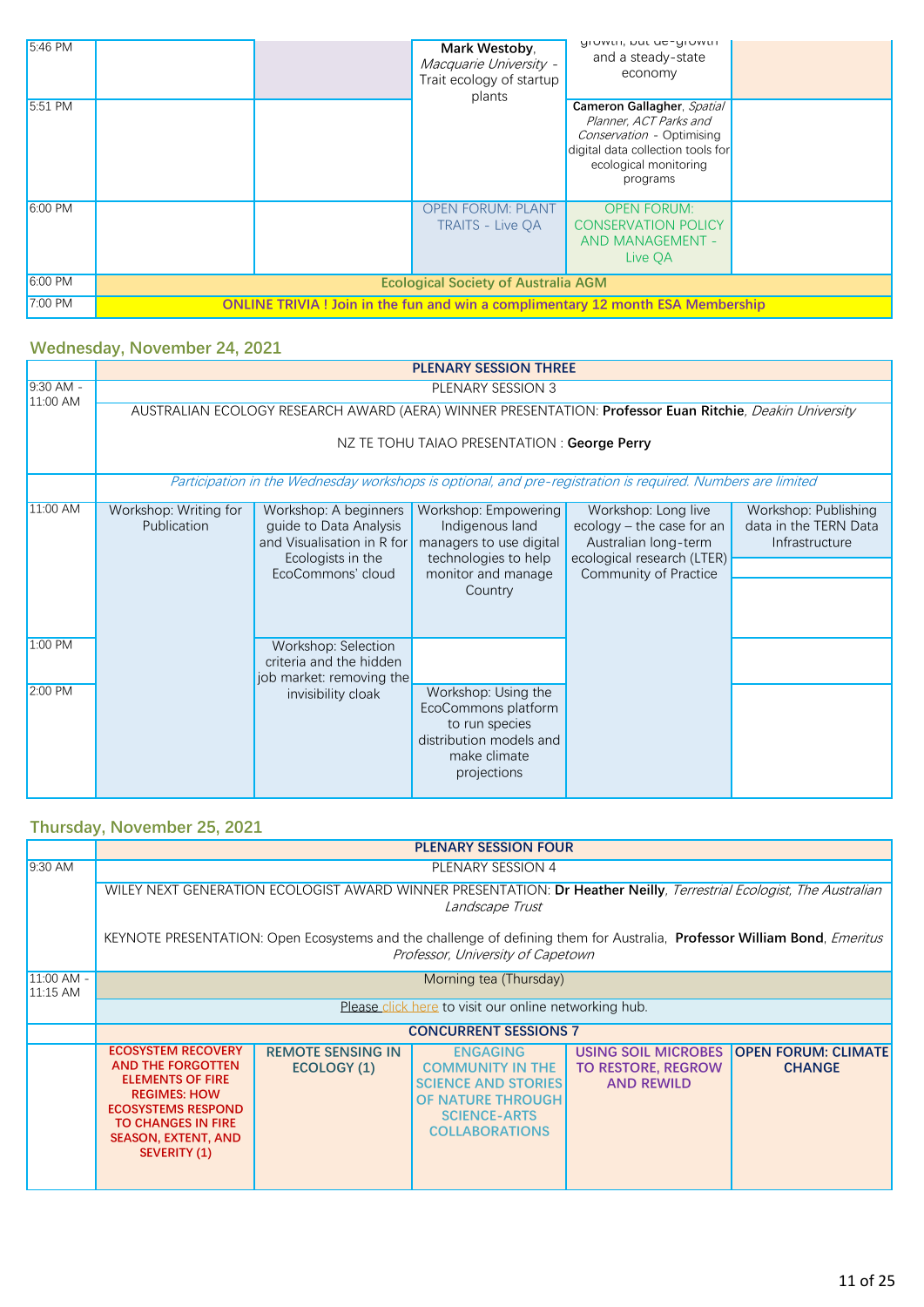| 11:15 AM | <b>Professor David Keith.</b>                       | Dr Shaun Levick,                                        | Dr Mark Nadir                                             | Dr Christina Birnbaum,                                        | Dr Nicholas Clark,                                         |
|----------|-----------------------------------------------------|---------------------------------------------------------|-----------------------------------------------------------|---------------------------------------------------------------|------------------------------------------------------------|
|          | University of New South                             | Principal Research                                      | Runkovski, Senior                                         | Research Fellow, RMIT                                         | Lecturer and ARC DECRA                                     |
|          | Wales - Ecological                                  | Scientist, CSIRO -                                      | Environmental Scientist,                                  | University - Microbial                                        | Fellow, University of                                      |
|          | effects of Australia's Black                        | session introduction                                    | Natura Pacific - Back<br>from the Brink -                 | community structure and<br>function in dried peat and         | Queensland - Rapid                                         |
|          | Summer fires through an<br>ecosystem lens: a        |                                                         | communicating                                             | intact bog along soil                                         | winter warming<br>associated with major                    |
| 11:20 AM | national-scale                                      | Dr Tim Brown, Director<br>Australian Plant Phenomics    | Queensland's extinction                                   | depth gradient                                                | shifts in coastal fish                                     |
|          | assessment                                          | Facility, ANU node - High                               | crisis through films and                                  |                                                               | communities                                                |
|          |                                                     | resolution data, national                               | podcasts                                                  |                                                               |                                                            |
|          |                                                     | Infrastructure and<br>ecosystem modelling to            |                                                           |                                                               |                                                            |
| 11:28 AM | James Barker, PhD                                   | enable a carbon neutral                                 | Dr Penelope Jones,                                        | <b>Dr Annemarie Clements,</b>                                 | Alexandra Caitling, PhD                                    |
|          | Student, University of                              | Digital Australia                                       | Lecturer, University of                                   | Ecologist, Anne Clements &                                    | Candidate, The University of                               |
|          | Wollongong - The                                    |                                                         | Tasmania - Imagining                                      | Associates Pty Limited - Re-                                  | Queensland - Surviving and<br>thriving as an annual plant: |
| 11:33 AM | severity of the 2019-20                             | Dr Chris Owers,                                         | lutruwita's Deep Time: a                                  | establishing soil fungal hyphal<br>matrix proved critical for | the relative importance of                                 |
|          | fires in Australia was<br>influenced by past fires  | Postdoctoral Fellow,<br>CSIRO - Towards annual          | journey through science<br>art and song                   | storm protection on coastal                                   | water, cover and competition                               |
|          |                                                     | continental-scale habitat                               |                                                           | dune ecosystems                                               |                                                            |
| 11:41 AM | Sarah McColl-Gausden,                               | condition monitoring for                                | Dr John Gould, Research                                   | Shae Jones, PhD Student                                       | Dony Indiarto, PhD                                         |
|          | PhD Candidate, The                                  | Australia                                               | scientist and ecologist, The                              | University of Wollongong                                      | Student, UNSW - From                                       |
|          | University of Melbourne                             |                                                         | University of Newcastle -<br>Let me take a selfie:        | Heatwaves and drought -                                       | wide to narrow: How                                        |
|          | The fuel-climate-fire<br>conundrum: How will fire   |                                                         | intraspecific skin feature                                | How will Arbuscular<br>Mycorrhizal Fungi help                 | fitness landscapes<br>determine species                    |
|          | regimes change in                                   |                                                         | variability allows for photo-                             | conserve our native                                           | persistence under                                          |
|          | temperate Australian                                |                                                         | identification of Australian<br>anurans                   | communities?                                                  | directional climate                                        |
|          | ecosystems?                                         |                                                         |                                                           |                                                               | change                                                     |
| 11:46 AM |                                                     | Al Healy, Phd Student,                                  | Anthony Albrecht, PhD                                     |                                                               |                                                            |
| 11:46 AM |                                                     | University of Queensland                                | Candidate, Charles Darwin<br>University - A survey of the |                                                               |                                                            |
|          |                                                     | - Measuring changes in<br>dryland grasslands using      | arts in conservation                                      |                                                               |                                                            |
|          |                                                     | phenocams and remote                                    | communication strategy                                    |                                                               |                                                            |
| 11:51 AM |                                                     | sensing                                                 | Jackie Randles, Manager,                                  |                                                               |                                                            |
|          |                                                     |                                                         | Inspiring Australia NSW -                                 |                                                               |                                                            |
| 11:54 AM | Dr Rachael Collett,                                 |                                                         | Engage advocates and                                      | Frederick A. Dadzie, Phd                                      | Rodolfo Anderson, PhD                                      |
|          | Deakin University -<br>Impact of the megafires      |                                                         | spark action through<br>creative ecology encounters       | Candidate, UNSW -<br>Harnessing soil microbial                | Student, Monash<br>University - Fundamental                |
|          | and changing fire                                   |                                                         |                                                           | communities to improve                                        | niche of a small                                           |
| 11:56 AM | regimes on butterflies in                           |                                                         | Professor Kirsten                                         | restoration success in arid                                   | ectotherm tracks                                           |
| 11:59 AM | the Australian Alps                                 | Dr Kristen Williams,<br>Principal Research Scientist.   | Parris, The University of<br>Melbourne - Russell the      | ecosystems                                                    | environmental variation                                    |
|          |                                                     | CSIRO Land and Water -                                  | growling grass frog goes                                  |                                                               | along an altitudinal cline                                 |
|          |                                                     | Using satellite-based remote                            | to Jacana wetlands                                        |                                                               |                                                            |
|          |                                                     | sensing and modelling to<br>estimate habitat condition, |                                                           |                                                               |                                                            |
|          |                                                     | change and trends                                       |                                                           |                                                               |                                                            |
|          |                                                     |                                                         |                                                           |                                                               |                                                            |
|          |                                                     |                                                         |                                                           |                                                               |                                                            |
| 12:04 PM |                                                     | Dr Leo Hardtke.<br>Department of Environment            |                                                           |                                                               |                                                            |
| 12:07 PM | Dr Michelle Gibson.                                 | and Science, OLD -                                      |                                                           | Dr Katinka Ruthrof,                                           | Phil Pearson, Phd                                          |
|          | Postdoctoral Researcher,                            | Mapping Queensland's                                    |                                                           | Research Scientist (Fire<br>Ecology), Department of           | Candidate, University of                                   |
|          | The University of<br>Queensland - Response          | terrestrial vegetation<br>condition, the Saptial        |                                                           | Biodiversity, Conservation                                    | Canberra - The effects of<br>sex reversal and              |
|          | of Australia's woodland                             | <b>BioCondition modelling</b>                           |                                                           | and Attractions (DBCA) -                                      | developmental                                              |
|          | bird community to fire: a                           | framework                                               |                                                           | Microbial responses to hotter<br>drought and wildfire in a    | temperature on offspring                                   |
| 12:09 PM | review and meta-analysis                            | Gerald Page - Satellite-                                | Juliet Scrine, CEO                                        | Mediterranean-climate type                                    | performance                                                |
|          |                                                     | based monitoring of intra-                              | Eaton Gorge Theatre                                       | forest                                                        |                                                            |
|          |                                                     | and inter-annual vegetation                             | Company - Cats, bats and                                  |                                                               |                                                            |
|          |                                                     | dynamics in the rangelands                              | squirrel gliders, a theatrical<br>approach to scientific  |                                                               |                                                            |
|          |                                                     |                                                         | communication                                             |                                                               |                                                            |
| 12:14 PM |                                                     | Dr Randall Donohue.<br>Principal Research Scientist,    |                                                           |                                                               |                                                            |
|          |                                                     | CSIRO - Remote sensing of                               |                                                           |                                                               |                                                            |
|          |                                                     | Australian grassland                                    |                                                           |                                                               |                                                            |
|          |                                                     | characteristics                                         |                                                           |                                                               |                                                            |
| 12:19 PM |                                                     | Kaitlyn Hammond, Phd                                    |                                                           |                                                               |                                                            |
| 12:20 PM | <b>Madeline Newbery,</b>                            | Candidate, University of<br>Melbourne - How             |                                                           | Emma Stevens, Master's                                        | Dr Erica Marshall,                                         |
|          | Research Assitant.                                  | catastrophic is catastrophic?                           |                                                           | Student, University of                                        | University of Melbourne                                    |
|          | University of                                       | Assessing forest structural                             |                                                           | Western Australia - Initial                                   | State-wide predictions of                                  |
| 12:22 PM | Wollongong - The                                    | heterogeneity after the 2009                            | Dr Sheryn Pitman,                                         | responses of soil                                             | Victoria's future fire risk                                |
|          | impact of invisible fire<br>mosaics on the recovery | Black Saturday bushfires                                | Project Lead, Adelaide<br>National Park City              | microbiology to forest<br>thinning                            | under climate change                                       |
|          | of vegetation after the                             |                                                         | Green Adelaide,                                           |                                                               |                                                            |
|          |                                                     |                                                         |                                                           |                                                               |                                                            |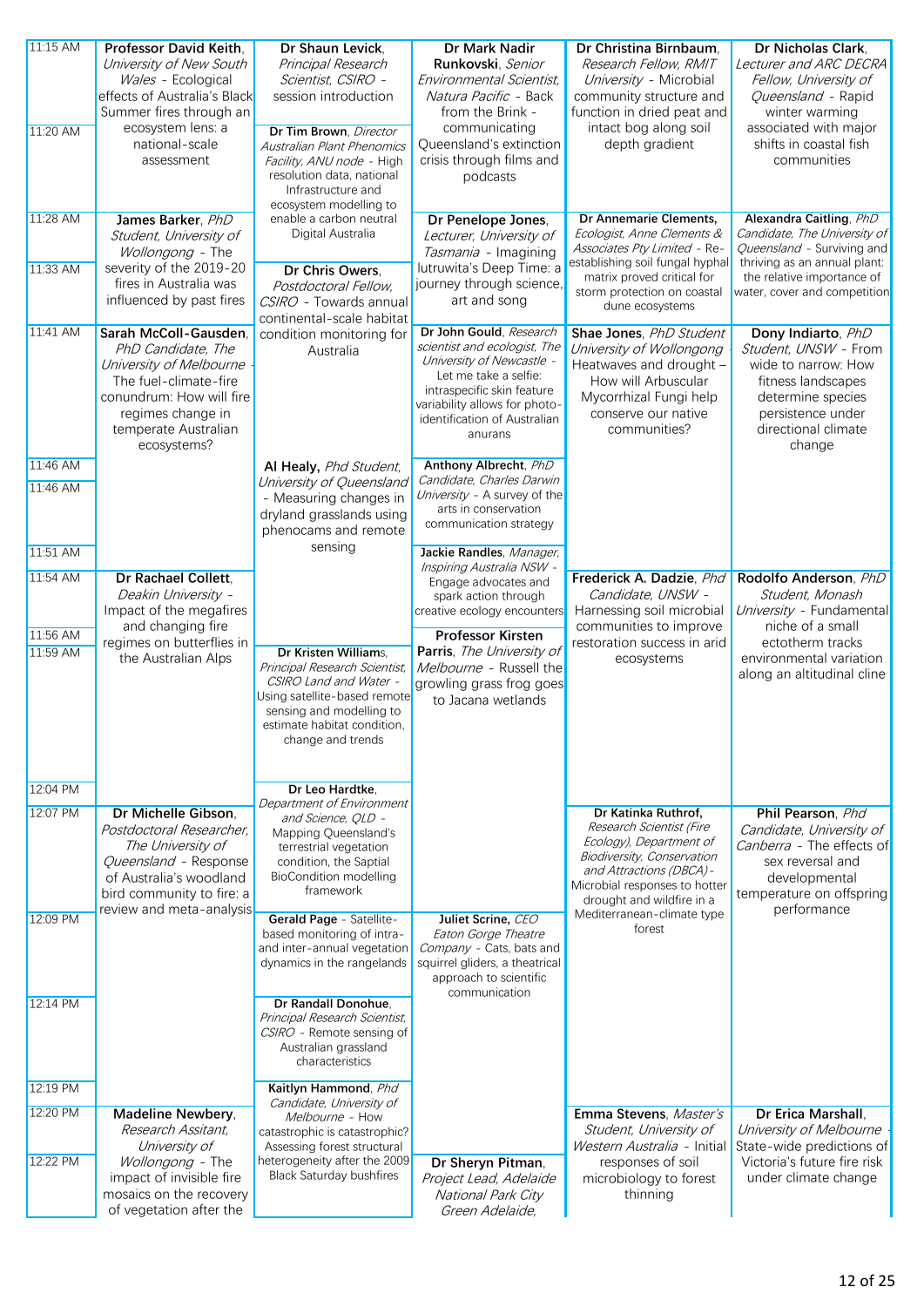| 12:24 PM           | 2019-20 wildfires                                                                                                                                                   | Sandra Penman, PhD<br>Candidate, The University of<br>Melbourne - Using<br>Terrestrial LiDAR to<br>characterise post-fire<br>habitat structure in dry                                           | Department for<br>Environment and Water.<br>South Australia -<br>Ancient ants, oyster<br>reefs, seaweed |                                                                                                                                                                     |                                                                                                                                                              |
|--------------------|---------------------------------------------------------------------------------------------------------------------------------------------------------------------|-------------------------------------------------------------------------------------------------------------------------------------------------------------------------------------------------|---------------------------------------------------------------------------------------------------------|---------------------------------------------------------------------------------------------------------------------------------------------------------------------|--------------------------------------------------------------------------------------------------------------------------------------------------------------|
|                    |                                                                                                                                                                     | Eucalypt forest                                                                                                                                                                                 | bioproducts, megafauna<br>and more - inspirational<br>pathways to                                       |                                                                                                                                                                     |                                                                                                                                                              |
| 12:29 PM           |                                                                                                                                                                     | Linda Luck, Phd Candidate.<br>Charles Darwin University -<br>Reduced model complexity                                                                                                           | understanding nature                                                                                    |                                                                                                                                                                     |                                                                                                                                                              |
| 12:33 PM           | <b>Brittany Mitchell</b> , <i>PhD</i><br>Candidate, UNSW<br>Sydney/Australian                                                                                       | for tracking savanna tree<br>biomass with terrestrial<br>LiDAR                                                                                                                                  |                                                                                                         | Aaron Brace, PhD<br>Candidate, Edith Cowan<br>University - Temporal                                                                                                 | Lily Leahy, Phd<br>Candidate<br>James Cook University -                                                                                                      |
| 12:34 PM           | Museum - Fighting the<br>flames: Impacts of<br>occurrence and severity                                                                                              | Dr Jose Ferrer-Paris,<br>Research Fellow.                                                                                                                                                       |                                                                                                         | changes in soil microbial<br>community compositions<br>of a threatened ecological                                                                                   | Thermal ecology of<br>tropical rainforest ants in<br>a warming world: the                                                                                    |
| 12:35 PM           | of fire on Australian frogs                                                                                                                                         | University of New South<br>Wales - The quest for<br>mapping the ecosystem<br>of the Earth                                                                                                       | Dr Dana Bergstrom,<br>Terrestrial Ecologist,<br>Australian Antarctic                                    | community post<br>disturbance.                                                                                                                                      | importance of arboreality                                                                                                                                    |
| 12:38 PM           | Jenny Shih-Wen Huang,                                                                                                                                               |                                                                                                                                                                                                 | Division - Telling a                                                                                    | Dr Adam Frew, Lecturer,                                                                                                                                             | Beatrice Dewenter, Phd                                                                                                                                       |
| 12:39 PM           | Graduate Student, The<br>University of Melbourne -<br>Assessing the usefulness of<br>expert knowledge and<br>empiricaldata in managing<br>bushfire for biodiversity | Joao Filipe, Student<br>Murdoch University -<br>Remotely-sensed functional<br>traits can indicate adaptive<br>capacity to climate change<br>of trees from Mediterranean<br>type ecosystems      | climate change impact<br>story through theatre                                                          | University of Southern<br>Queensland - Plant<br>protection by arbuscular<br>mycorrhizas: A role for<br>fungal diversity?                                            | Candidate, University of<br>Canberra - The role of<br>temperature variability in<br>determining effects of<br>climate change on stream<br>macroinvertebrates |
| 12:43 PM           | Mitchell Johnston,<br>Student, Deakin<br>University - Impacts of                                                                                                    |                                                                                                                                                                                                 |                                                                                                         | Dr Hongwei Liu, Western<br>Sydney University -<br>Evidence for the plant                                                                                            | <b>Professor Stephen</b><br>Williams, James Cook<br>University - Long-term                                                                                   |
| 12:44 PM           | prescribed burning to the<br>diversity of fungi and<br>plants in a heathy<br>woodland                                                                               | Dr Kwang-Ho Bae,<br>Geospatial Data Scientist<br>FMG - Detection of bat<br>caves with Airborne LIDAR<br>and Photogrammetry using<br>local relief mode                                           |                                                                                                         | recruitment of beneficial<br>microbes to suppress soil-<br>borne pathogens                                                                                          | declines in rainforest<br>birds in the Australia Wet<br>Tropics: a climate-driven<br>biodiversity emergency                                                  |
| 12:48 PM           |                                                                                                                                                                     |                                                                                                                                                                                                 |                                                                                                         | Dr Tracey Steinrucken                                                                                                                                               | Melika Missen, Phd                                                                                                                                           |
| 12:48 PM           |                                                                                                                                                                     |                                                                                                                                                                                                 |                                                                                                         | Postdoctoral Fellow,                                                                                                                                                | Candidate, University of<br>Tasmania - Frequency of                                                                                                          |
| 12:49 PM           |                                                                                                                                                                     | Linda Riquelme, Phd                                                                                                                                                                             |                                                                                                         | CSIRO - A giant rat's tale:<br>prioritizing pathogens to                                                                                                            | watering influences the                                                                                                                                      |
| 12:50 PM           | <b>ECOSYSTEM RECOVERY</b><br>AND THE FORGOTTEN<br><b>ELEMENTS OF FIRE</b>                                                                                           | Candidate, University of<br>Melbourne - Understanding<br>forage availability for<br>managing total grazing                                                                                      | <b>ENGAGING</b><br><b>COMMUNITY IN THE</b><br><b>SCIENCE AND STORIES</b>                                | develop a biocontrol<br>agent against weedy<br>Sporobolus grasses                                                                                                   | photosynthetic benefit of<br>elevated CO2 in the field                                                                                                       |
| 12:53 PM           | <b>REGIMES: HOW</b><br><b>ECOSYSTEMS RESPOND</b><br>TO CHANGES IN FIRE<br>SEASON, EXTENT, AND<br>SEVERITY (1) - Live QA                                             | pressure in endangered<br>Buloke (Allocasuarina<br>luehmannii) Woodlands                                                                                                                        | OF NATURE THROUGH<br><b>SCIENCE-ARTS</b><br><b>COLLABORATIONS -</b><br>Live QA                          |                                                                                                                                                                     | Samantha Andres, Phd<br>Candidate, Hawkesbury<br>Institute for the<br>Environment - Does<br>listing status predict                                           |
| 12:54 PM           |                                                                                                                                                                     | Meg Brown, Honours<br>Graduate, University of<br>Sydney - Investigating the<br>influence of community<br>dynamics on machine<br>learning performance                                            |                                                                                                         |                                                                                                                                                                     | climate change risk? A<br>case study with Australian<br>Persoonia (Proteaceae)<br>species                                                                    |
| 12:59 PM           |                                                                                                                                                                     | Rebecca Rogers, Phd<br>Candidate, Charles Darwin<br>University - Weather radar                                                                                                                  |                                                                                                         |                                                                                                                                                                     |                                                                                                                                                              |
| 1:01 PM            |                                                                                                                                                                     | compliments animal<br>telemetry data to better<br>understand the movement<br>ecology of aggregating<br>waterbirds                                                                               |                                                                                                         | Dr Erinne Stirling,<br>Postdoctoral Fellow.<br>Zhejiang Univeristy - Plant<br>growth stage through the lens<br>of microbes and their viruses:<br>the rice holobiont | <b>OPEN FORUM: CLIMATE</b><br>CHANGE - Live QA                                                                                                               |
| 1:04 PM<br>1:10 PM |                                                                                                                                                                     | Professor Stuart Phinn,<br>The University of<br>Queensland - Translating<br>Ecological Remote Sensing<br>for Monitoring and<br>Managing Disturbance and<br>Recovery in Australian<br>Ecosystems |                                                                                                         |                                                                                                                                                                     |                                                                                                                                                              |
|                    |                                                                                                                                                                     | REMOTE SENSING IN                                                                                                                                                                               |                                                                                                         |                                                                                                                                                                     |                                                                                                                                                              |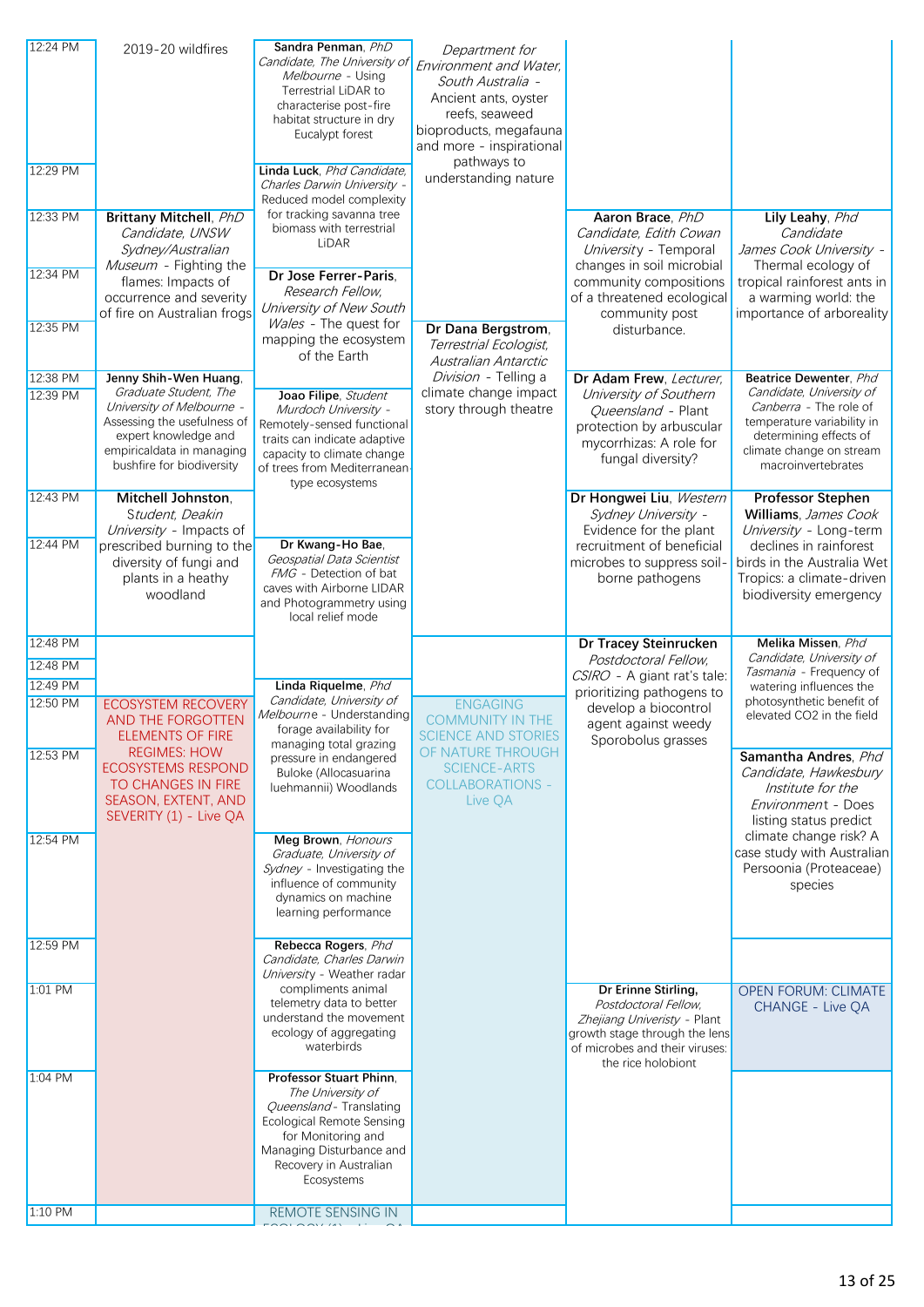| $1:15$ PM |                                                         | ECOLOGY (1) - Live QA                                       |                                                        | <b>USING SOIL MICROBES</b>                                               |                                                           |  |
|-----------|---------------------------------------------------------|-------------------------------------------------------------|--------------------------------------------------------|--------------------------------------------------------------------------|-----------------------------------------------------------|--|
|           |                                                         |                                                             |                                                        | TO RESTORE, REGROW                                                       |                                                           |  |
|           |                                                         |                                                             |                                                        | AND REWILD - Live QA                                                     |                                                           |  |
| 1:30 PM   |                                                         |                                                             | Lunch (Thursday)                                       |                                                                          |                                                           |  |
|           |                                                         |                                                             | Please click here to visit our online networking hub.  |                                                                          |                                                           |  |
|           |                                                         |                                                             |                                                        |                                                                          |                                                           |  |
| 1:45 PM   | Lunchtime mentoring session - Thursday                  |                                                             |                                                        |                                                                          |                                                           |  |
|           |                                                         |                                                             |                                                        | ESA Mentoring Program (for potential mentors from academia and industry) |                                                           |  |
|           |                                                         |                                                             | <b>CONCURRENT SESSIONS 8</b>                           |                                                                          |                                                           |  |
|           | <b>ECOSYSTEM RECOVERY</b>                               | <b>REMOTE SENSING IN</b>                                    | <b>RENEWAL OR</b>                                      | <b>OPEN FORUM:</b>                                                       | <b>OPEN FORUM:</b>                                        |  |
|           | <b>AND THE FORGOTTEN</b><br><b>ELEMENTS OF FIRE</b>     | <b>ECOLOGY (2)</b>                                          | <b>REIMAGINATION?</b>                                  | <b>PATHOGENS AND</b>                                                     | <b>ECOLOGICAL</b>                                         |  |
|           | <b>REGIMES: HOW</b>                                     |                                                             | <b>WHAT WE LEARNED</b><br><b>TEACHING ECOLOGY</b>      | <b>PARASITES</b>                                                         | <b>MODELLING (1)</b>                                      |  |
|           | <b>ECOSYSTEMS RESPOND</b>                               |                                                             | <b>IN UNUSUAL TIMES</b>                                |                                                                          |                                                           |  |
|           | <b>TO CHANGES IN FIRE</b><br><b>SEASON, EXTENT, AND</b> |                                                             |                                                        |                                                                          |                                                           |  |
|           | <b>SEVERITY (2)</b>                                     |                                                             |                                                        |                                                                          |                                                           |  |
|           |                                                         |                                                             |                                                        |                                                                          |                                                           |  |
| 2:30 PM   | Dr Mark Ooi, Senior                                     | <b>Professor Hamish</b>                                     | <b>Professor Dieter</b>                                | Danielle Wallace, PhD                                                    | Julia Pilowsky, Phd Student,<br>University of Adelaide -  |  |
|           | Research Fellow,<br>University of New South             | Campbell, Charles<br>Darwin University -                    | Hochuli, The University<br>of Sydney -                 | student, The University of<br>Melbourne - The                            | Simulating species' range                                 |  |
|           | Wales - The impacts of                                  | session introduction                                        | Opportunities and                                      | unexpected effects of                                                    | dynamics across multiple                                  |  |
| 2:30 PM   | severe fires on plant                                   |                                                             | threats to teaching                                    | wildlife disease - does                                                  | millennia using process-<br>explicit and pattern-oriented |  |
| 2:35 PM   | populations                                             | Dr Renee Bartolo, Principal<br>Research Scientist.          | ecology in universities                                | chytridiomycosis influence<br>frog breeding displays?                    | models                                                    |  |
|           |                                                         | Department of Agriculture.                                  |                                                        |                                                                          |                                                           |  |
| 2:43 PM   | Nate Anderson, Phd                                      | Water and Environment -                                     | Dr Anna Hopkins,                                       | Nynke Raven, Phd                                                         | Dr Elisa Bayraktarov,                                     |  |
|           | Student, University of                                  | Supervising Science Branch<br>Learnings in collecting drone | Senior Lecturer, Edith                                 | Student                                                                  | Ecocommons Program                                        |  |
|           | Western Australia -                                     | data and labelling for                                      | Cowan University - How                                 | Deakin University -                                                      | Manager, Griffith                                         |  |
|           | Seasonal fluctuations in                                | identifying savanna trees                                   | do we make online                                      | Ecoimmunology of an                                                      | University -                                              |  |
|           | live foliar moisture<br>delineate fire seasons in       | species using artificial<br>intelligence                    | teaching equivalent to<br>an on-campus                 | endangered marsupial, the<br>Tasmanian devil                             | EcoCommons - the<br>platform of choice for                |  |
|           | Mediterranean-type                                      |                                                             | experience in soil                                     | (Sarcophilus harrisii)                                                   | ecological and                                            |  |
|           | Banksia woodlands                                       |                                                             | ecology?                                               |                                                                          | environmental modelling                                   |  |
|           |                                                         |                                                             |                                                        |                                                                          |                                                           |  |
| 2:48 PM   | Susanna Bryceson,                                       | Eliane McCarthy, Master of                                  |                                                        |                                                                          |                                                           |  |
|           | Graduate Researcher, La                                 | Research graduate, Western                                  |                                                        |                                                                          |                                                           |  |
|           | Trobe University -                                      | Sydney University - Drone-                                  |                                                        |                                                                          |                                                           |  |
|           | Leaves, litter and lineage:                             | acquired thermal imagery as<br>an effective tool for the    |                                                        |                                                                          |                                                           |  |
|           | links to flammability?                                  | management and                                              |                                                        |                                                                          |                                                           |  |
| 2:53 PMM  | Ella Plumanns Pouton,                                   | conservation of flying-fox<br>colonies                      |                                                        |                                                                          |                                                           |  |
| 2:56 PM   | Phd Candidate.                                          |                                                             | Devika Nair, Phd Student,                              |                                                                          | Dr Sam Nicol, Senior                                      |  |
|           | University of Melbourne                                 |                                                             | Research Institute for                                 | Robert O'Reilly, Phd<br>Candidate, Flinders                              | Research Scientist, CSIRO                                 |  |
| 3:01 PM   | Using plant functional                                  | Sophie Walker, PhD<br>Candidate, James Cook                 | Environment & Livelihoods,                             | University - Using flow                                                  | - Inferring the structure                                 |  |
|           | types to predict the<br>influence of fire regimes       | University - Drones are a                                   | Charles Darwin University -<br>Stream Suspended mud as | cytometry to examine viral                                               | of migratory bird                                         |  |
|           | on heathland plant                                      | powerful potential tool                                     | an indicator of post mining                            | community variation over                                                 | networks from eBird data                                  |  |
|           | diversity                                               | for conservation, what is                                   | landform stability                                     | an ecological gradient, in<br>a skink                                    |                                                           |  |
|           |                                                         | holding back their use?                                     |                                                        |                                                                          |                                                           |  |
| 3:06 PM   | <b>Harriet Simpson-</b>                                 |                                                             |                                                        |                                                                          |                                                           |  |
| 3:09 PM   | Southward, PhD<br>Candidate, University of              |                                                             | Dr Jo-Anne Kelder.                                     | Lucas Hearn, Phd Student                                                 |                                                           |  |
|           | Wollongong - Effects of                                 |                                                             | Adjunct Senior                                         | Flinders University -                                                    |                                                           |  |
|           | climate change on                                       |                                                             | Researcher, University of                              | Variation in parasitism of a                                             |                                                           |  |
| 3:14 PM   | resilience of fire prone                                | Jay Nicholson, Botanist                                     | Tasmania - Learning to<br>live sustainably: using      | stem-nesting bee<br>suggests benefits of                                 |                                                           |  |
|           | eucalypt communities                                    | Department of                                               | online curricula to                                    | sociality vary across the                                                |                                                           |  |
|           |                                                         | Agriculture, Water and<br>the Environment -                 | harness place-based,                                   | life-cycle                                                               |                                                           |  |
| 3:19 PM   | Francois Brassard, PhD                                  | Millennial ecology - are                                    | authentic experiential                                 |                                                                          |                                                           |  |
|           | Student, Charles Darwin<br>University - How do          | drones and artificial                                       | learning                                               |                                                                          |                                                           |  |
|           | varying fire regimes                                    | intelligence replacing                                      |                                                        |                                                                          |                                                           |  |
| 3:22 PM   | affect savanna ant                                      | botanists?                                                  | Dr Leanda Mason,                                       | Tom Mansfield, PhD                                                       | Dr Saras Windecker,                                       |  |
|           | communities through                                     |                                                             | Sessional Academic,                                    | Murdoch University -                                                     | Research Fellow,                                          |  |
|           | time?                                                   |                                                             | Curtin University - De-<br>colonising science          | Biological bulldozer meets<br>ecosystem engineer:                        | University of Melbourne<br>Hierarchical trait-based       |  |
|           |                                                         |                                                             | through co-teaching                                    | effects of Phytophthora                                                  | point process model for                                   |  |
|           |                                                         |                                                             | consilience                                            | dieback on quenda habitat distributions of presence-                     |                                                           |  |
| 3:24 PM   | Alexandria Thomsen,                                     |                                                             |                                                        | and foraging activities                                                  | only data                                                 |  |
|           | PhD Candidate.<br>University of New South               |                                                             |                                                        |                                                                          |                                                           |  |
|           | Wales - Impacts of                                      |                                                             |                                                        |                                                                          |                                                           |  |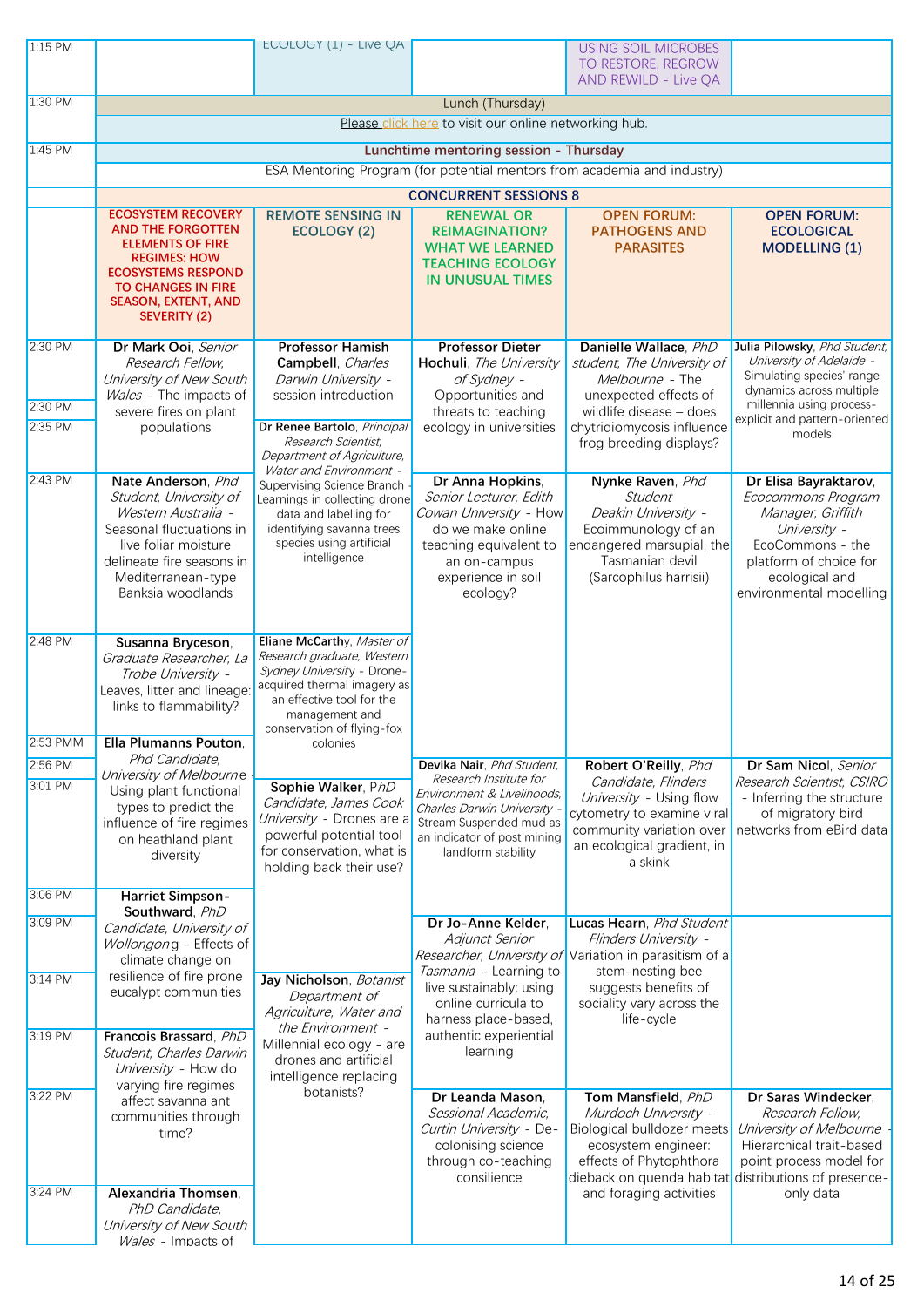| 3:27 PM     | extreme fire severity on<br>wet sclerophyll forests                                                                                                                                                                    | Stephanie Johnson, Phd<br>Candidate, La Trobe<br>University - Come fly<br>with me: recreating the<br>3D structure of                                     | Dr Francesca Van Den<br>Berg, Associate<br>Lecturer, The University<br>of Sydney - Outdoors<br>and online: Can remote                                                             | Alana Delaine, Student<br>The University of Adelaide for Mathematics, Science,<br>- Psyllaephagus, an<br>important but problematic<br>genus of parasitoid wasps             | Thomas Chen, Academy<br>and Engineering - A<br><b>Computer Vision</b><br>Framework for Urban                                                                                 |
|-------------|------------------------------------------------------------------------------------------------------------------------------------------------------------------------------------------------------------------------|----------------------------------------------------------------------------------------------------------------------------------------------------------|-----------------------------------------------------------------------------------------------------------------------------------------------------------------------------------|-----------------------------------------------------------------------------------------------------------------------------------------------------------------------------|------------------------------------------------------------------------------------------------------------------------------------------------------------------------------|
| 3:29 PM     | Ruby Paroissien,<br>Research Assistant.<br>UNSW - Effects of fire                                                                                                                                                      | vegetation with drone-<br>based photogrammetry                                                                                                           | field trips replicate<br>authentic learning<br>experiences for first year                                                                                                         |                                                                                                                                                                             | <b>Ecology Conservation</b>                                                                                                                                                  |
| 3:32 PM     | season on the<br>reproductive success of<br>the post-fire flowerer<br>Doryanthes excelsa                                                                                                                               | Naima Andrea Lopez, PhD<br>Candidate, University of<br>Western Australia -<br>Identification of the<br>southernmost aggregation<br>of juvenile scalloped | students?                                                                                                                                                                         |                                                                                                                                                                             |                                                                                                                                                                              |
| 3:34 PM     | Dr Ryan Tangney,<br>Research Fellow, UNSW -<br>Fire season affects plant                                                                                                                                               | hammerheads (Sphyrna<br>lewini) in Australia                                                                                                             |                                                                                                                                                                                   |                                                                                                                                                                             |                                                                                                                                                                              |
| 3:37 PM     | recovery following fire:<br>evidence from a global<br>meta-analysis                                                                                                                                                    | Dr Debbie Saunders,<br>Conservation Ecologist &<br>Founder, Wildlife Drones                                                                              |                                                                                                                                                                                   |                                                                                                                                                                             |                                                                                                                                                                              |
| 3:40 PM     |                                                                                                                                                                                                                        | & ANU - Dead or alive:                                                                                                                                   | Dr Yvonne Davila, Senior                                                                                                                                                          | Berta Blanch-Lazaro,                                                                                                                                                        | Dr Shane Morris,                                                                                                                                                             |
|             |                                                                                                                                                                                                                        | advances in drone radio-<br>tracking technology for<br>detecting and locating<br>radio-tag mortality<br>signals                                          | Lecturer, University of<br>Technology Sydney -<br>Thinking like an ecologist:<br>Pivoting field-based<br>learning to an online<br>environment to enhance<br>student learning      | PhD Candidate, Deakin<br>University - Investigating<br>beak and feather disease<br>virus infection in crimson<br>rosellas (Platycercus<br>elegans)                          | Postdoctoral Researcher<br>University of Tasmania -<br>Using mechanistic niche<br>models to understand<br>wombat activity patterns<br>and their implications                 |
| 3:45 PM     |                                                                                                                                                                                                                        | <b>REMOTE SENSING IN</b><br>ECOLOGY (2) - Live QA                                                                                                        |                                                                                                                                                                                   | Ko-Huan Lee, Macquarie<br>University - Bacterial and<br>parasitic effects on the<br>performance of lizards                                                                  |                                                                                                                                                                              |
| 3:50 PM     |                                                                                                                                                                                                                        |                                                                                                                                                          |                                                                                                                                                                                   | Kristy Stevenson, Phd<br>Candidate, University of<br>Queensland - Impacts of<br>myrtle rust (Austropuccinia<br>psidii) on seedling diversity in<br>a wet sclerophyll forest |                                                                                                                                                                              |
| 3:55 PM     | <b>ECOSYSTEM RECOVERY</b><br>AND THE FORGOTTEN<br><b>ELEMENTS OF FIRE</b><br><b>REGIMES: HOW</b><br><b>ECOSYSTEMS RESPOND TO</b><br>CHANGES IN FIRE SEASON.<br>EXTENT, AND SEVERITY (2) -<br>Live QA                   |                                                                                                                                                          | <b>RENEWAL OR</b><br><b>REIMAGINATION?</b><br><b>WHAT WE LEARNED</b><br><b>TEACHING ECOLOGY IN</b><br><b>UNUSUAL TIMES - Live</b><br>QA                                           | <b>OPEN FORUM:</b><br><b>PATHOGENS AND</b><br>PARASITES - Live QA                                                                                                           | <b>OPEN FORUM:</b><br><b>ECOLOGICAL</b><br>MODELLING (1) - Live<br><b>OA</b>                                                                                                 |
| $4:10$ PM - |                                                                                                                                                                                                                        |                                                                                                                                                          | Afternoon tea (Thursday)                                                                                                                                                          |                                                                                                                                                                             |                                                                                                                                                                              |
| 4:30 PM     |                                                                                                                                                                                                                        |                                                                                                                                                          | Please click here to visit our online networking hub.                                                                                                                             |                                                                                                                                                                             |                                                                                                                                                                              |
|             |                                                                                                                                                                                                                        |                                                                                                                                                          | <b>CONCURRENT SESSIONS 9</b>                                                                                                                                                      |                                                                                                                                                                             |                                                                                                                                                                              |
|             | <b>ECOSYSTEM RECOVERY</b><br><b>AND THE FORGOTTEN</b><br><b>ELEMENTS OF FIRE</b><br><b>REGIMES: HOW</b><br><b>ECOSYSTEMS RESPOND</b><br><b>TO CHANGES IN FIRE</b><br><b>SEASON, EXTENT, AND</b><br><b>SEVERITY (3)</b> | <b>REMOTE SENSING IN</b><br>ECOLOGY (3)                                                                                                                  | <b>OPEN FORUM:</b><br><b>ECOSYSTEM</b><br><b>RESTORATION (1)</b>                                                                                                                  | <b>OPEN FORUM: PLANT</b><br><b>AND SOIL ECOLOGY</b>                                                                                                                         | <b>OPEN FORUM:</b><br><b>ECOLOGICAL</b><br><b>MODELLING (2)</b>                                                                                                              |
| 4:30 PM     | Dr Simon Verdon,<br>Research Fellow, La<br>Trobe University - Post-<br>fire succession creates<br>shifting population<br>hotspots for multiple<br>threatened bird species                                              | Dr Petra Kuhnert,<br>Senior Research<br>Scientist, CSIRO Data61<br>Vizumap: An R package<br>for visualising uncertainty<br>in spatial data               | Daniel Gautschi,<br>Australian National<br>University - Artificial<br>nest use by two<br>sympatric species: are<br>restoration efforts<br>supporting endangered<br>or pest birds? | Giancarlo Chiarenza, PhD<br>Student, Unsw Sydney -<br>Standing on the shoulders<br>of misdirected giants: are<br>ecologists focusing on the<br>wrong soil variables?        | Dr Robyn Shaw,<br>Postdoctoral Research<br>Fellow, Murdoch<br>University - Ecological<br>processes driving<br>landscape-scale patterns<br>in the Pilbara mammal<br>community |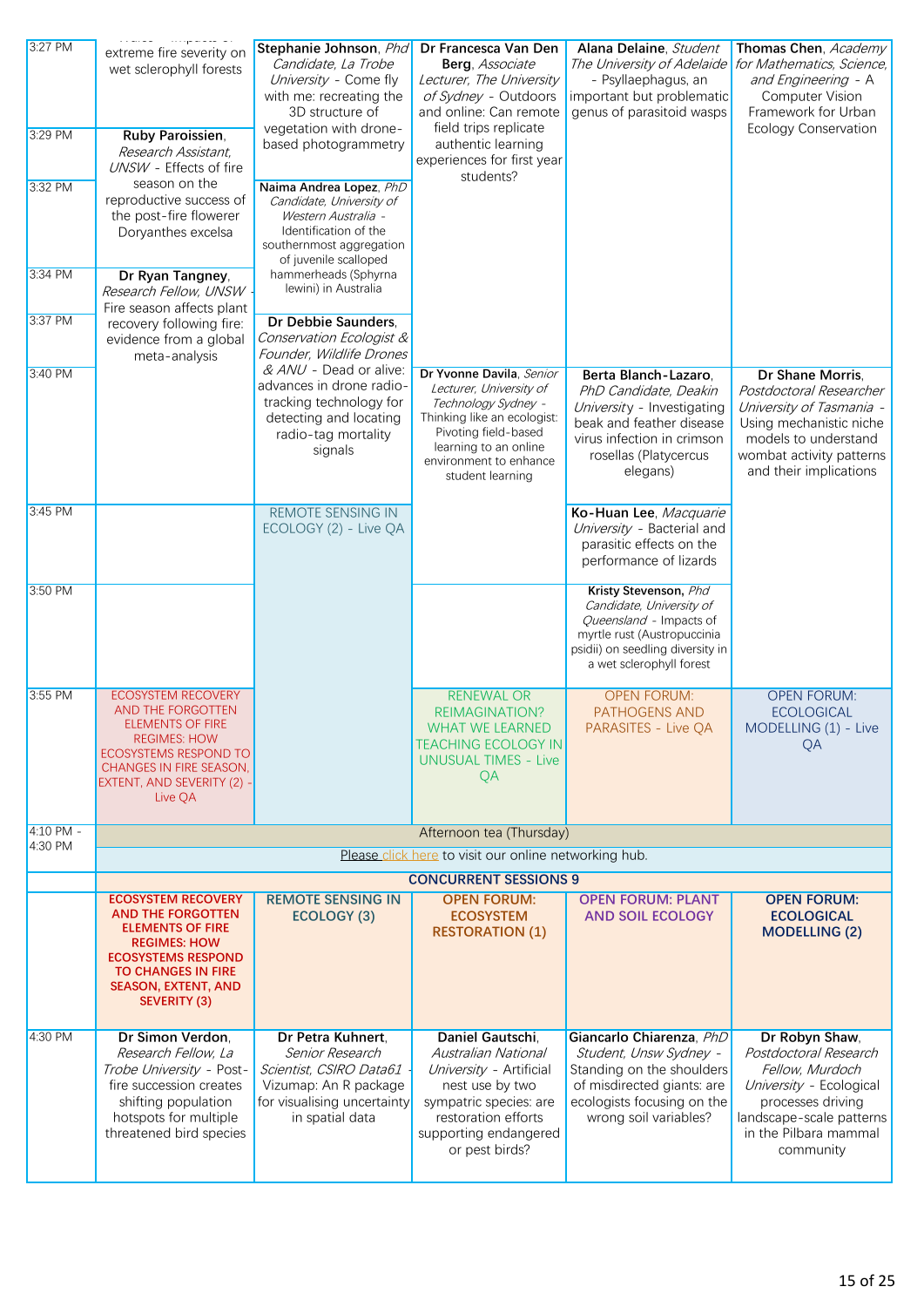| 4:43 PM | Casey Kirchhoff, PhD                                 | Dr Mariana Campbell,                                 | Nathali Machado-de-                                         | A/Prof Rachel Standish.                                 | Dr Natalie Briscoe.                             |
|---------|------------------------------------------------------|------------------------------------------------------|-------------------------------------------------------------|---------------------------------------------------------|-------------------------------------------------|
|         | Candidate, University of                             | Post-doc Research                                    | Lima, University of New                                     | Murdoch University -                                    | Research Fellow, The                            |
|         | New South Wales -                                    | Fellow, Charles Darwin                               | South Wales - Microbial                                     | Looking belowground to                                  | University of Melbourne                         |
|         | Watching the world turn<br>green: citizen scientists | University - Remote<br>sensing in freshwater         | communities underpin<br>the threats of bushfires            | explain plant species<br>coexistence in a               | Can dynamic occupancy<br>models improve         |
|         | mobilise to monitor post-                            | turtle ecology                                       | and mining in the                                           | biodiversity hotspot                                    | predictions of species'                         |
|         | fire recovery                                        |                                                      | Newnes Plateau Shrub                                        |                                                         | range dynamics? A test                          |
|         |                                                      |                                                      | Swamps                                                      |                                                         | using Swiss birds.                              |
|         |                                                      |                                                      |                                                             |                                                         |                                                 |
| 4:56 PM | Sydney Collett, Phd                                  | Dr Laura Ruykys,                                     | Dr Robert Kooyman,                                          | Theresa O'Brien, Masters                                | Anwar Hossain, Phd                              |
|         | Student, Charles Darwin                              | Terrestrial Ecologist,                               | Research Fellow,                                            | Candidate, University of                                | Student, University of                          |
|         | University - Impacts of                              | Northern Territory                                   | Macquarie University -                                      | New South Wales -                                       | Melbourne - Estimating                          |
|         | early prescribed burning                             | Government - Call                                    | Rainforest restoration:                                     | Reducing measurement                                    | and conserving patterns                         |
|         | on granivorous finch site                            | playback increases the                               | building reseilence with                                    | error in tree growth                                    | of grasshopper diversity                        |
|         | utilisation                                          | probability of detecting<br>ghost bats away from the | genetic diversity in times<br>of change                     | estimates from repeat<br>forest surveys using           | and richness in Western<br>Australia            |
|         |                                                      | roost                                                |                                                             | longitudinal models                                     |                                                 |
| 5:09 PM |                                                      | <b>Brittany Hayward-</b>                             | Isabel Ely, Phd Student                                     |                                                         |                                                 |
|         |                                                      | Brown, Research                                      | REIL/CDU -                                                  |                                                         |                                                 |
|         |                                                      | Assistant, Charles Darwin                            | Conservation of the                                         |                                                         |                                                 |
| 5:09 PM | Asitha Samarawickrama,                               | University, Research                                 | Long-necked turtle                                          | Travis Britton, PhD                                     | Islay McDougall,                                |
|         | Master of Science                                    | Institute of Environment                             | adopting a Two Ways                                         | student, University of                                  | Student                                         |
|         | Candidate, University of                             | and Liveli Institute of<br>Environment and           | approach in the Finniss<br>River floodplains                | Tasmania - Don't stand so                               | University of Melbourne                         |
|         | the Sunshine Coast - The                             | Livelihoods - Passive                                |                                                             | close to me: neighbour                                  | Predicting the distribution                     |
|         | impact of cultural burns                             | telemetry reveals                                    |                                                             | identity and proximity                                  | of the Plains-wanderer, a                       |
| 5:14 PM | on koala density and<br>habitat characteristics on   | Hannah Calich, PhD<br>Candidate, University of       | Lena Alice Schmidt, PhD<br>Candidate, Hawkesbury            | strongly impact eucalypt<br>growth                      | critically endangered<br>grassland bird         |
|         | Minjerribah                                          | Western Australia -                                  | Institute For The                                           |                                                         |                                                 |
|         |                                                      | Investigating megafauna                              | <b>Environment Western</b>                                  |                                                         |                                                 |
|         |                                                      | movement and behaviour                               | Sydney University - Native                                  |                                                         |                                                 |
|         |                                                      | with Statistical Physics<br>methods: A primer for    | versus exotic floral strips<br>play distinctively different |                                                         |                                                 |
|         |                                                      | Ecologists                                           | roles in supporting                                         |                                                         |                                                 |
|         |                                                      |                                                      | pollinators year-round in                                   |                                                         |                                                 |
|         |                                                      |                                                      | agroecosystems                                              |                                                         |                                                 |
|         |                                                      |                                                      |                                                             |                                                         |                                                 |
| 5:19 PM |                                                      | Lauren Hawkins, Phd                                  | Dr Nick Schultz,                                            |                                                         |                                                 |
| 5:22 PM | Joshua Whitehead, Phd                                | Candidate, Centre For<br>Marine Science &            | Lecturer, Federation                                        | Manjunatha Chandregowda,                                | Kevin Newman, Phd                               |
|         | Candidate, University of                             | Technology, Curtin                                   | University Australia -<br>Soil reconstruction after         | Phd Student, Hawkesbury                                 | Candidate, The University                       |
|         | New England - Spring                                 | University - Passive                                 | mining fails to restore                                     | Institute for the Environment                           | of Melbourne - An                               |
|         | burns are not good for                               | acoustic monitoring of                               | soil function in an                                         | C3 & C4 grasses differ in their                         | Analytical Solution for                         |
|         | pollinators                                          | fish choruses along the                              | Australian arid                                             | resource acquisition<br>strategies, while responses to  | <b>Optimising Multi-species</b>                 |
|         |                                                      | Australian southern<br>continental shelf             | ecosystem                                                   | drought are species specific                            | <b>Detection Surveys</b>                        |
|         |                                                      |                                                      |                                                             |                                                         |                                                 |
|         |                                                      |                                                      |                                                             |                                                         |                                                 |
| 5:24 PM |                                                      | Dr Martino Malerba,                                  | Peter Contos, Phd                                           |                                                         |                                                 |
|         |                                                      | Postdoctoral Fellow                                  | Candidate, La Trobe                                         |                                                         |                                                 |
|         |                                                      | Deakin University -<br>Effects of farm dams on       | University - Rewilding<br>with invertebrates and            |                                                         |                                                 |
|         |                                                      | frog biodiversity and                                | microbes: tiny tools for                                    |                                                         |                                                 |
|         |                                                      | carbon cycles                                        | ecological restoration                                      |                                                         |                                                 |
|         |                                                      |                                                      |                                                             |                                                         |                                                 |
| 5:29 PM |                                                      | Dr Daniella Teixeira,                                | Jake Wallace, PhD                                           |                                                         |                                                 |
|         |                                                      | Research Fellow, Griffith                            | Candidate, Federation                                       |                                                         |                                                 |
|         |                                                      | University - Practical                               | University - PCLake+:                                       |                                                         |                                                 |
|         |                                                      | considerations for                                   | Modelling stable states,<br>critical nutrient loading, and  |                                                         |                                                 |
|         |                                                      | efficient acoustic<br>monitoring                     | weed harvesting in a man-                                   |                                                         |                                                 |
|         |                                                      |                                                      | made Australian Lake                                        |                                                         |                                                 |
|         |                                                      |                                                      |                                                             |                                                         |                                                 |
| 5:34 PM |                                                      | Michelle van                                         | A/Prof Alex Kutt.<br>Conservation Science and               |                                                         |                                                 |
|         |                                                      | Compernolle, Phd<br>Candidate, University of         | Planning Manager                                            |                                                         |                                                 |
| 5:35 PM | Jeremy Johnson, PhD                                  | Western Australia - A                                | Tasmanian Land                                              | Dr Aubrie James,                                        | Audrey Prasetya, PhD                            |
|         | Candidate, University of                             | Global Threat Index for                              | Conservancy - Building<br>resilience in Tasmanian           | Postdoctoral Fellow,                                    | Candidate, Australian                           |
|         | Melbourne - Mammal                                   | Marine Megafauna                                     | Eastern Quoll Dasyurus                                      | University of Queensland                                | National University -                           |
| 5:35 PM | response to increased                                | (TIMM)                                               | viverrinus through targeted                                 | Positive frequency - and                                | Where Sunda Meets                               |
|         | wildfire frequency and                               |                                                      | supplementation of wild                                     | density-dependent                                       | Sahul: Biogeographical                          |
|         | severity in montane<br>forests of Victoria           |                                                      | populations                                                 | interactions occur often in<br>a hyperdiverse system of | patterns in the Indo-<br>Australian Archipelago |
|         |                                                      |                                                      |                                                             |                                                         | فكالمتعدد والتناس ولتحامل وعرضه                 |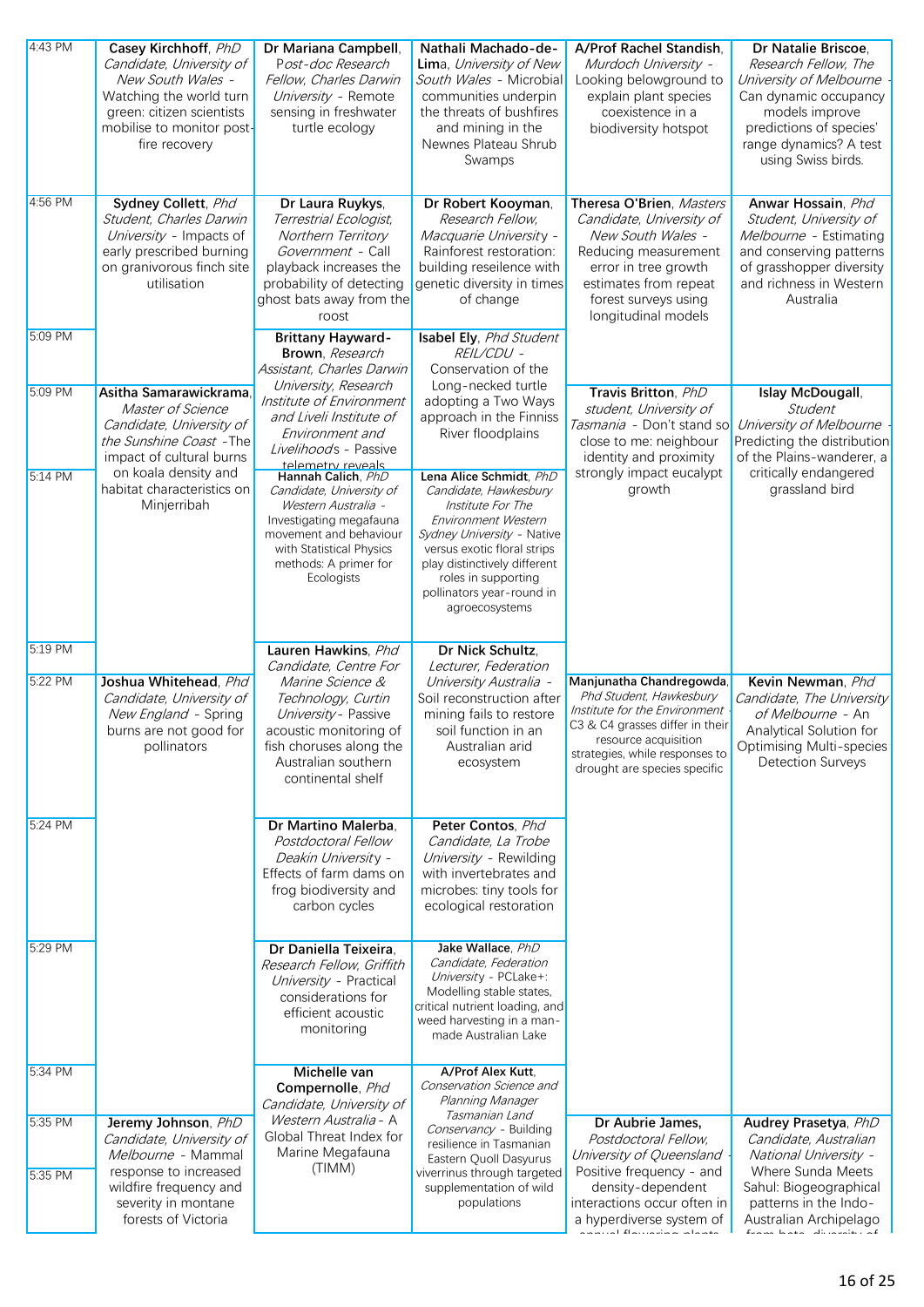| 5:39 PM<br>5:40 PM | Chris Kahler, Botanist /<br>Ecologist, Ecological<br>Interpretation - Finches and<br>Fire: will changed burning                                                                                      | Katie Turlington, Phd<br>Candidate, Australian Rivers<br>Institute, Griffith University -<br>Using species calling<br>behaviour to optimise<br>automatic call recognisers | Maree Treadwell.<br>President, Bats and Trees<br>Society of Cairns -<br>Recovering a controversial<br>endangered species: the<br>Spectacled Flying-fox<br>Recovery Team- a renewal<br>of hope | annual flowering plants                                   | from peta-diversity of<br>bird assemblages<br>James Kelleher, Phd<br>student, University of<br>Melbourne - Empirical<br>dynamic modelling of bat      |
|--------------------|------------------------------------------------------------------------------------------------------------------------------------------------------------------------------------------------------|---------------------------------------------------------------------------------------------------------------------------------------------------------------------------|-----------------------------------------------------------------------------------------------------------------------------------------------------------------------------------------------|-----------------------------------------------------------|-------------------------------------------------------------------------------------------------------------------------------------------------------|
| 5:44 PM            | regimes renovate habitat for<br>the Southern Black-throated<br>Finch?                                                                                                                                | Shannon Coppersmith,<br>PhD Student, University<br>of Adelaide - Assessing<br>the conservation status<br>of Western Australian sea                                        | Courtney Melton, Phd<br>Candidate, The University<br>of Queensland - Resource<br>provision and bully<br>deterrent? The value of<br>subcanopy vegetation                                       |                                                           | mosquito relationships at<br>a California preserve                                                                                                    |
| 5:45 PM            | Derek Johnson,<br>Research Student,<br>University of the                                                                                                                                             | snakes using acoustic<br>telemetry and molecular<br>analyses                                                                                                              | structure for woodland<br>birds                                                                                                                                                               |                                                           | Isabella Todd, Honours<br>Student, University of<br>Wollongong - Using species<br>distribution modelling to                                           |
| 5:49 PM            | Sunshine Coast -<br>Recovery response of<br>Koala habitat after fire                                                                                                                                 |                                                                                                                                                                           |                                                                                                                                                                                               |                                                           | develop understanding of<br>biodiversity distribution in<br>Antarctica for conservation<br>management                                                 |
| 5:50 PM            |                                                                                                                                                                                                      |                                                                                                                                                                           |                                                                                                                                                                                               |                                                           | Dr Mark Bonner, Research<br>Fellow, RMIT - Those who<br>can don't want to, those who<br>want to can't: eco-<br>evolutionary soil carbon<br>protection |
| 5:55 PM            | <b>ECOSYSTEM RECOVERY</b><br>AND THE FORGOTTEN<br><b>ELEMENTS OF FIRE</b><br><b>REGIMES: HOW</b><br><b>ECOSYSTEMS RESPOND</b><br>TO CHANGES IN FIRE<br>SEASON, EXTENT, AND<br>SEVERITY (3) - Live QA | <b>REMOTE SENSING IN</b><br>ECOLOGY (3) - Live QA                                                                                                                         | <b>OPEN FORUM:</b><br><b>ECOSYSTEM</b><br><b>RESTORATION (1) - Live</b><br>QA                                                                                                                 | <b>OPEN FORUM: PLANT</b><br>AND SOIL ECOLOGY -<br>Live OA | <b>OPEN FORUM:</b><br><b>ECOLOGICAL</b><br>MODELLING (2) - Live<br><b>OA</b>                                                                          |

### **Friday, November 26, 2021**

|                          | Please click here to visit our online networking hub.                                                                                                                                                                                                                                                                                                                                            |                                                                                    |                                                                                                                                                  |                                                                                                                                                                                 |                                                                                                                                                              |  |  |
|--------------------------|--------------------------------------------------------------------------------------------------------------------------------------------------------------------------------------------------------------------------------------------------------------------------------------------------------------------------------------------------------------------------------------------------|------------------------------------------------------------------------------------|--------------------------------------------------------------------------------------------------------------------------------------------------|---------------------------------------------------------------------------------------------------------------------------------------------------------------------------------|--------------------------------------------------------------------------------------------------------------------------------------------------------------|--|--|
| $9:30$ AM -<br>11:00 AM  |                                                                                                                                                                                                                                                                                                                                                                                                  |                                                                                    | PLENARY SESSION 5                                                                                                                                |                                                                                                                                                                                 |                                                                                                                                                              |  |  |
|                          | KEYNOTE PRESENTATION: Ecology in Wild Places - the value of conservation research partnerships Dr Katherine Moseby,<br>University of New South Wales<br>KEYNOTE PRESENTATION: It's much more than just a climate problem: how we made our landscapes and why you need us to help<br>save them, Associate Professore Michael-Shawn Fletcher, Associate Dean (Indigenous), University of Melbourne |                                                                                    |                                                                                                                                                  |                                                                                                                                                                                 |                                                                                                                                                              |  |  |
| $11:00$ AM -<br>11:15 AM |                                                                                                                                                                                                                                                                                                                                                                                                  |                                                                                    | Morning tea (Friday)                                                                                                                             |                                                                                                                                                                                 |                                                                                                                                                              |  |  |
|                          | Please click here to visit our online networking hub.                                                                                                                                                                                                                                                                                                                                            |                                                                                    |                                                                                                                                                  |                                                                                                                                                                                 |                                                                                                                                                              |  |  |
|                          |                                                                                                                                                                                                                                                                                                                                                                                                  |                                                                                    | <b>CONCURRENT SESSIONS 10</b>                                                                                                                    |                                                                                                                                                                                 |                                                                                                                                                              |  |  |
|                          | <b>VEGETATION</b><br><b>INFORMATION</b><br><b>SUPPORTING</b><br><b>CLASSIFICATION AND</b><br><b>MAPPING - ROAD TO</b><br><b>RECOVERY (1)</b>                                                                                                                                                                                                                                                     | <b>ADVANCES IN</b><br><b>GENOMICS FOR</b><br><b>ECOLOGY</b>                        | <b>PF-FIRE: PAST FIRE</b><br><b>FREQUENCY AND</b><br><b>INTENSITY</b><br><b>RECONSTRUCTION (1)</b>                                               | <b>OPEN FORUM: CLIMATE</b><br><b>CHANGE (2)</b>                                                                                                                                 | <b>OPEN FORUM:</b><br><b>ECOSYSTEM</b><br><b>RESTORATION</b>                                                                                                 |  |  |
| 11:15 AM<br>11:15 AM     | Dr Don Faber-Langer,<br>Senior Ecologist and<br><b>Conservation Methods</b><br>Coordinator NaturesServe -<br>Perspectives on Building an<br><b>Australian National</b><br>Vegetation Classification<br>using the international<br>EcoVeg approach                                                                                                                                                | Dr Rahul Rane,<br>Research Scientist,<br>$CS(RO - Advances in$<br>applied genomics | Dr Simon Connor,<br>Research Fellow.<br>Australian National<br>University - Have we<br>abandoned Australia's<br>forests to catastrophic<br>fire? | Nara Vogado, Phd<br>Candidate, James Cook<br>University - Effects of an<br>experimental drought on<br>the phenology and<br>ecophysiology of tropical<br>rainforest tree species | Tina Parkhurst, Phd<br>candidate, Murdoch<br>University - Recovery of<br>woody but not<br>herbaceous native flora<br>ten years post old-field<br>restoration |  |  |
| 11:28 AM                 |                                                                                                                                                                                                                                                                                                                                                                                                  | Emily McColl-Gausden,<br>$DhD$ $C + uA \rightarrow + ThA$ University               | Alice Laming, Student,<br>Ilahamitu of Malhouma                                                                                                  | Ruby Stephens, PhD<br>Condidato Monduccio                                                                                                                                       | Dr Angie Haslem, La<br>$\mathbf{r} = \mathbf{r} \mathbf{r} + \mathbf{r}$<br>$\mathbf{r}_{\mathbf{r}}$                                                        |  |  |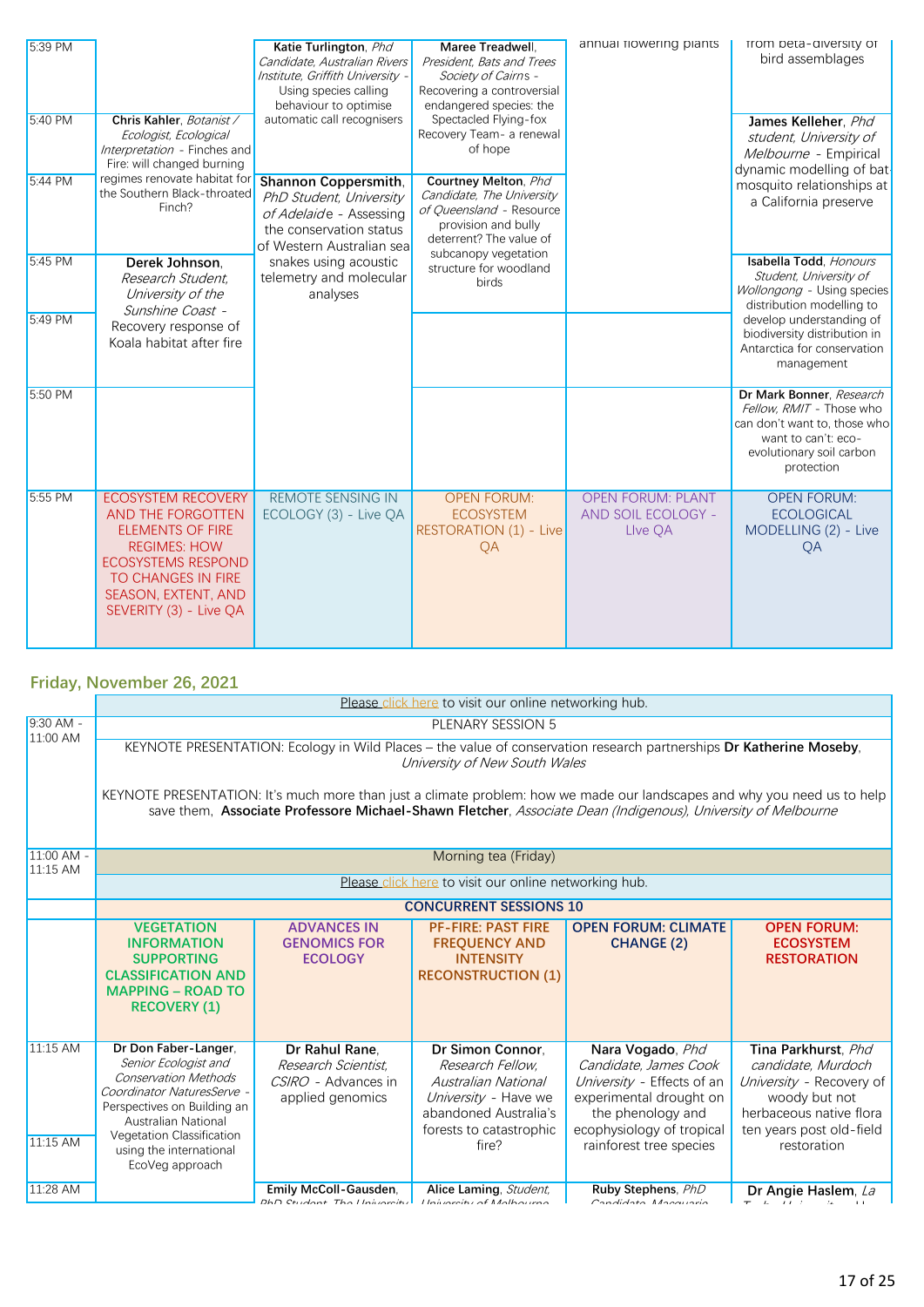| 11:35 AM<br>11:41 AM | Dr Sally O'Neill, TERN<br>Ecosystem Surveillance -<br>Standardising<br>environmental<br>monitoring and data<br>systems for NRM<br>practitioners: how<br>ecologists and service | rnd Student, The University<br>of Melbourne - Using<br>hierarchical models to<br>compare the sensitivity of<br>metabarcoding and qPCR<br>for eDNA detection<br><b>Gabe O'Reilly - Genetic</b> | UTIIVEISILY UI IVIEIDUUITIE -<br>Fire activity in Buchan,<br>Victoria: using<br>ethnopictorial evidence<br>alongside paleoecology to<br>understand past landscapes<br>Mark Constantine, PhD | Carloldate, Iviacquarie<br>University; Royal Botanic<br>Gardens Sydney - How does<br>climate shape flowering<br>periods across Australian<br>plant communities?<br>Elise Verhoeven, PhD | <i>Irobe University - How</i><br>long does it take for<br>revegetation plantings to<br>become suitable for<br>different native birds?<br>Eddy Cannella, Principal |
|----------------------|--------------------------------------------------------------------------------------------------------------------------------------------------------------------------------|-----------------------------------------------------------------------------------------------------------------------------------------------------------------------------------------------|---------------------------------------------------------------------------------------------------------------------------------------------------------------------------------------------|-----------------------------------------------------------------------------------------------------------------------------------------------------------------------------------------|-------------------------------------------------------------------------------------------------------------------------------------------------------------------|
|                      | providers can benefit<br>from TERN's protocols<br>developed for DAWE                                                                                                           | methods for detection of<br>recent population<br>subdivisions                                                                                                                                 | Student, UNSW School<br>of Biological, Earth and<br>Environmental Science -<br>Comparison of charcoal<br>extraction methods on                                                              | Candidate, The University<br>of Sydney -<br>Characterising the spatio-<br>temporal dynamics of<br>extreme drought and rain                                                              | Zoologist, Biostat Pty Ltd<br>Mine rehabilitation - a<br>renewal of sorts for fauna                                                                               |
| 11:48 AM             | Professor John Hunter,<br>University of New<br>England - Poplar Box<br>Woodlands: an                                                                                           |                                                                                                                                                                                               | an 800-year record from<br>Lake Werri Berri, NSW                                                                                                                                            | events in Australia                                                                                                                                                                     |                                                                                                                                                                   |
| 11:54 AM             | assessment of a<br>threatened ecological<br>community within the<br><b>IVC</b> framework                                                                                       | Dr Erin Hahn,<br>Postdoctoral Fellow.<br>CSIRO - Fixed in time:<br>characterising historical<br>genomes from formalin-<br>preserved museum                                                    | Caitlin O'Shea, Masters<br>Student Researcher,<br>University of Melbourne<br>- Did European Invasion<br>add fuel to the fire?<br>Interrogating historical                                   | Dr John Morgan,<br>Lecturer In Plant Ecology,<br>La Trobe University -<br>Establishing native plant<br>populations beyond their<br>natural range is hard!                               | Dr Megan Good, Post<br>Doctoral Research Fellow<br>University of Melbourne<br>Targeted monitoring to<br>support restoration: a<br>state-transition                |
| 12:01 PM             | Dr Donna Lewis, Senior<br>Botanist, Dept. Environment,<br>Parks and Water Security -<br>Developing a vegetation<br>typology for the Northern                                   | specimens                                                                                                                                                                                     | fire management<br>through subfossil record                                                                                                                                                 |                                                                                                                                                                                         | framework                                                                                                                                                         |
| 12:07 PM             | Territory using numerical<br>analyses of plot-based data                                                                                                                       | A/Prof Alison Shapcott,<br>University Sunshine<br>Coast - Molecular<br>Ecology approaches to                                                                                                  | Matthew Adeleye, Phd<br>Student, Australian<br>National University -<br>The role of Indigenous                                                                                              | Dr Jamie Cleverly, Snr<br>Research Fellow, TERN<br>and the University of<br>Technology Sydney -                                                                                         | Andrew Denham,<br>Research Scientist<br>NSW Department of<br>Planning, Industry and                                                                               |
| 12:13 PM             | Dr Sarah Luxton, Terrestrial<br>Ecologist, Department of<br>Environment, Parks and<br>Water Security -<br>Comparison of intuitive and<br>numerical classification: a           | enhance our<br>understanding of<br>ecosystem renewal                                                                                                                                          | cultural burning in<br>stabilizing past fire<br>regimes-new insights<br>from Bass Strait                                                                                                    | High temperature versus<br>high vapour pressure<br>deficit stress in Acacia<br>aptaneura during drought-<br>induced mortality                                                           | Environment -<br>Importance of tree<br>density on understorey<br>diversity and weed<br>abundance in restored<br>grassy box woodland                               |
| 12:20 PM             | case study from the<br>Northern Territory                                                                                                                                      | Kristen Fernandes, PhD<br>Candidate, Curtin<br>University -<br><b>Environmental DNA</b>                                                                                                       | <b>Harriet Magee,</b><br>Student, University of<br>Melbourne - Temperate<br>forest estates and big                                                                                          | Charlotte Page, Phd<br>Candidate, UNSW -<br>Characteristics and<br>consequences of a coral                                                                                              | <b>Brittany Elliott, Phd</b><br>Candidate, University of The<br>Sunshine Coast - Insect<br>indicator species for                                                  |
| 12:26 PM<br>12:33 PM | Rachel McIntosh, PhD<br>Student, La Trobe<br>University - Identifying<br>floristic vegetation                                                                                  | metabarcoding reveals<br>the threat of urbanisation<br>to native bees in a<br>biodiversity hotspot                                                                                            | burn histories: fuel and<br>fire reconstruction on<br>Gunaikurnai Country,<br>Victoria                                                                                                      | disease outbreak at<br>Norfolk Island, South<br>Pacific                                                                                                                                 | monitoring and prioritising<br>restoration actions<br>Thomas Munro, Charles<br><b>Sturt University - Effects</b>                                                  |
|                      | patterns along a climatic<br>gradient to evaluate fire<br>management categories                                                                                                |                                                                                                                                                                                               |                                                                                                                                                                                             |                                                                                                                                                                                         | of seed enhancement<br>technologies on seedling<br>performance in water-                                                                                          |
| 12:33 PM<br>12:38 PM |                                                                                                                                                                                | Dr Caroline Chong,<br><b>Threatened Species</b><br>Botanist, Northern                                                                                                                         | Dr Christopher<br>Wurster, Research<br>Fellow, James Cook                                                                                                                                   | Professor David Watson,<br>Charles Sturt University -<br>Climate change disrupts                                                                                                        | limited soils<br>Ebony Cowan, PhD                                                                                                                                 |
|                      |                                                                                                                                                                                | Territory Government-<br>Advancing genomics for<br>threatened plant species                                                                                                                   | University - Natural and<br>human impacts on north<br>Australian savanna fire                                                                                                               | ecological interactions in<br>mysterious ways: using<br>ecological generalists to                                                                                                       | Candidate, Murdoch<br>University - Soil seedbank<br>development in a 23-year                                                                                      |
| 12:39 PM             | Dr Megan McNellie, Senior<br>Scientist.<br>NSW Department of<br>Planning, Industry and                                                                                         | management in the<br>Northern Territory                                                                                                                                                       | regimes over the<br>Holocene                                                                                                                                                                | forecast community-wide<br>effects                                                                                                                                                      | restoration chronosequence<br>following smoke treatment                                                                                                           |
| 12:45 PM             | Environment - Species<br>abundance distributions                                                                                                                               |                                                                                                                                                                                               |                                                                                                                                                                                             | Dr John Dwyer, Senior<br>Lecturer, The University of                                                                                                                                    |                                                                                                                                                                   |
| 12:46 PM             | should underpin ordinal<br>cover-abundance<br>transformations                                                                                                                  |                                                                                                                                                                                               | Anthony Romano,<br>Research Assistant,<br>University of Melbourne<br>- Bringing Back Bolin:                                                                                                 | Queensland - Functional<br>traits explain rainforest<br>seedling responses to<br>experimental drought                                                                                   |                                                                                                                                                                   |
| 12:52 PM             | <b>Meena Sivatowre</b><br>Sritharan, Australian<br>National University -<br>Plant rarity is common<br>but there are many ways<br>to be rare                                    |                                                                                                                                                                                               | Reconstructing the past<br>environment of Naarm-<br>Melbourne                                                                                                                               |                                                                                                                                                                                         |                                                                                                                                                                   |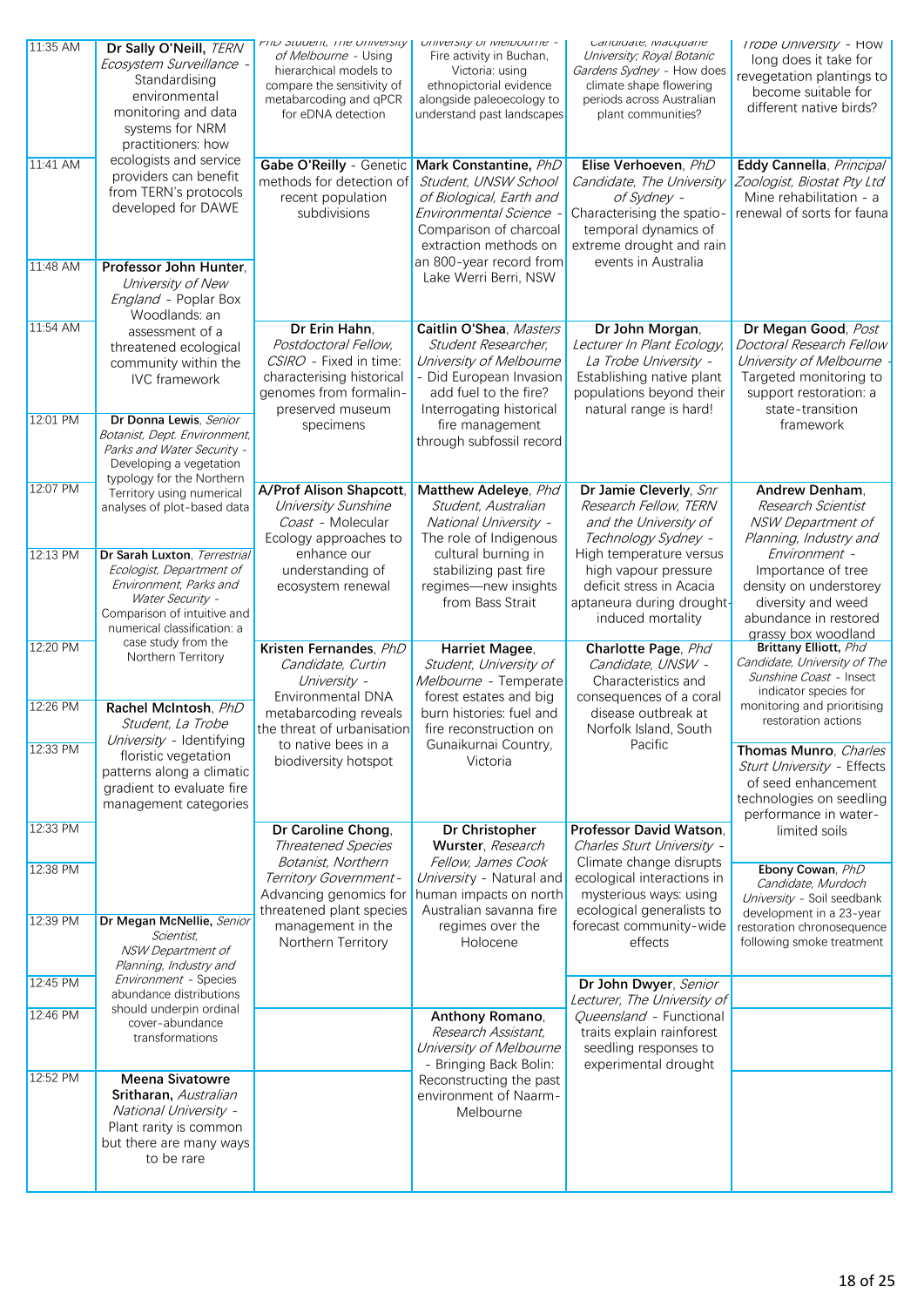| 1:10 PM     | <b>VEGETATION</b>                                              | <b>ADVANCES IN</b>                                       | <b>PF-FIRE: PAST FIRE</b>                             | <b>OPEN FORUM: CLIMATE</b>                               | <b>OPEN FORUM:</b>                                    |
|-------------|----------------------------------------------------------------|----------------------------------------------------------|-------------------------------------------------------|----------------------------------------------------------|-------------------------------------------------------|
|             | <b>INFORMATION</b>                                             | <b>GENOMICS FOR</b>                                      | <b>FREQUENCY AND</b>                                  | CHANGE (2) - Live QA                                     | <b>ECOSYSTEM</b>                                      |
|             | <b>SUPPORTING</b>                                              | ECOLOGY - Live QA                                        | <b>INTENSITY</b>                                      |                                                          | <b>RESTORATION - Live QA</b>                          |
|             | <b>CLASSIFICATION AND</b>                                      |                                                          | RECONSTRUCTION (1) -                                  |                                                          |                                                       |
|             | <b>MAPPING - ROAD TO</b>                                       |                                                          | Live QA                                               |                                                          |                                                       |
|             | RECOVERY (1) - Live QA                                         |                                                          |                                                       |                                                          |                                                       |
| $1:25$ PM - |                                                                |                                                          | Lunch (Friday)                                        |                                                          |                                                       |
| 2:15 PM     |                                                                |                                                          | Please click here to visit our online networking hub. |                                                          |                                                       |
|             |                                                                |                                                          |                                                       |                                                          |                                                       |
|             |                                                                |                                                          | <b>CONCURRENT SESSIONS 11</b>                         |                                                          |                                                       |
|             | <b>VEGETATION</b>                                              | <b>OPEN FORUM:</b>                                       | <b>PF-FIRE: PAST FIRE</b>                             | <b>OPEN FORUM: CLIMATE</b>                               | <b>OPEN FORUM:</b>                                    |
|             | <b>INFORMATION</b><br><b>SUPPORTING</b>                        | <b>PRACTICAL USE OF</b><br><b>GENOMICS FOR</b>           | <b>FREQUENCY AND</b><br><b>INTENSITY</b>              | <b>CHANGE (3)</b>                                        | <b>DECISION MAKING</b><br><b>TOOLS AND SCIENCE</b>    |
|             | <b>CLASSIFICATION AND</b>                                      | <b>ECOLOGY</b>                                           | <b>RECONSTRUCTION (2)</b>                             |                                                          | <b>COMMIUNICATION</b>                                 |
|             | <b>MAPPING - ROAD TO</b>                                       |                                                          |                                                       |                                                          |                                                       |
|             | <b>RECOVERY (2)</b>                                            |                                                          |                                                       |                                                          |                                                       |
|             |                                                                |                                                          |                                                       |                                                          |                                                       |
| 2:15 PM     | Dr Eda Addicott, Principal                                     | Owen Holland, Phd                                        | A/Prof Michael-Shawn                                  | Hannah Carle - Early                                     | Dr Dana Bergstrom,                                    |
|             | Botanist, Queensland<br>Herbarium, Australian                  | Candidate, Deakin                                        | Fletcher,                                             | signs of decline in the                                  | Terrestrial Ecologist                                 |
|             | Tropical Herbarium - How                                       | University - Ocean                                       | Abiogeographer,                                       | Australian tropical carbon<br>sink?                      | Australian Antarctic                                  |
|             | do the Eucalyptus tetrodonta                                   | warming threatens key<br>biotic interactions             | University of Melbourne<br>- Revealing the            |                                                          | Division - Facing<br>ecosystem collapse using         |
|             | woodlands fit into global                                      | supporting a dominant                                    | incredible workload                                   |                                                          | the 3As (Awareness,                                   |
|             | vegetation?                                                    | herbivore in a climate                                   | required to keep                                      |                                                          | Anticipation and Action)                              |
| 2:20 PM     |                                                                | change hotspot                                           | Country open in                                       |                                                          | Pathway of conservation                               |
|             | Simon Casey, Honours<br>Student, Deakin                        |                                                          | northwest Lutruwita                                   |                                                          | decision science                                      |
|             | University - Mapping                                           |                                                          | (Tasmania)                                            |                                                          |                                                       |
|             | and assessing                                                  |                                                          |                                                       |                                                          |                                                       |
|             | Phytophthora dieback in                                        |                                                          |                                                       |                                                          |                                                       |
|             | the eastern Otways                                             |                                                          |                                                       |                                                          |                                                       |
|             |                                                                |                                                          |                                                       |                                                          |                                                       |
| 2:25 PM     | Alys Young, Phd                                                |                                                          |                                                       |                                                          |                                                       |
| 2:28 PM     | Candidate, Deakin                                              | Zachary Clark, Student                                   | Dr William Henriquez,                                 | Anu Singh, The University                                | Jaana Dielenberg,                                     |
|             | University - Co-<br>developing conservation                    | Deakin University -                                      | Post Doctoral Research                                | of Melbourne - The role                                  | Science Communication                                 |
|             | knowledge and plans on                                         | Investigating the diet of                                | Fellow, University of                                 | of climatic variability on                               | and Engagement                                        |
|             | the Tiwi Islands, NT                                           | the white shark                                          | Melbourne - Gulidjan                                  | eucalypt regeneration in                                 | Manager, Threatened                                   |
|             |                                                                | (Carcharodon carcharias)<br>using DNA                    | Country: how have the<br>western plains of            | southeast Australia                                      | Species Recovery Hub -<br>7000 news stories later,    |
| 2:30 PM     | Katherine Zdunic, Program                                      | metabarcoding                                            | Victoria changed since                                |                                                          | 10 things I have learnt                               |
|             | Leader Remote Sensing &                                        | approaches                                               | the British invasion?                                 |                                                          | about generating media                                |
|             | Spatial Analysis, Western                                      |                                                          |                                                       |                                                          | for environmental                                     |
| 2:41 PM     | Australia Department of                                        | James Dorey, Postgraduate                                | Professor Simon Haberle.                              | Lucile Leveque, Phd                                      | research<br>Professor Jenny Davis,                    |
|             | <b>Biodiversity, Conservation</b><br>and Attractions - Linking | Associate                                                | Australian National                                   | Candidate, University of                                 | RIEL, Charles Darwin                                  |
|             | drones to satellites:                                          | Yale University - Holocene                               | University - A                                        | Tasmania - Will the                                      | University - The                                      |
|             | measuring and monitoring                                       | population expansion of a<br>tropical bee coincides with | palaeoecological<br>perspective on fire               | surviving Tasmanian native                               | conservation challenge of<br>protecting recently      |
|             | vegetation attributes                                          | Fijian colonization rather                               | dynamics in Australian                                | hen resist global changes?                               | discovered subterranean                               |
|             |                                                                | than climate change                                      | savannas                                              |                                                          | wetlands and stygofauna in                            |
| 2:43 PM     | Andrew Jansen,                                                 |                                                          |                                                       |                                                          | northern Australia                                    |
| 2:54 PM     | Freshwater Ecologist,<br><b>Supervising Scientist -</b>        | Dr Rebecca Jordan.                                       | Lucinda Duxbury, The                                  | Sarah Taig, Student                                      | Dr James Brazill-Boast.                               |
|             | Principles using deep                                          | Research Scientist<br>CSIRO - Can trees keep             | University of Adelaide -                              | Deakin University - Effects                              | Principal Ecologist<br><b>NSW Biodiversity</b>        |
|             | learning to automate                                           | pace with climate change?                                | 5,000 years of fire and<br>ecosystem change on        | of temperature on aquatic<br>insect growth, survival and | Conservation Trust -                                  |
|             | savanna tree species                                           | Investigating genomic                                    | Kangaroo Island, South                                | infectious disease                                       | Evaluating biodiversity                               |
|             | identification                                                 | change and adaptability in<br>Eucalyptus pauciflora      | Australia                                             |                                                          | impact of a private land<br>conservation program      |
| 2:56 PM     | Ian Cowie, Chief Botanist,                                     |                                                          |                                                       |                                                          |                                                       |
| 3:07 PM     | DEPWS - Patterns of<br>endemism in the flora of the            | Kendrika Gaur, PhD                                       | Margot Schneider,                                     | Jollene Reich, Phd Student,                              | Anne Eichholtzer, Phd                                 |
|             | Northern Territory and                                         | Candidate, Deakin                                        | <b>Australian National</b>                            | University of Canberra - How                             | Student, Deakin University -                          |
|             | implications for                                               | University - Testing the<br>efficiency of eDNA           | University - Past fire                                | do changes in annual mean<br>temperature and annual      | From ecological research to<br>public engagement: the |
|             | management                                                     | compared with video-trap                                 | shaping future fuel:                                  | temperature variability affect                           | multiple values of Citizen                            |
|             |                                                                | data: Terrestrial wildlife in                            | Influence of fire regimes<br>on Eucalyptus pilularis' | species' distributions?                                  | Science                                               |
| 3:09 PM     | Diane Napier, Principal                                        | the Victorian Mallee                                     | leaf nutrient content                                 |                                                          |                                                       |
| 3:12 PM     | Terrrestrial Ecologist,<br>Dept. Environment Parks             | Alana Burton - The                                       |                                                       | Lorenzo Galletta, Phd                                    | Dr Samantha Travers, NSW                              |
|             | and Water Security -                                           | Application of                                           |                                                       | Student, Deakin University                               | Department of Planning                                |
|             | What site data tells us                                        | Environmental DNA for                                    |                                                       | - The influence of parental                              | Industry and Environment -                            |
|             | about the edaphic                                              | Detecting the Green and                                  |                                                       | pre-natal exposure to                                    | Which experts and how                                 |
|             | preferences of Terminalia                                      | Golden Bell Frog (Litoria                                |                                                       | heat calls on thermal                                    | many? A quantitative<br>comparison of how experts     |
|             | ferdinandiana (Kakadu                                          | aurea)                                                   |                                                       | tolerance of their offspring                             | identify an ecological                                |
|             | plum)                                                          |                                                          |                                                       |                                                          | community                                             |
|             |                                                                |                                                          |                                                       |                                                          |                                                       |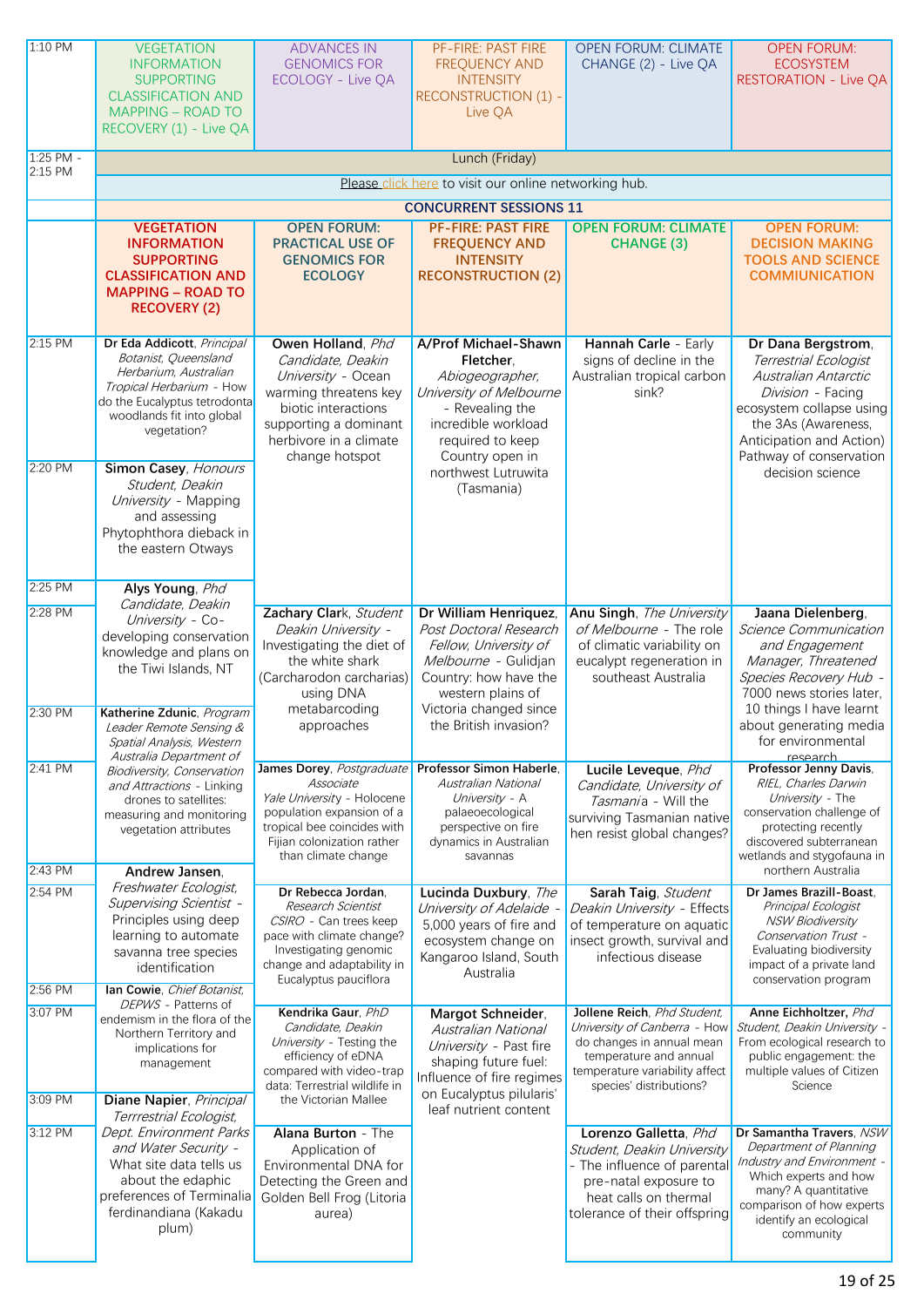| Student, University of New<br>Student, UWA - Future-<br>Candidate, Deakin<br>South Wales - Biases in<br>University - Use of<br>proofing declining kelp<br>mammalian research: How<br>eDNA in Detecting of<br>forests with Green Gravel<br>3:20 PM<br>Sarah Cooley, PhD<br>science can threaten species<br>Two Invasive Species517<br>Candidate, University of<br>with extinction<br>Melbourne - Response,<br>resilience and recovery: An<br>3:22 PM<br>Dr Erin Weserhuis,<br>Emma Sumner, Deakin<br>Louis Elliott, Weed<br>Jayden Engent, PhD<br>endangered fire-sensitive<br>Scientist, NT Department of<br>Terrestrial Ecologist,<br>University - Heat, frost,<br>Student, James Cook<br>endemic conifer and its<br>Environment, Parks and<br>GHD - Using genomic<br>University - 20 Million<br>drought: How will<br>relationship with fire<br>Water Security - Extirpation:<br>Trees but few benefits to<br>DNA and hormone<br>Australian alpine plants<br>improving representation of<br>metabolites in guano to<br>cope with future climate<br>threatened species<br>3:33 PM<br>Nicholas Lloyd,<br>species distribution point<br>monitor population<br>extremes?<br>Student, Charles Sturt<br>data using a status grid<br>dynamics of Rhinonicteris <i>University</i> - What makes<br>based methodology<br>aurantia<br>peatlands burn: a<br>landscape-scale<br>assessment of fire<br>3:35 PM<br>Marion Howard, Phd<br>Julian Radford-Smith, Phd<br>Ellyn Erlania, Phd<br>Dr David Nipperess, Senior<br>history in peatlands<br>Student, University of The<br>Candidate<br>Candidate, The University of<br>Scientist, NSW Department<br>Sunshine Coast - Threated<br>Deakin University -<br>Queensland - How will<br>of Planning, Industry &<br>Environment - Conservation<br>Rainforest Communities of<br>Environmental DNA for<br>Australia's subtropical<br>Central Queensland, are<br>approximating spatial<br>rainforests respond to climate<br>prioritisation to secure the<br>3:46 PM<br>Dr Diana Kuchinke,<br>they a priority for<br>sequestration of macroalgal<br>evolutionary heritage of New<br>change?<br>Sessional Lecturer,<br>Conservation?<br>carbon in marine sediments<br>South Wales<br>Federation University -<br>Old rules for fire<br>3:48 PM<br>Jennifer Evans, PhD<br>Kristoffer Wild, Phd<br>research no longer apply<br>Candidate<br>Student, University of<br>Australian National<br>Canberra - Differential<br>University - Testing<br>dispersal and fitness-<br>3:50 PM<br>explanations for population<br><b>VEGETATION</b><br>related consequences of<br>decline in an iconic<br><b>INFORMATION</b><br>sex-reversal in the central<br>Australian bird using novel<br><b>SUPPORTING</b><br>bearded dragon<br>application of genomics<br><b>CLASSIFICATION AND</b><br><b>MAPPING - ROAD TO</b><br>3:53 PM<br>Dr Tom Mooney,<br>RECOVERY - Live QA<br>Supervising Scientist -<br>Genomic technologies to<br>future-proof the long-term<br>ecological monitoring of the<br>rehabilitated Ranger<br>Uranium Mine<br>3:58 PM<br>Veronique Paris, Phd<br>Student, The University of<br>4:00 PM<br>PF-FIRE: PAST FIRE<br><b>OPEN FORUM: CLIMATE</b><br><b>OPEN FORUM: DECISION</b><br>Melbourne - Population<br>CHANGE (3) - Live QA<br><b>MAKING TOOLS AND</b><br><b>FREQUENCY AND</b><br>genomics informs urban<br><b>INTENSITY</b><br><b>SCIENCE</b><br>ecology of a native<br>COMMIUNICATION -<br><b>RECONSTRUCTION (2) -</b><br>Australian mosquito<br>involved in disease<br>Live QA<br>Live QA<br>transmission<br><b>OPEN FORUM:</b><br>PRACTICAL USE OF<br><b>GENOMICS FOR</b><br>ECOLOGY - Live QA<br>4:15 PM<br>Afternoon tea (Friday)<br><b>PLENARY SESSION SIX</b><br>PLENARY SESSION 6: Closing Plenary<br>4:30 PM -<br>Session Chair: Alan Anderson<br>5:30 PM<br><b>ESA President's Address</b><br><b>ESA Award Presentations</b><br>2020 Fundamental Ecology Award, Isaac Towers<br>2020 Applied Forestry Scholarship presentation: The flammability of rainforest plants: a comparison of lifeforms from the Australian<br>Wet Tropics, Ebony Potts, Centre for Tropical Environmental and Sustainability Studies (TESS) and College of Science and<br>Engineering, Cairns<br>Presentation of Prizes and Awards | 3:17 PM | Morgan Ellis, PhD | Celina Burkholz, PhD | Jessica Tam, Honours |
|-------------------------------------------------------------------------------------------------------------------------------------------------------------------------------------------------------------------------------------------------------------------------------------------------------------------------------------------------------------------------------------------------------------------------------------------------------------------------------------------------------------------------------------------------------------------------------------------------------------------------------------------------------------------------------------------------------------------------------------------------------------------------------------------------------------------------------------------------------------------------------------------------------------------------------------------------------------------------------------------------------------------------------------------------------------------------------------------------------------------------------------------------------------------------------------------------------------------------------------------------------------------------------------------------------------------------------------------------------------------------------------------------------------------------------------------------------------------------------------------------------------------------------------------------------------------------------------------------------------------------------------------------------------------------------------------------------------------------------------------------------------------------------------------------------------------------------------------------------------------------------------------------------------------------------------------------------------------------------------------------------------------------------------------------------------------------------------------------------------------------------------------------------------------------------------------------------------------------------------------------------------------------------------------------------------------------------------------------------------------------------------------------------------------------------------------------------------------------------------------------------------------------------------------------------------------------------------------------------------------------------------------------------------------------------------------------------------------------------------------------------------------------------------------------------------------------------------------------------------------------------------------------------------------------------------------------------------------------------------------------------------------------------------------------------------------------------------------------------------------------------------------------------------------------------------------------------------------------------------------------------------------------------------------------------------------------------------------------------------------------------------------------------------------------------------------------------------------------------------------------------------------------------------------------------------------------------------------------------------------------------------------------------------------------------------------------------------------------------------------------------------------------------------------------------------------------------------------------------------------------------------------------------------------------------------------------------------------------------------------------------------------------------------------------------------------------------------------------------------------------------------------------------------------------------------------------------------------------------------------------------------|---------|-------------------|----------------------|----------------------|
|                                                                                                                                                                                                                                                                                                                                                                                                                                                                                                                                                                                                                                                                                                                                                                                                                                                                                                                                                                                                                                                                                                                                                                                                                                                                                                                                                                                                                                                                                                                                                                                                                                                                                                                                                                                                                                                                                                                                                                                                                                                                                                                                                                                                                                                                                                                                                                                                                                                                                                                                                                                                                                                                                                                                                                                                                                                                                                                                                                                                                                                                                                                                                                                                                                                                                                                                                                                                                                                                                                                                                                                                                                                                                                                                                                                                                                                                                                                                                                                                                                                                                                                                                                                                                                                             |         |                   |                      |                      |
|                                                                                                                                                                                                                                                                                                                                                                                                                                                                                                                                                                                                                                                                                                                                                                                                                                                                                                                                                                                                                                                                                                                                                                                                                                                                                                                                                                                                                                                                                                                                                                                                                                                                                                                                                                                                                                                                                                                                                                                                                                                                                                                                                                                                                                                                                                                                                                                                                                                                                                                                                                                                                                                                                                                                                                                                                                                                                                                                                                                                                                                                                                                                                                                                                                                                                                                                                                                                                                                                                                                                                                                                                                                                                                                                                                                                                                                                                                                                                                                                                                                                                                                                                                                                                                                             |         |                   |                      |                      |
|                                                                                                                                                                                                                                                                                                                                                                                                                                                                                                                                                                                                                                                                                                                                                                                                                                                                                                                                                                                                                                                                                                                                                                                                                                                                                                                                                                                                                                                                                                                                                                                                                                                                                                                                                                                                                                                                                                                                                                                                                                                                                                                                                                                                                                                                                                                                                                                                                                                                                                                                                                                                                                                                                                                                                                                                                                                                                                                                                                                                                                                                                                                                                                                                                                                                                                                                                                                                                                                                                                                                                                                                                                                                                                                                                                                                                                                                                                                                                                                                                                                                                                                                                                                                                                                             |         |                   |                      |                      |
|                                                                                                                                                                                                                                                                                                                                                                                                                                                                                                                                                                                                                                                                                                                                                                                                                                                                                                                                                                                                                                                                                                                                                                                                                                                                                                                                                                                                                                                                                                                                                                                                                                                                                                                                                                                                                                                                                                                                                                                                                                                                                                                                                                                                                                                                                                                                                                                                                                                                                                                                                                                                                                                                                                                                                                                                                                                                                                                                                                                                                                                                                                                                                                                                                                                                                                                                                                                                                                                                                                                                                                                                                                                                                                                                                                                                                                                                                                                                                                                                                                                                                                                                                                                                                                                             |         |                   |                      |                      |
|                                                                                                                                                                                                                                                                                                                                                                                                                                                                                                                                                                                                                                                                                                                                                                                                                                                                                                                                                                                                                                                                                                                                                                                                                                                                                                                                                                                                                                                                                                                                                                                                                                                                                                                                                                                                                                                                                                                                                                                                                                                                                                                                                                                                                                                                                                                                                                                                                                                                                                                                                                                                                                                                                                                                                                                                                                                                                                                                                                                                                                                                                                                                                                                                                                                                                                                                                                                                                                                                                                                                                                                                                                                                                                                                                                                                                                                                                                                                                                                                                                                                                                                                                                                                                                                             |         |                   |                      |                      |
|                                                                                                                                                                                                                                                                                                                                                                                                                                                                                                                                                                                                                                                                                                                                                                                                                                                                                                                                                                                                                                                                                                                                                                                                                                                                                                                                                                                                                                                                                                                                                                                                                                                                                                                                                                                                                                                                                                                                                                                                                                                                                                                                                                                                                                                                                                                                                                                                                                                                                                                                                                                                                                                                                                                                                                                                                                                                                                                                                                                                                                                                                                                                                                                                                                                                                                                                                                                                                                                                                                                                                                                                                                                                                                                                                                                                                                                                                                                                                                                                                                                                                                                                                                                                                                                             |         |                   |                      |                      |
|                                                                                                                                                                                                                                                                                                                                                                                                                                                                                                                                                                                                                                                                                                                                                                                                                                                                                                                                                                                                                                                                                                                                                                                                                                                                                                                                                                                                                                                                                                                                                                                                                                                                                                                                                                                                                                                                                                                                                                                                                                                                                                                                                                                                                                                                                                                                                                                                                                                                                                                                                                                                                                                                                                                                                                                                                                                                                                                                                                                                                                                                                                                                                                                                                                                                                                                                                                                                                                                                                                                                                                                                                                                                                                                                                                                                                                                                                                                                                                                                                                                                                                                                                                                                                                                             |         |                   |                      |                      |
|                                                                                                                                                                                                                                                                                                                                                                                                                                                                                                                                                                                                                                                                                                                                                                                                                                                                                                                                                                                                                                                                                                                                                                                                                                                                                                                                                                                                                                                                                                                                                                                                                                                                                                                                                                                                                                                                                                                                                                                                                                                                                                                                                                                                                                                                                                                                                                                                                                                                                                                                                                                                                                                                                                                                                                                                                                                                                                                                                                                                                                                                                                                                                                                                                                                                                                                                                                                                                                                                                                                                                                                                                                                                                                                                                                                                                                                                                                                                                                                                                                                                                                                                                                                                                                                             |         |                   |                      |                      |
|                                                                                                                                                                                                                                                                                                                                                                                                                                                                                                                                                                                                                                                                                                                                                                                                                                                                                                                                                                                                                                                                                                                                                                                                                                                                                                                                                                                                                                                                                                                                                                                                                                                                                                                                                                                                                                                                                                                                                                                                                                                                                                                                                                                                                                                                                                                                                                                                                                                                                                                                                                                                                                                                                                                                                                                                                                                                                                                                                                                                                                                                                                                                                                                                                                                                                                                                                                                                                                                                                                                                                                                                                                                                                                                                                                                                                                                                                                                                                                                                                                                                                                                                                                                                                                                             |         |                   |                      |                      |
|                                                                                                                                                                                                                                                                                                                                                                                                                                                                                                                                                                                                                                                                                                                                                                                                                                                                                                                                                                                                                                                                                                                                                                                                                                                                                                                                                                                                                                                                                                                                                                                                                                                                                                                                                                                                                                                                                                                                                                                                                                                                                                                                                                                                                                                                                                                                                                                                                                                                                                                                                                                                                                                                                                                                                                                                                                                                                                                                                                                                                                                                                                                                                                                                                                                                                                                                                                                                                                                                                                                                                                                                                                                                                                                                                                                                                                                                                                                                                                                                                                                                                                                                                                                                                                                             |         |                   |                      |                      |
|                                                                                                                                                                                                                                                                                                                                                                                                                                                                                                                                                                                                                                                                                                                                                                                                                                                                                                                                                                                                                                                                                                                                                                                                                                                                                                                                                                                                                                                                                                                                                                                                                                                                                                                                                                                                                                                                                                                                                                                                                                                                                                                                                                                                                                                                                                                                                                                                                                                                                                                                                                                                                                                                                                                                                                                                                                                                                                                                                                                                                                                                                                                                                                                                                                                                                                                                                                                                                                                                                                                                                                                                                                                                                                                                                                                                                                                                                                                                                                                                                                                                                                                                                                                                                                                             |         |                   |                      |                      |
|                                                                                                                                                                                                                                                                                                                                                                                                                                                                                                                                                                                                                                                                                                                                                                                                                                                                                                                                                                                                                                                                                                                                                                                                                                                                                                                                                                                                                                                                                                                                                                                                                                                                                                                                                                                                                                                                                                                                                                                                                                                                                                                                                                                                                                                                                                                                                                                                                                                                                                                                                                                                                                                                                                                                                                                                                                                                                                                                                                                                                                                                                                                                                                                                                                                                                                                                                                                                                                                                                                                                                                                                                                                                                                                                                                                                                                                                                                                                                                                                                                                                                                                                                                                                                                                             |         |                   |                      |                      |
|                                                                                                                                                                                                                                                                                                                                                                                                                                                                                                                                                                                                                                                                                                                                                                                                                                                                                                                                                                                                                                                                                                                                                                                                                                                                                                                                                                                                                                                                                                                                                                                                                                                                                                                                                                                                                                                                                                                                                                                                                                                                                                                                                                                                                                                                                                                                                                                                                                                                                                                                                                                                                                                                                                                                                                                                                                                                                                                                                                                                                                                                                                                                                                                                                                                                                                                                                                                                                                                                                                                                                                                                                                                                                                                                                                                                                                                                                                                                                                                                                                                                                                                                                                                                                                                             |         |                   |                      |                      |
|                                                                                                                                                                                                                                                                                                                                                                                                                                                                                                                                                                                                                                                                                                                                                                                                                                                                                                                                                                                                                                                                                                                                                                                                                                                                                                                                                                                                                                                                                                                                                                                                                                                                                                                                                                                                                                                                                                                                                                                                                                                                                                                                                                                                                                                                                                                                                                                                                                                                                                                                                                                                                                                                                                                                                                                                                                                                                                                                                                                                                                                                                                                                                                                                                                                                                                                                                                                                                                                                                                                                                                                                                                                                                                                                                                                                                                                                                                                                                                                                                                                                                                                                                                                                                                                             |         |                   |                      |                      |
|                                                                                                                                                                                                                                                                                                                                                                                                                                                                                                                                                                                                                                                                                                                                                                                                                                                                                                                                                                                                                                                                                                                                                                                                                                                                                                                                                                                                                                                                                                                                                                                                                                                                                                                                                                                                                                                                                                                                                                                                                                                                                                                                                                                                                                                                                                                                                                                                                                                                                                                                                                                                                                                                                                                                                                                                                                                                                                                                                                                                                                                                                                                                                                                                                                                                                                                                                                                                                                                                                                                                                                                                                                                                                                                                                                                                                                                                                                                                                                                                                                                                                                                                                                                                                                                             |         |                   |                      |                      |
|                                                                                                                                                                                                                                                                                                                                                                                                                                                                                                                                                                                                                                                                                                                                                                                                                                                                                                                                                                                                                                                                                                                                                                                                                                                                                                                                                                                                                                                                                                                                                                                                                                                                                                                                                                                                                                                                                                                                                                                                                                                                                                                                                                                                                                                                                                                                                                                                                                                                                                                                                                                                                                                                                                                                                                                                                                                                                                                                                                                                                                                                                                                                                                                                                                                                                                                                                                                                                                                                                                                                                                                                                                                                                                                                                                                                                                                                                                                                                                                                                                                                                                                                                                                                                                                             |         |                   |                      |                      |
|                                                                                                                                                                                                                                                                                                                                                                                                                                                                                                                                                                                                                                                                                                                                                                                                                                                                                                                                                                                                                                                                                                                                                                                                                                                                                                                                                                                                                                                                                                                                                                                                                                                                                                                                                                                                                                                                                                                                                                                                                                                                                                                                                                                                                                                                                                                                                                                                                                                                                                                                                                                                                                                                                                                                                                                                                                                                                                                                                                                                                                                                                                                                                                                                                                                                                                                                                                                                                                                                                                                                                                                                                                                                                                                                                                                                                                                                                                                                                                                                                                                                                                                                                                                                                                                             |         |                   |                      |                      |
|                                                                                                                                                                                                                                                                                                                                                                                                                                                                                                                                                                                                                                                                                                                                                                                                                                                                                                                                                                                                                                                                                                                                                                                                                                                                                                                                                                                                                                                                                                                                                                                                                                                                                                                                                                                                                                                                                                                                                                                                                                                                                                                                                                                                                                                                                                                                                                                                                                                                                                                                                                                                                                                                                                                                                                                                                                                                                                                                                                                                                                                                                                                                                                                                                                                                                                                                                                                                                                                                                                                                                                                                                                                                                                                                                                                                                                                                                                                                                                                                                                                                                                                                                                                                                                                             |         |                   |                      |                      |
|                                                                                                                                                                                                                                                                                                                                                                                                                                                                                                                                                                                                                                                                                                                                                                                                                                                                                                                                                                                                                                                                                                                                                                                                                                                                                                                                                                                                                                                                                                                                                                                                                                                                                                                                                                                                                                                                                                                                                                                                                                                                                                                                                                                                                                                                                                                                                                                                                                                                                                                                                                                                                                                                                                                                                                                                                                                                                                                                                                                                                                                                                                                                                                                                                                                                                                                                                                                                                                                                                                                                                                                                                                                                                                                                                                                                                                                                                                                                                                                                                                                                                                                                                                                                                                                             |         |                   |                      |                      |
|                                                                                                                                                                                                                                                                                                                                                                                                                                                                                                                                                                                                                                                                                                                                                                                                                                                                                                                                                                                                                                                                                                                                                                                                                                                                                                                                                                                                                                                                                                                                                                                                                                                                                                                                                                                                                                                                                                                                                                                                                                                                                                                                                                                                                                                                                                                                                                                                                                                                                                                                                                                                                                                                                                                                                                                                                                                                                                                                                                                                                                                                                                                                                                                                                                                                                                                                                                                                                                                                                                                                                                                                                                                                                                                                                                                                                                                                                                                                                                                                                                                                                                                                                                                                                                                             |         |                   |                      |                      |
|                                                                                                                                                                                                                                                                                                                                                                                                                                                                                                                                                                                                                                                                                                                                                                                                                                                                                                                                                                                                                                                                                                                                                                                                                                                                                                                                                                                                                                                                                                                                                                                                                                                                                                                                                                                                                                                                                                                                                                                                                                                                                                                                                                                                                                                                                                                                                                                                                                                                                                                                                                                                                                                                                                                                                                                                                                                                                                                                                                                                                                                                                                                                                                                                                                                                                                                                                                                                                                                                                                                                                                                                                                                                                                                                                                                                                                                                                                                                                                                                                                                                                                                                                                                                                                                             |         |                   |                      |                      |
|                                                                                                                                                                                                                                                                                                                                                                                                                                                                                                                                                                                                                                                                                                                                                                                                                                                                                                                                                                                                                                                                                                                                                                                                                                                                                                                                                                                                                                                                                                                                                                                                                                                                                                                                                                                                                                                                                                                                                                                                                                                                                                                                                                                                                                                                                                                                                                                                                                                                                                                                                                                                                                                                                                                                                                                                                                                                                                                                                                                                                                                                                                                                                                                                                                                                                                                                                                                                                                                                                                                                                                                                                                                                                                                                                                                                                                                                                                                                                                                                                                                                                                                                                                                                                                                             |         |                   |                      |                      |
|                                                                                                                                                                                                                                                                                                                                                                                                                                                                                                                                                                                                                                                                                                                                                                                                                                                                                                                                                                                                                                                                                                                                                                                                                                                                                                                                                                                                                                                                                                                                                                                                                                                                                                                                                                                                                                                                                                                                                                                                                                                                                                                                                                                                                                                                                                                                                                                                                                                                                                                                                                                                                                                                                                                                                                                                                                                                                                                                                                                                                                                                                                                                                                                                                                                                                                                                                                                                                                                                                                                                                                                                                                                                                                                                                                                                                                                                                                                                                                                                                                                                                                                                                                                                                                                             |         |                   |                      |                      |
|                                                                                                                                                                                                                                                                                                                                                                                                                                                                                                                                                                                                                                                                                                                                                                                                                                                                                                                                                                                                                                                                                                                                                                                                                                                                                                                                                                                                                                                                                                                                                                                                                                                                                                                                                                                                                                                                                                                                                                                                                                                                                                                                                                                                                                                                                                                                                                                                                                                                                                                                                                                                                                                                                                                                                                                                                                                                                                                                                                                                                                                                                                                                                                                                                                                                                                                                                                                                                                                                                                                                                                                                                                                                                                                                                                                                                                                                                                                                                                                                                                                                                                                                                                                                                                                             |         |                   |                      |                      |
|                                                                                                                                                                                                                                                                                                                                                                                                                                                                                                                                                                                                                                                                                                                                                                                                                                                                                                                                                                                                                                                                                                                                                                                                                                                                                                                                                                                                                                                                                                                                                                                                                                                                                                                                                                                                                                                                                                                                                                                                                                                                                                                                                                                                                                                                                                                                                                                                                                                                                                                                                                                                                                                                                                                                                                                                                                                                                                                                                                                                                                                                                                                                                                                                                                                                                                                                                                                                                                                                                                                                                                                                                                                                                                                                                                                                                                                                                                                                                                                                                                                                                                                                                                                                                                                             |         |                   |                      |                      |
|                                                                                                                                                                                                                                                                                                                                                                                                                                                                                                                                                                                                                                                                                                                                                                                                                                                                                                                                                                                                                                                                                                                                                                                                                                                                                                                                                                                                                                                                                                                                                                                                                                                                                                                                                                                                                                                                                                                                                                                                                                                                                                                                                                                                                                                                                                                                                                                                                                                                                                                                                                                                                                                                                                                                                                                                                                                                                                                                                                                                                                                                                                                                                                                                                                                                                                                                                                                                                                                                                                                                                                                                                                                                                                                                                                                                                                                                                                                                                                                                                                                                                                                                                                                                                                                             |         |                   |                      |                      |
|                                                                                                                                                                                                                                                                                                                                                                                                                                                                                                                                                                                                                                                                                                                                                                                                                                                                                                                                                                                                                                                                                                                                                                                                                                                                                                                                                                                                                                                                                                                                                                                                                                                                                                                                                                                                                                                                                                                                                                                                                                                                                                                                                                                                                                                                                                                                                                                                                                                                                                                                                                                                                                                                                                                                                                                                                                                                                                                                                                                                                                                                                                                                                                                                                                                                                                                                                                                                                                                                                                                                                                                                                                                                                                                                                                                                                                                                                                                                                                                                                                                                                                                                                                                                                                                             |         |                   |                      |                      |
|                                                                                                                                                                                                                                                                                                                                                                                                                                                                                                                                                                                                                                                                                                                                                                                                                                                                                                                                                                                                                                                                                                                                                                                                                                                                                                                                                                                                                                                                                                                                                                                                                                                                                                                                                                                                                                                                                                                                                                                                                                                                                                                                                                                                                                                                                                                                                                                                                                                                                                                                                                                                                                                                                                                                                                                                                                                                                                                                                                                                                                                                                                                                                                                                                                                                                                                                                                                                                                                                                                                                                                                                                                                                                                                                                                                                                                                                                                                                                                                                                                                                                                                                                                                                                                                             |         |                   |                      |                      |
|                                                                                                                                                                                                                                                                                                                                                                                                                                                                                                                                                                                                                                                                                                                                                                                                                                                                                                                                                                                                                                                                                                                                                                                                                                                                                                                                                                                                                                                                                                                                                                                                                                                                                                                                                                                                                                                                                                                                                                                                                                                                                                                                                                                                                                                                                                                                                                                                                                                                                                                                                                                                                                                                                                                                                                                                                                                                                                                                                                                                                                                                                                                                                                                                                                                                                                                                                                                                                                                                                                                                                                                                                                                                                                                                                                                                                                                                                                                                                                                                                                                                                                                                                                                                                                                             |         |                   |                      |                      |
|                                                                                                                                                                                                                                                                                                                                                                                                                                                                                                                                                                                                                                                                                                                                                                                                                                                                                                                                                                                                                                                                                                                                                                                                                                                                                                                                                                                                                                                                                                                                                                                                                                                                                                                                                                                                                                                                                                                                                                                                                                                                                                                                                                                                                                                                                                                                                                                                                                                                                                                                                                                                                                                                                                                                                                                                                                                                                                                                                                                                                                                                                                                                                                                                                                                                                                                                                                                                                                                                                                                                                                                                                                                                                                                                                                                                                                                                                                                                                                                                                                                                                                                                                                                                                                                             |         |                   |                      |                      |
|                                                                                                                                                                                                                                                                                                                                                                                                                                                                                                                                                                                                                                                                                                                                                                                                                                                                                                                                                                                                                                                                                                                                                                                                                                                                                                                                                                                                                                                                                                                                                                                                                                                                                                                                                                                                                                                                                                                                                                                                                                                                                                                                                                                                                                                                                                                                                                                                                                                                                                                                                                                                                                                                                                                                                                                                                                                                                                                                                                                                                                                                                                                                                                                                                                                                                                                                                                                                                                                                                                                                                                                                                                                                                                                                                                                                                                                                                                                                                                                                                                                                                                                                                                                                                                                             |         |                   |                      |                      |
|                                                                                                                                                                                                                                                                                                                                                                                                                                                                                                                                                                                                                                                                                                                                                                                                                                                                                                                                                                                                                                                                                                                                                                                                                                                                                                                                                                                                                                                                                                                                                                                                                                                                                                                                                                                                                                                                                                                                                                                                                                                                                                                                                                                                                                                                                                                                                                                                                                                                                                                                                                                                                                                                                                                                                                                                                                                                                                                                                                                                                                                                                                                                                                                                                                                                                                                                                                                                                                                                                                                                                                                                                                                                                                                                                                                                                                                                                                                                                                                                                                                                                                                                                                                                                                                             |         |                   |                      |                      |
|                                                                                                                                                                                                                                                                                                                                                                                                                                                                                                                                                                                                                                                                                                                                                                                                                                                                                                                                                                                                                                                                                                                                                                                                                                                                                                                                                                                                                                                                                                                                                                                                                                                                                                                                                                                                                                                                                                                                                                                                                                                                                                                                                                                                                                                                                                                                                                                                                                                                                                                                                                                                                                                                                                                                                                                                                                                                                                                                                                                                                                                                                                                                                                                                                                                                                                                                                                                                                                                                                                                                                                                                                                                                                                                                                                                                                                                                                                                                                                                                                                                                                                                                                                                                                                                             |         |                   |                      |                      |
|                                                                                                                                                                                                                                                                                                                                                                                                                                                                                                                                                                                                                                                                                                                                                                                                                                                                                                                                                                                                                                                                                                                                                                                                                                                                                                                                                                                                                                                                                                                                                                                                                                                                                                                                                                                                                                                                                                                                                                                                                                                                                                                                                                                                                                                                                                                                                                                                                                                                                                                                                                                                                                                                                                                                                                                                                                                                                                                                                                                                                                                                                                                                                                                                                                                                                                                                                                                                                                                                                                                                                                                                                                                                                                                                                                                                                                                                                                                                                                                                                                                                                                                                                                                                                                                             |         |                   |                      |                      |
|                                                                                                                                                                                                                                                                                                                                                                                                                                                                                                                                                                                                                                                                                                                                                                                                                                                                                                                                                                                                                                                                                                                                                                                                                                                                                                                                                                                                                                                                                                                                                                                                                                                                                                                                                                                                                                                                                                                                                                                                                                                                                                                                                                                                                                                                                                                                                                                                                                                                                                                                                                                                                                                                                                                                                                                                                                                                                                                                                                                                                                                                                                                                                                                                                                                                                                                                                                                                                                                                                                                                                                                                                                                                                                                                                                                                                                                                                                                                                                                                                                                                                                                                                                                                                                                             |         |                   |                      |                      |
|                                                                                                                                                                                                                                                                                                                                                                                                                                                                                                                                                                                                                                                                                                                                                                                                                                                                                                                                                                                                                                                                                                                                                                                                                                                                                                                                                                                                                                                                                                                                                                                                                                                                                                                                                                                                                                                                                                                                                                                                                                                                                                                                                                                                                                                                                                                                                                                                                                                                                                                                                                                                                                                                                                                                                                                                                                                                                                                                                                                                                                                                                                                                                                                                                                                                                                                                                                                                                                                                                                                                                                                                                                                                                                                                                                                                                                                                                                                                                                                                                                                                                                                                                                                                                                                             |         |                   |                      |                      |
|                                                                                                                                                                                                                                                                                                                                                                                                                                                                                                                                                                                                                                                                                                                                                                                                                                                                                                                                                                                                                                                                                                                                                                                                                                                                                                                                                                                                                                                                                                                                                                                                                                                                                                                                                                                                                                                                                                                                                                                                                                                                                                                                                                                                                                                                                                                                                                                                                                                                                                                                                                                                                                                                                                                                                                                                                                                                                                                                                                                                                                                                                                                                                                                                                                                                                                                                                                                                                                                                                                                                                                                                                                                                                                                                                                                                                                                                                                                                                                                                                                                                                                                                                                                                                                                             |         |                   |                      |                      |
|                                                                                                                                                                                                                                                                                                                                                                                                                                                                                                                                                                                                                                                                                                                                                                                                                                                                                                                                                                                                                                                                                                                                                                                                                                                                                                                                                                                                                                                                                                                                                                                                                                                                                                                                                                                                                                                                                                                                                                                                                                                                                                                                                                                                                                                                                                                                                                                                                                                                                                                                                                                                                                                                                                                                                                                                                                                                                                                                                                                                                                                                                                                                                                                                                                                                                                                                                                                                                                                                                                                                                                                                                                                                                                                                                                                                                                                                                                                                                                                                                                                                                                                                                                                                                                                             |         |                   |                      |                      |
|                                                                                                                                                                                                                                                                                                                                                                                                                                                                                                                                                                                                                                                                                                                                                                                                                                                                                                                                                                                                                                                                                                                                                                                                                                                                                                                                                                                                                                                                                                                                                                                                                                                                                                                                                                                                                                                                                                                                                                                                                                                                                                                                                                                                                                                                                                                                                                                                                                                                                                                                                                                                                                                                                                                                                                                                                                                                                                                                                                                                                                                                                                                                                                                                                                                                                                                                                                                                                                                                                                                                                                                                                                                                                                                                                                                                                                                                                                                                                                                                                                                                                                                                                                                                                                                             |         |                   |                      |                      |
|                                                                                                                                                                                                                                                                                                                                                                                                                                                                                                                                                                                                                                                                                                                                                                                                                                                                                                                                                                                                                                                                                                                                                                                                                                                                                                                                                                                                                                                                                                                                                                                                                                                                                                                                                                                                                                                                                                                                                                                                                                                                                                                                                                                                                                                                                                                                                                                                                                                                                                                                                                                                                                                                                                                                                                                                                                                                                                                                                                                                                                                                                                                                                                                                                                                                                                                                                                                                                                                                                                                                                                                                                                                                                                                                                                                                                                                                                                                                                                                                                                                                                                                                                                                                                                                             |         |                   |                      |                      |
|                                                                                                                                                                                                                                                                                                                                                                                                                                                                                                                                                                                                                                                                                                                                                                                                                                                                                                                                                                                                                                                                                                                                                                                                                                                                                                                                                                                                                                                                                                                                                                                                                                                                                                                                                                                                                                                                                                                                                                                                                                                                                                                                                                                                                                                                                                                                                                                                                                                                                                                                                                                                                                                                                                                                                                                                                                                                                                                                                                                                                                                                                                                                                                                                                                                                                                                                                                                                                                                                                                                                                                                                                                                                                                                                                                                                                                                                                                                                                                                                                                                                                                                                                                                                                                                             |         |                   |                      |                      |
|                                                                                                                                                                                                                                                                                                                                                                                                                                                                                                                                                                                                                                                                                                                                                                                                                                                                                                                                                                                                                                                                                                                                                                                                                                                                                                                                                                                                                                                                                                                                                                                                                                                                                                                                                                                                                                                                                                                                                                                                                                                                                                                                                                                                                                                                                                                                                                                                                                                                                                                                                                                                                                                                                                                                                                                                                                                                                                                                                                                                                                                                                                                                                                                                                                                                                                                                                                                                                                                                                                                                                                                                                                                                                                                                                                                                                                                                                                                                                                                                                                                                                                                                                                                                                                                             |         |                   |                      |                      |
|                                                                                                                                                                                                                                                                                                                                                                                                                                                                                                                                                                                                                                                                                                                                                                                                                                                                                                                                                                                                                                                                                                                                                                                                                                                                                                                                                                                                                                                                                                                                                                                                                                                                                                                                                                                                                                                                                                                                                                                                                                                                                                                                                                                                                                                                                                                                                                                                                                                                                                                                                                                                                                                                                                                                                                                                                                                                                                                                                                                                                                                                                                                                                                                                                                                                                                                                                                                                                                                                                                                                                                                                                                                                                                                                                                                                                                                                                                                                                                                                                                                                                                                                                                                                                                                             |         |                   |                      |                      |
|                                                                                                                                                                                                                                                                                                                                                                                                                                                                                                                                                                                                                                                                                                                                                                                                                                                                                                                                                                                                                                                                                                                                                                                                                                                                                                                                                                                                                                                                                                                                                                                                                                                                                                                                                                                                                                                                                                                                                                                                                                                                                                                                                                                                                                                                                                                                                                                                                                                                                                                                                                                                                                                                                                                                                                                                                                                                                                                                                                                                                                                                                                                                                                                                                                                                                                                                                                                                                                                                                                                                                                                                                                                                                                                                                                                                                                                                                                                                                                                                                                                                                                                                                                                                                                                             |         |                   |                      |                      |
|                                                                                                                                                                                                                                                                                                                                                                                                                                                                                                                                                                                                                                                                                                                                                                                                                                                                                                                                                                                                                                                                                                                                                                                                                                                                                                                                                                                                                                                                                                                                                                                                                                                                                                                                                                                                                                                                                                                                                                                                                                                                                                                                                                                                                                                                                                                                                                                                                                                                                                                                                                                                                                                                                                                                                                                                                                                                                                                                                                                                                                                                                                                                                                                                                                                                                                                                                                                                                                                                                                                                                                                                                                                                                                                                                                                                                                                                                                                                                                                                                                                                                                                                                                                                                                                             |         |                   |                      |                      |
|                                                                                                                                                                                                                                                                                                                                                                                                                                                                                                                                                                                                                                                                                                                                                                                                                                                                                                                                                                                                                                                                                                                                                                                                                                                                                                                                                                                                                                                                                                                                                                                                                                                                                                                                                                                                                                                                                                                                                                                                                                                                                                                                                                                                                                                                                                                                                                                                                                                                                                                                                                                                                                                                                                                                                                                                                                                                                                                                                                                                                                                                                                                                                                                                                                                                                                                                                                                                                                                                                                                                                                                                                                                                                                                                                                                                                                                                                                                                                                                                                                                                                                                                                                                                                                                             |         |                   |                      |                      |
|                                                                                                                                                                                                                                                                                                                                                                                                                                                                                                                                                                                                                                                                                                                                                                                                                                                                                                                                                                                                                                                                                                                                                                                                                                                                                                                                                                                                                                                                                                                                                                                                                                                                                                                                                                                                                                                                                                                                                                                                                                                                                                                                                                                                                                                                                                                                                                                                                                                                                                                                                                                                                                                                                                                                                                                                                                                                                                                                                                                                                                                                                                                                                                                                                                                                                                                                                                                                                                                                                                                                                                                                                                                                                                                                                                                                                                                                                                                                                                                                                                                                                                                                                                                                                                                             |         |                   |                      |                      |
|                                                                                                                                                                                                                                                                                                                                                                                                                                                                                                                                                                                                                                                                                                                                                                                                                                                                                                                                                                                                                                                                                                                                                                                                                                                                                                                                                                                                                                                                                                                                                                                                                                                                                                                                                                                                                                                                                                                                                                                                                                                                                                                                                                                                                                                                                                                                                                                                                                                                                                                                                                                                                                                                                                                                                                                                                                                                                                                                                                                                                                                                                                                                                                                                                                                                                                                                                                                                                                                                                                                                                                                                                                                                                                                                                                                                                                                                                                                                                                                                                                                                                                                                                                                                                                                             |         |                   |                      |                      |
|                                                                                                                                                                                                                                                                                                                                                                                                                                                                                                                                                                                                                                                                                                                                                                                                                                                                                                                                                                                                                                                                                                                                                                                                                                                                                                                                                                                                                                                                                                                                                                                                                                                                                                                                                                                                                                                                                                                                                                                                                                                                                                                                                                                                                                                                                                                                                                                                                                                                                                                                                                                                                                                                                                                                                                                                                                                                                                                                                                                                                                                                                                                                                                                                                                                                                                                                                                                                                                                                                                                                                                                                                                                                                                                                                                                                                                                                                                                                                                                                                                                                                                                                                                                                                                                             |         |                   |                      |                      |
|                                                                                                                                                                                                                                                                                                                                                                                                                                                                                                                                                                                                                                                                                                                                                                                                                                                                                                                                                                                                                                                                                                                                                                                                                                                                                                                                                                                                                                                                                                                                                                                                                                                                                                                                                                                                                                                                                                                                                                                                                                                                                                                                                                                                                                                                                                                                                                                                                                                                                                                                                                                                                                                                                                                                                                                                                                                                                                                                                                                                                                                                                                                                                                                                                                                                                                                                                                                                                                                                                                                                                                                                                                                                                                                                                                                                                                                                                                                                                                                                                                                                                                                                                                                                                                                             |         |                   |                      |                      |
|                                                                                                                                                                                                                                                                                                                                                                                                                                                                                                                                                                                                                                                                                                                                                                                                                                                                                                                                                                                                                                                                                                                                                                                                                                                                                                                                                                                                                                                                                                                                                                                                                                                                                                                                                                                                                                                                                                                                                                                                                                                                                                                                                                                                                                                                                                                                                                                                                                                                                                                                                                                                                                                                                                                                                                                                                                                                                                                                                                                                                                                                                                                                                                                                                                                                                                                                                                                                                                                                                                                                                                                                                                                                                                                                                                                                                                                                                                                                                                                                                                                                                                                                                                                                                                                             |         |                   |                      |                      |
|                                                                                                                                                                                                                                                                                                                                                                                                                                                                                                                                                                                                                                                                                                                                                                                                                                                                                                                                                                                                                                                                                                                                                                                                                                                                                                                                                                                                                                                                                                                                                                                                                                                                                                                                                                                                                                                                                                                                                                                                                                                                                                                                                                                                                                                                                                                                                                                                                                                                                                                                                                                                                                                                                                                                                                                                                                                                                                                                                                                                                                                                                                                                                                                                                                                                                                                                                                                                                                                                                                                                                                                                                                                                                                                                                                                                                                                                                                                                                                                                                                                                                                                                                                                                                                                             |         |                   |                      |                      |
|                                                                                                                                                                                                                                                                                                                                                                                                                                                                                                                                                                                                                                                                                                                                                                                                                                                                                                                                                                                                                                                                                                                                                                                                                                                                                                                                                                                                                                                                                                                                                                                                                                                                                                                                                                                                                                                                                                                                                                                                                                                                                                                                                                                                                                                                                                                                                                                                                                                                                                                                                                                                                                                                                                                                                                                                                                                                                                                                                                                                                                                                                                                                                                                                                                                                                                                                                                                                                                                                                                                                                                                                                                                                                                                                                                                                                                                                                                                                                                                                                                                                                                                                                                                                                                                             |         |                   |                      |                      |
|                                                                                                                                                                                                                                                                                                                                                                                                                                                                                                                                                                                                                                                                                                                                                                                                                                                                                                                                                                                                                                                                                                                                                                                                                                                                                                                                                                                                                                                                                                                                                                                                                                                                                                                                                                                                                                                                                                                                                                                                                                                                                                                                                                                                                                                                                                                                                                                                                                                                                                                                                                                                                                                                                                                                                                                                                                                                                                                                                                                                                                                                                                                                                                                                                                                                                                                                                                                                                                                                                                                                                                                                                                                                                                                                                                                                                                                                                                                                                                                                                                                                                                                                                                                                                                                             |         |                   |                      |                      |
|                                                                                                                                                                                                                                                                                                                                                                                                                                                                                                                                                                                                                                                                                                                                                                                                                                                                                                                                                                                                                                                                                                                                                                                                                                                                                                                                                                                                                                                                                                                                                                                                                                                                                                                                                                                                                                                                                                                                                                                                                                                                                                                                                                                                                                                                                                                                                                                                                                                                                                                                                                                                                                                                                                                                                                                                                                                                                                                                                                                                                                                                                                                                                                                                                                                                                                                                                                                                                                                                                                                                                                                                                                                                                                                                                                                                                                                                                                                                                                                                                                                                                                                                                                                                                                                             |         |                   |                      |                      |
|                                                                                                                                                                                                                                                                                                                                                                                                                                                                                                                                                                                                                                                                                                                                                                                                                                                                                                                                                                                                                                                                                                                                                                                                                                                                                                                                                                                                                                                                                                                                                                                                                                                                                                                                                                                                                                                                                                                                                                                                                                                                                                                                                                                                                                                                                                                                                                                                                                                                                                                                                                                                                                                                                                                                                                                                                                                                                                                                                                                                                                                                                                                                                                                                                                                                                                                                                                                                                                                                                                                                                                                                                                                                                                                                                                                                                                                                                                                                                                                                                                                                                                                                                                                                                                                             |         |                   |                      |                      |
|                                                                                                                                                                                                                                                                                                                                                                                                                                                                                                                                                                                                                                                                                                                                                                                                                                                                                                                                                                                                                                                                                                                                                                                                                                                                                                                                                                                                                                                                                                                                                                                                                                                                                                                                                                                                                                                                                                                                                                                                                                                                                                                                                                                                                                                                                                                                                                                                                                                                                                                                                                                                                                                                                                                                                                                                                                                                                                                                                                                                                                                                                                                                                                                                                                                                                                                                                                                                                                                                                                                                                                                                                                                                                                                                                                                                                                                                                                                                                                                                                                                                                                                                                                                                                                                             |         |                   |                      |                      |
|                                                                                                                                                                                                                                                                                                                                                                                                                                                                                                                                                                                                                                                                                                                                                                                                                                                                                                                                                                                                                                                                                                                                                                                                                                                                                                                                                                                                                                                                                                                                                                                                                                                                                                                                                                                                                                                                                                                                                                                                                                                                                                                                                                                                                                                                                                                                                                                                                                                                                                                                                                                                                                                                                                                                                                                                                                                                                                                                                                                                                                                                                                                                                                                                                                                                                                                                                                                                                                                                                                                                                                                                                                                                                                                                                                                                                                                                                                                                                                                                                                                                                                                                                                                                                                                             |         |                   |                      |                      |
|                                                                                                                                                                                                                                                                                                                                                                                                                                                                                                                                                                                                                                                                                                                                                                                                                                                                                                                                                                                                                                                                                                                                                                                                                                                                                                                                                                                                                                                                                                                                                                                                                                                                                                                                                                                                                                                                                                                                                                                                                                                                                                                                                                                                                                                                                                                                                                                                                                                                                                                                                                                                                                                                                                                                                                                                                                                                                                                                                                                                                                                                                                                                                                                                                                                                                                                                                                                                                                                                                                                                                                                                                                                                                                                                                                                                                                                                                                                                                                                                                                                                                                                                                                                                                                                             |         |                   |                      |                      |
|                                                                                                                                                                                                                                                                                                                                                                                                                                                                                                                                                                                                                                                                                                                                                                                                                                                                                                                                                                                                                                                                                                                                                                                                                                                                                                                                                                                                                                                                                                                                                                                                                                                                                                                                                                                                                                                                                                                                                                                                                                                                                                                                                                                                                                                                                                                                                                                                                                                                                                                                                                                                                                                                                                                                                                                                                                                                                                                                                                                                                                                                                                                                                                                                                                                                                                                                                                                                                                                                                                                                                                                                                                                                                                                                                                                                                                                                                                                                                                                                                                                                                                                                                                                                                                                             |         |                   |                      |                      |
|                                                                                                                                                                                                                                                                                                                                                                                                                                                                                                                                                                                                                                                                                                                                                                                                                                                                                                                                                                                                                                                                                                                                                                                                                                                                                                                                                                                                                                                                                                                                                                                                                                                                                                                                                                                                                                                                                                                                                                                                                                                                                                                                                                                                                                                                                                                                                                                                                                                                                                                                                                                                                                                                                                                                                                                                                                                                                                                                                                                                                                                                                                                                                                                                                                                                                                                                                                                                                                                                                                                                                                                                                                                                                                                                                                                                                                                                                                                                                                                                                                                                                                                                                                                                                                                             |         |                   |                      |                      |
|                                                                                                                                                                                                                                                                                                                                                                                                                                                                                                                                                                                                                                                                                                                                                                                                                                                                                                                                                                                                                                                                                                                                                                                                                                                                                                                                                                                                                                                                                                                                                                                                                                                                                                                                                                                                                                                                                                                                                                                                                                                                                                                                                                                                                                                                                                                                                                                                                                                                                                                                                                                                                                                                                                                                                                                                                                                                                                                                                                                                                                                                                                                                                                                                                                                                                                                                                                                                                                                                                                                                                                                                                                                                                                                                                                                                                                                                                                                                                                                                                                                                                                                                                                                                                                                             |         |                   |                      |                      |
|                                                                                                                                                                                                                                                                                                                                                                                                                                                                                                                                                                                                                                                                                                                                                                                                                                                                                                                                                                                                                                                                                                                                                                                                                                                                                                                                                                                                                                                                                                                                                                                                                                                                                                                                                                                                                                                                                                                                                                                                                                                                                                                                                                                                                                                                                                                                                                                                                                                                                                                                                                                                                                                                                                                                                                                                                                                                                                                                                                                                                                                                                                                                                                                                                                                                                                                                                                                                                                                                                                                                                                                                                                                                                                                                                                                                                                                                                                                                                                                                                                                                                                                                                                                                                                                             |         |                   |                      |                      |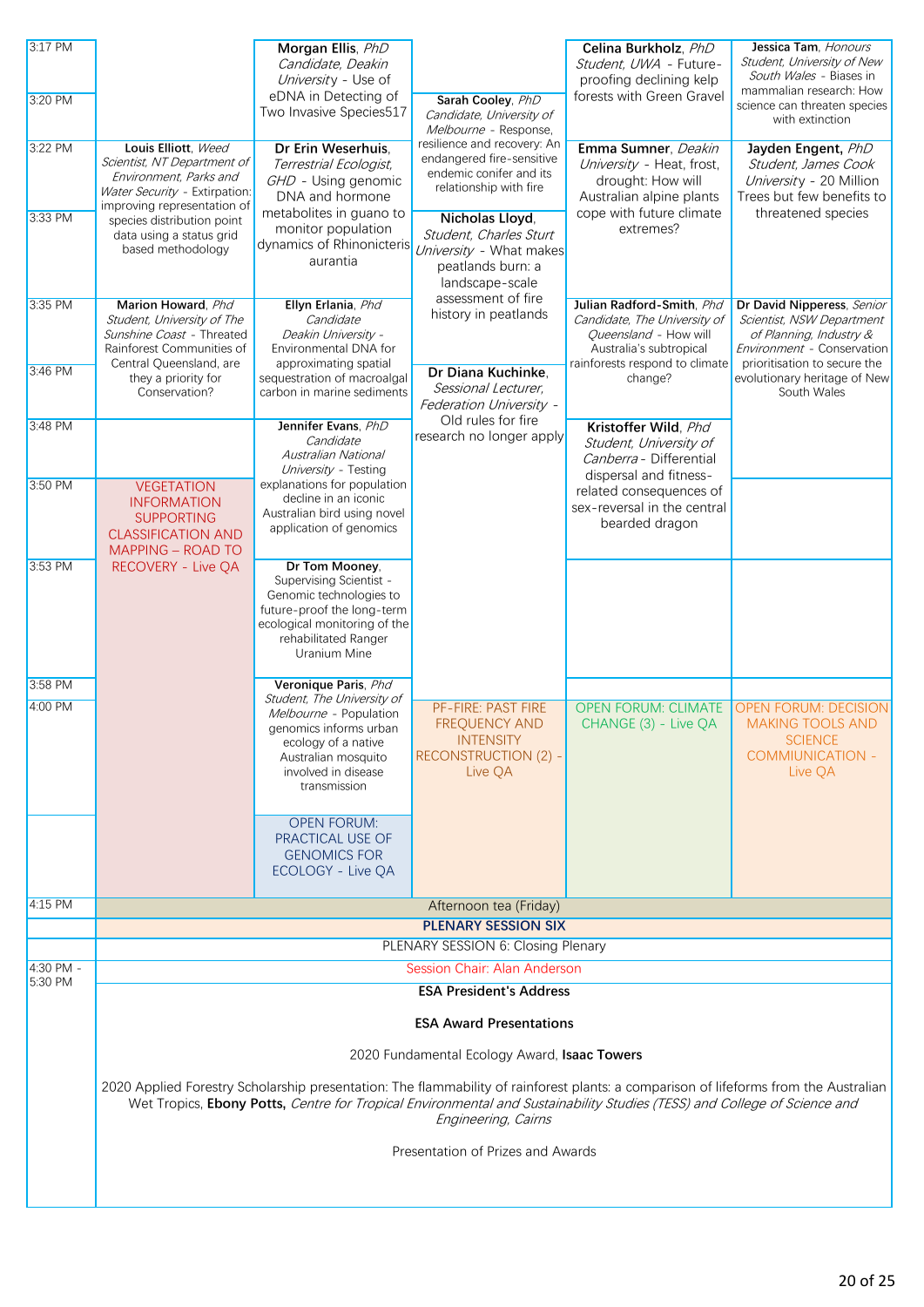### **POSTERS AT ESA2021 (Barbara Rice Memorial Poster Session - Monday 22 November**

 $#$  = Poster AND Speed Talk

|      | Poster title                                                                                                                                           | <b>First Name</b> | Last Name       | Organization                                                                |
|------|--------------------------------------------------------------------------------------------------------------------------------------------------------|-------------------|-----------------|-----------------------------------------------------------------------------|
| #    | A survey of the arts in conservation communication<br>strategy                                                                                         | Anthony           | Albrecht        | <b>Charles Darwin University</b>                                            |
|      | Does seed mass modulate species' responses to<br>environmental variation and plant-plant<br>interactions?                                              | <b>Isis</b>       | Arend da Silva  | University of Queensland                                                    |
|      | Neighbourhood diversity enhances plant survival in loe<br>a restored ex-agricultural ecosystem                                                         |                   | Atkinson        | <b>UNSW Sydney</b>                                                          |
|      | Coral demography changes during mass bleaching<br>events                                                                                               | Kevin             | Bairos-novak    | <b>James Cook University</b>                                                |
|      | Genomic diversity and divergence among<br>populations of the invasive woody shrub,<br>Leptospermum laevigatum (Gaertn.) F.Muell.                       | Surendra          | Bam             | Department Of Ecology,<br>Environment And Evolution,<br>La Trobe University |
|      | Using existing knowledge to map tiger corridors in<br>Terai Arc Landscape, Nepal                                                                       | <b>Tek Raj</b>    | Bhatt           | <b>Griffith University</b>                                                  |
| #    | What the heck is a Caltha Herbland? And why<br>should we care?                                                                                         | <b>Alex</b>       | Blackburn-Smith | La Trobe University                                                         |
| #    | Increased Genetic Diversity via Gene Flow Provides<br>Hope for an Endangered Wattle Facing Extinction                                                  | Colette           | <b>Blyth</b>    | University of Adelaide                                                      |
| #    | Beyond climate change: How does disturbance<br>affect plant composition and shrub dynamics in<br>alpine grasslands?                                    | Montee            | Bonnefin        | La Trobe University                                                         |
| #    | Temporal changes in soil microbial community<br>compositions of a threatened ecological community<br>post disturbance.                                 | Aaron             | <b>Brace</b>    | <b>Edith Cowan University</b>                                               |
|      | Hatchery-imposed selection does not impact the<br>genetic diversity of farmed blue mussels                                                             | Georgina          | Bramwell        | <b>Deakin University</b>                                                    |
| #    | The Application of Environmental DNA for<br>Detecting the Green and Golden Bell Frog (Litoria<br>aurea)                                                | Alana             | Burton          |                                                                             |
| #    | Hannah Calich - Investigating megafauna<br>movement and behaviour with Statistical Physics<br>methods: A primer for Ecologists                         | Hannah            | Calich          | University of Western<br>Australia                                          |
|      | Complementarity based prioritisation of invasive<br>willow control across eastern Victoria                                                             | Stephanie         | Carter          | Monash University                                                           |
| #    | Simon Casey - Mapping and assessing<br>Phytophthora dieback in the eastern Otways                                                                      | Simon             | Casey           | <b>Deakin University</b>                                                    |
|      | Assessing plant functional diversity under varying<br>climatic and burn regimes in the Anglesea heathy<br>woodlands                                    | Sam               | Chalmers        | <b>Deakin University</b>                                                    |
|      | Monitoring Ecological Population Trends in the<br>High Arctic: Computer Vision for Sustainability                                                      | Thomas            | Chen            | Academy for Mathematics,<br>Science, and Engineering                        |
|      | Thomas Chen - A Computer Vision Framework for<br>Urban Ecology Conservation                                                                            | Thomas            | Chen            | Academy for Mathematics,<br>Science, and Engineering                        |
|      | Invertivorous fishes and their foraging preferences<br>can influence epifaunal productivity in a tropical<br>fringing reef                             | Yi-Yang (Alex)    | Chen            | The Australian National<br>University                                       |
| #    | Shannon Coppersmith - Assessing the conservation Shannon<br>status of Western Australian sea snakes using<br>acoustic telemetry and molecular analyses |                   | Coppersmith     | University of Adelaide                                                      |
| #    | Urban connectivity: Using expert elicitation to<br>inform ecological connectivity in the ACT                                                           | Steph             | Courtney Jones  | ACT Government /<br>Australian National<br>University                       |
| $\#$ | Does burning reduce fuel loads and fire risk? Or<br>simply create a grass fire cycle?                                                                  | Merinda           | Day-Smith       | La Trobe University                                                         |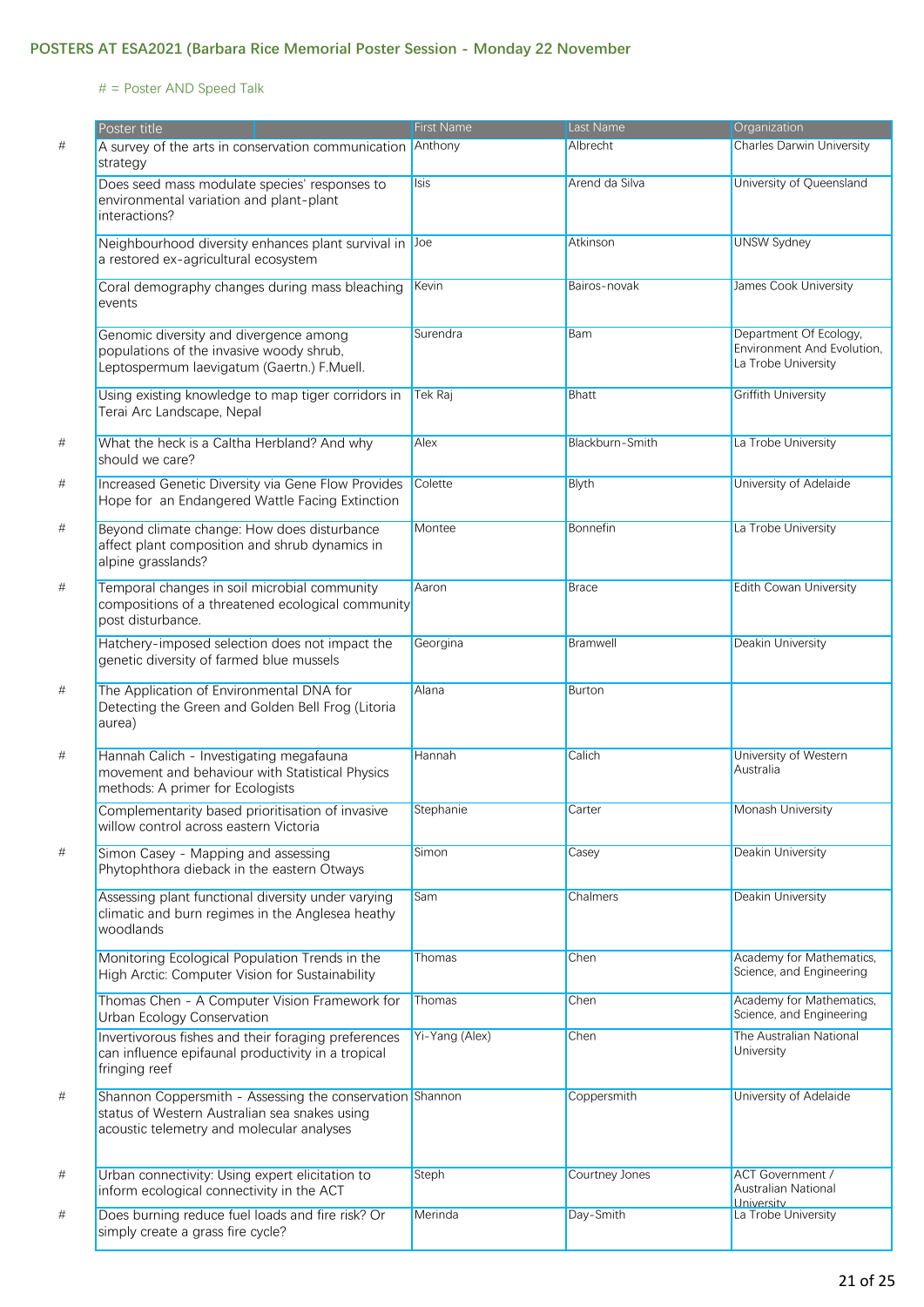|      | Escalator to extinction: predicted community<br>response to an uphill elevational shift in the Wet<br>Tropics                                          | Alejandro      | De La Fuente   | James Cook University                                                                                                                |
|------|--------------------------------------------------------------------------------------------------------------------------------------------------------|----------------|----------------|--------------------------------------------------------------------------------------------------------------------------------------|
| $\#$ | Psyllaephagus, an important but problematic genus Alana<br>of parasitoid wasps                                                                         |                | Delaine        | The University of Adelaide                                                                                                           |
|      | Not-so-forbidden fruit: conservation potential of<br>toxic Pimelea microcephala fruits for native arid<br>zone birds                                   | Jenna          | Draper         | The University of Adelaide                                                                                                           |
| #    | 5,000 years of fire and ecosystem change on<br>Kangaroo Island, South Australia                                                                        | Lucinda        | Duxbury        | The University of Adelaide                                                                                                           |
|      | Changing ways: how altered disturbance regimes<br>affect the susceptibility of natural ecosystems to<br>invasion                                       | Rosa           | Earle          | Unsw                                                                                                                                 |
| $\#$ | Poster and speed talk) - IEK - Isabel Ely -<br>Conservation of the Long-necked turtle adopting a<br>Two Ways approach in the Finniss River floodplains | Isabel         | <b>Ely</b>     | <b>REIL/CDU</b>                                                                                                                      |
| #    | "I never cared about the trees before": Empowering Hannah<br>landholders to undertake ecological fire<br>management post-2019/20                       |                | Etchells       | Nature Conservation Council<br><b>NSW</b>                                                                                            |
| #    | Testing explanations for population decline in an<br>iconic Australian bird using novel application of<br>genomics                                     | Jennifer       | Evans          | <b>Australian National</b><br>University                                                                                             |
|      | Soil carbon accounting in the world's most carbon-<br>dense forests, the Victorian Central Highlands                                                   | Atalaya        | Ferrari        | Royal Melbourne Institute Of<br>Technology                                                                                           |
|      | Assessing the impact of Phantom Decoys on<br>honeybees, Apis mellifera                                                                                 | Caitlyn        | Forster        | The University Of Sydney                                                                                                             |
| #    | Aligning decision support with target setting: the<br>case of Tasmania's contested forests                                                             | Carley         | Fuller         | University of Tasmania                                                                                                               |
| $\#$ | Optimising digital data collection tools for<br>ecological monitoring programs                                                                         | Cameron        | Gallagher      | <b>ACT Parks And Conservation</b>                                                                                                    |
|      | Habitat fragmentation and corridors: a brief review<br>and a new citizen science project                                                               | Ronda          | Green          | <b>Environmental Futures</b><br>Research Institute, Griffith<br>University                                                           |
| #    | Mapping Queensland's terrestrial vegetation<br>condition, the Saptial BioCondition modelling<br>framework.                                             | Leo            | Hardtke        | Department of Environment<br>and Science, QLD                                                                                        |
| $\#$ | Passive acoustic monitoring of fish choruses along<br>the Australian southern continental shelf                                                        | Lauren         | <b>Hawkins</b> | Centre For Marine Science &<br>Technology, Curtin University                                                                         |
| $\#$ | Where's the moss? Mapping urban moss to<br>understand the challenges of city life for plants                                                           | Alison         | <b>Haynes</b>  | University of Wollongong                                                                                                             |
| $\#$ | Passive telemetry reveals resource-driven shifts in<br>the movement of a small, highly mobile<br>granivorous finch                                     | Brittany       | Hayward-Brown  | Charles Darwin University,<br>ResearchResearch Institute<br>of Environment and Liveli<br>Institute Of Environment And<br>Livelihoods |
|      | Alpine shrub morphology varies with altitude: what liris<br>are the implications under climate change?                                                 |                | Hickman        | La Trobe University                                                                                                                  |
|      | The effects of vessel traffic on pelagic fauna in<br>marine protected areas                                                                            | Lincoln        | Hood           | University of Western<br>Australia                                                                                                   |
| #    | The effect of age on the physiology and behaviour<br>of the slime mould, Physarum polycephalum                                                         | Arisa          | Hosokawa       | University of Sydney                                                                                                                 |
| $\#$ | Assessing the usefulness of expert knowledge and<br>empirical data in managing bushfire for biodiversity                                               | Jenny Shih-Wen | Huang          | The University of Melbourne                                                                                                          |
| #    | Increased temperature range reduces herbivory by<br>an urban leaf beetle                                                                               | Daniel         | Jin            | The University of Sydney                                                                                                             |
| #    | Recovery response of Koala habitat after fire                                                                                                          | Derek          | Johnson        | University of the Sunshine<br>Coast                                                                                                  |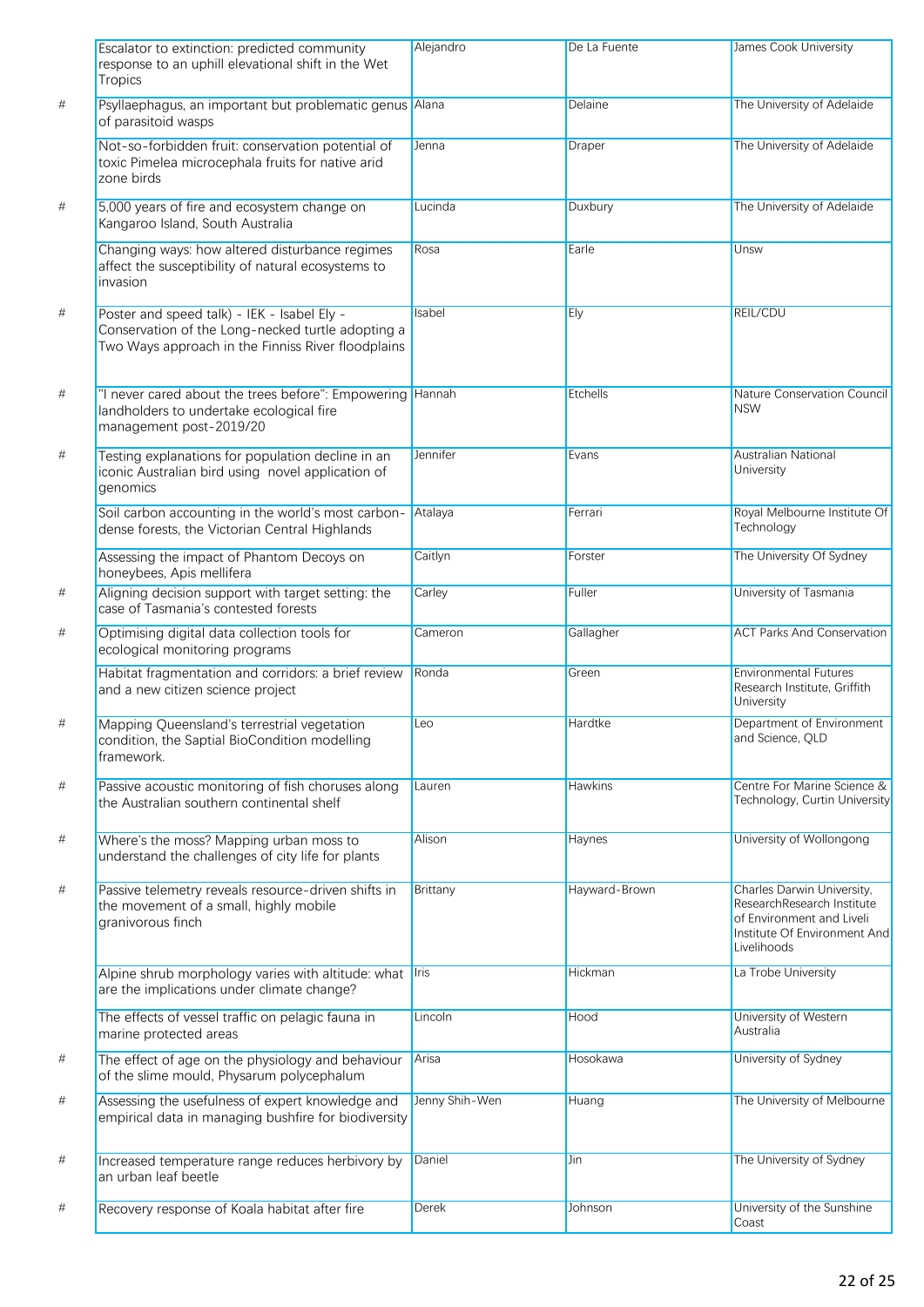| $\#$ | Mammal response to increased wildfire frequency<br>and severity in montane forests of Victoria                                                | Jeremy       | Johnson        | University of Melbourne                   |
|------|-----------------------------------------------------------------------------------------------------------------------------------------------|--------------|----------------|-------------------------------------------|
| $\#$ | Impacts of prescribed burning to the diversity of<br>fungi and plants in a heathy woodland                                                    | Mitchell     | Johnston       | <b>Deakin University</b>                  |
| $\#$ | Drivers of propagule bank and vegetation<br>community composition in urban forest fragments<br>of south-east Queensland                       | Jaiden       | Johnston-Bates | <b>Griffith University</b>                |
| #    | Finches and Fire: will changed burning regimes<br>renovate habitat for the Southern Black-throated<br>Finch?                                  | Chris        | Kahler         | Ecological Interpretation                 |
|      | Influence of Urban Fabric on Microclimate in<br>Sydney                                                                                        | Thilini      | Kaluarachchi   | <b>Western Sydney University</b>          |
| $\#$ | Empirical dynamic modelling of bat-mosquito<br>relationships at a California preserve                                                         | James        | Kelleher       | University Of Melbourne                   |
|      | Effects of native soil microbial inoculation on plants Kit<br>and soils from a threatened Brigalow community                                  |              | King           | The University Of New South<br>Wales      |
|      | Koala refugia on the edge of hydration                                                                                                        | Ivan         | Kotzur         | Hawkesbury Institute For<br>Environment   |
|      | Host genomic variation and beak and feather<br>disease virus infection in crimson rosellas<br>(Platycercus elegans)                           | Candice      | Lachenicht     | <b>Deakin University</b>                  |
|      | Untangling liana responses to elevated CO2                                                                                                    | <b>Bree</b>  | Laugier        |                                           |
| $\#$ | Counting wiliji on country: Indigenous led<br>monitoring, camera traps and unmarked models                                                    | Tyrone       | Lavery         | The Australian National<br>University     |
|      | Engineering soil microbiome to increase plant<br>productivity using a root exudate                                                            | Hongwei      | Liu            | <b>Western Sydney University</b>          |
|      | Evidence for the plant recruitment of beneficial<br>microbes to suppress soil-borne pathogens                                                 | Hongwei      | Liu            | <b>Western Sydney University</b>          |
| $\#$ | Reduced model complexity for tracking savanna<br>tree biomass with terrestrial LiDAR                                                          | Linda        | Luck           | <b>Charles Darwin University</b>          |
| $\#$ | Using Conservation Detection Dogs in the battle<br>against invasive aquatic weeds                                                             | <b>Tracy</b> | Lyten          | Skylos Ecology Pty Ltd                    |
|      | Warming with temperature oscillation changing the Mukta<br>thermal responses of pea aphids and their<br>parasitoids                           |              | Mala           |                                           |
| #    | Martino Malerba - Effects of farm dams on frog<br>biodiversity and carbon cycles                                                              | Martino      | Malerba        | <b>Deakin University</b>                  |
| $\#$ | De-colonising science through co-teaching<br>consilience                                                                                      | Leanda       | Mason          | <b>Curtin University</b>                  |
|      | THE ROLE OF HOST-ASSOCIATED MICROBIOMES<br>IN PHOTOSYNTHETIC EFFICIENCY WITHIN THE<br>HABITAT FORMING MACROALGAE, HORMOSIRA<br><b>RANKSIL</b> | Alexander    | Mcgrath        | <b>University Of Sydney</b>               |
|      | Ecological knowledge essential to management of<br>a threatened plant community with an uncertain<br>future                                   | Kristin      | Monie          | <b>Federation University</b><br>Australia |
|      | Post-fire response of Queensland's subtropical<br>rainforests following the catastrophic 2018-20                                              | Matthew      | Mooney         | University of the Sunshine<br>Coast       |
| #    | Street trees relative to native trees: taxonomically<br>rich, but functionally similar                                                        | Sophie       | Moore          | <b>Macquarie University</b>               |
|      | Disappearing alpine grasslands: a multi-decadal<br>study of vegetation dynamics on the Bogong High<br>Plains                                  | Suzanne      | <b>Moss</b>    | La Trobe University                       |
| $\#$ | Going with the flow: Using aerial drones to analyse<br>fine-scale distributions and behaviours of rays in<br>intertidal sandflats             | Jaelen       | <b>Myers</b>   | James Cook University                     |
|      | Community structure of gorgonians is influenced by Marta<br>depth gradient and current regime in coral reefs.                                 |              | Panero         | James Cook University                     |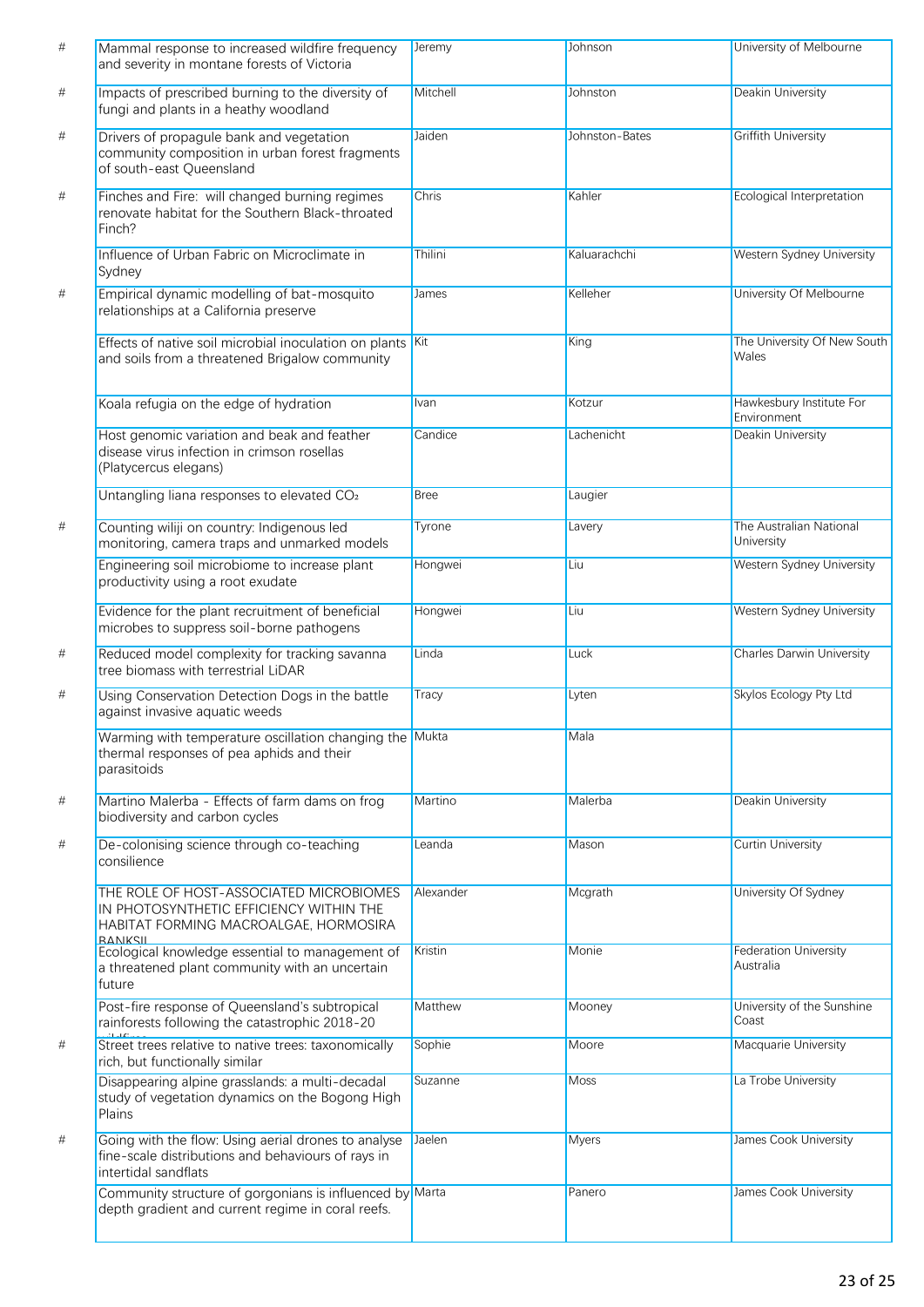| #    | Population genomics informs urban ecology of a<br>native Australian mosquito involved in disease<br>transmission                           | Veronique      | Paris           | The University of Melbourne                                                |
|------|--------------------------------------------------------------------------------------------------------------------------------------------|----------------|-----------------|----------------------------------------------------------------------------|
| $\#$ | Pleistocene fossil sites and their role in conservation Evan<br>public outreach: A World Heritage Area<br>perspective.                     |                | Parker          | The University of Adelaide                                                 |
|      | Weaponising wildlife: Training native predators to<br>hunt invasive alien prey                                                             | Finn           | Parker          | The University Of Sydney                                                   |
|      | Ant Baiting by Autonomous Drone                                                                                                            | Magen          | Pettit          | <b>CSIRO</b>                                                               |
| $\#$ | Understanding forage availability for managing<br>total grazing pressure in endangered Buloke<br>(Allocasuarina luehmannii) Woodlands      | Linda          | Riquelme        | University of Melbourne                                                    |
|      | Bringing the yams back: collaboration with a First<br>Nations Women's Knowledge Group in Central<br>Victoria                               | <b>Nina</b>    | Roberts         | La Trobe University                                                        |
|      | Hollows, termites and long-term fire regimes in<br>northern Australian tropical savannas                                                   | Ellen          | Rochelmeyer     | <b>Charles Darwin University</b>                                           |
|      | Evolutionary drivers of Austral soil invertebrate<br>distribution                                                                          | <b>Giles</b>   | <b>Ross</b>     | Hawkesbury Institute For The<br>Environment                                |
|      | Understanding ecological extremes: mechanism of<br>resilience and recovery                                                                 | Joelan         | Sawyer          | Anne Clements and<br>Associates Environmental<br>and Botanical Consultants |
| $\#$ | Different kinds of herbivores and plant invasion:<br>their impact on plant diversity in grassy woodlands                                   | Corinne        | Schlierenzauer  | Queensland University of<br>Technology                                     |
|      | Investigation into potential drivers on the historical<br>demography of endemic Fijian Homalictus<br>(Apoidea: Halictidae)                 | Patricia       | Slattery        | <b>Flinders University</b>                                                 |
| #    | Mammal community composition in a fire-prone<br>landscape                                                                                  | Amy            | <b>Smith</b>    |                                                                            |
| #    | Impacts of myrtle rust (Austropuccinia psidii) on<br>seedling diversity in a wet sclerophyll forest                                        | <b>Kristy</b>  | Stevenson       | University of Queensland                                                   |
|      | Ground Control: soil microbe-plant associations<br>improve resistance and resilience to climate change                                     | Jana           | Stewart         | Unsw                                                                       |
|      | Assessing the dietary impacts of the translocation<br>of hare-wallabies to a novel island ecosystem.                                       | Rachyl-Anne    | Stover          | <b>Edith Cowan University</b>                                              |
| $\#$ | Practical considerations for efficient acoustic<br>monitoring                                                                              | Daniella       | Teixeira        | Qut                                                                        |
|      | Feral cat eradication on large islands: estimating<br>surveillance effort required to detect migrant<br>individuals                        | Meryl          | Theng           | University of Adelaide                                                     |
|      | Bringing diversity to monocultures: are retained<br>habitat features valuable for birds within<br>plantations?                             | Eliza          | Thompson        | The University Of Melbourne                                                |
| #    | Using species distribution modelling to develop<br>understanding of biodiversity distribution in<br>Antarctica for conservation management | Isabella       | Todd            | University of Wollongong                                                   |
| $\#$ | Recovering a controversial endangered species: the Maree<br>Spectacled Flying-fox Recovery Team- a renewal of<br>hope                      |                | Treadwell       | Bats And Trees Society Of<br>Cairns                                        |
|      | Daily activity of the northern quoll, feral cat and<br>dingo in a tropical savanna                                                         | Gavin          | Trewella        | <b>Charles Darwin University</b>                                           |
|      | A Global Threat Index for Marine Megafauna<br>(TIMM)                                                                                       | Michelle       | Van Compernolle | University of Western<br>Australia                                         |
|      | Dry and warm: a novel open-top chamber for<br>climate change research                                                                      | Jeronimo       | Vazquez-Ramirez | <b>Deakin University</b>                                                   |
|      | Alpine shrubs as ecosystem engineers: Facilitating<br>the growth of nearby plants?                                                         | Susanna        | Venn            | <b>Deakin University</b>                                                   |
| $\#$ | Systematic review of indicators used in terrestrial<br>Red List of Ecosystem Assessments                                                   | Clare          | Vernon          | <b>Deakin University</b>                                                   |
|      | Population structure of Petrogale penicillata<br>following Australia's Black Summer                                                        | <b>Melissa</b> | von Moger       | Australian National<br>University                                          |